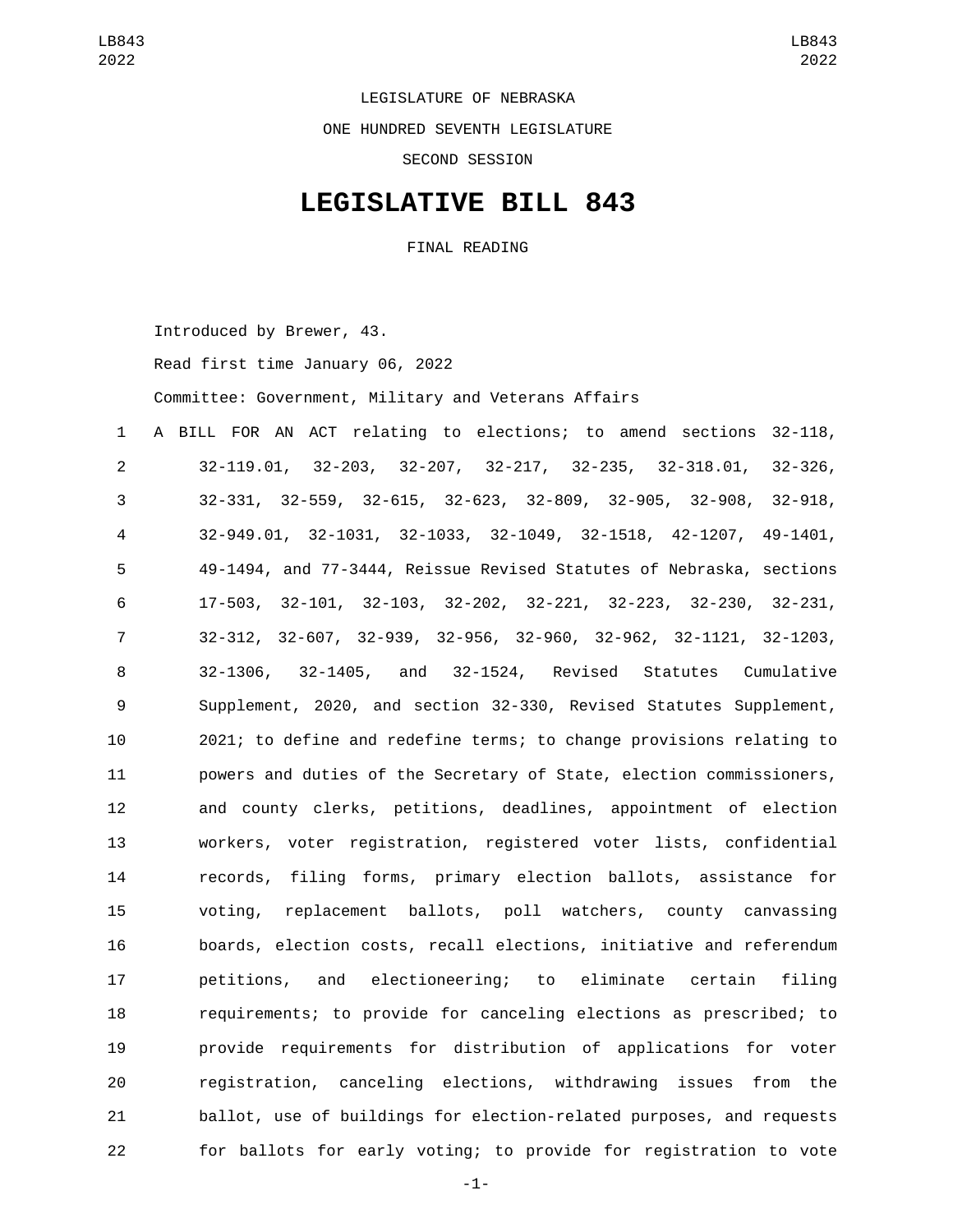and application for ballots for National Guard members and emergency response providers as prescribed; to provide for use of secure ballot drop-boxes as prescribed; to restrict funding for elections; to provide a penalty; to provide requirements for certain campaign advertisements; to regulate ballot question contributions and expenditures by foreign nationals; to harmonize provisions; and to 7 repeal the original sections.

Be it enacted by the people of the State of Nebraska,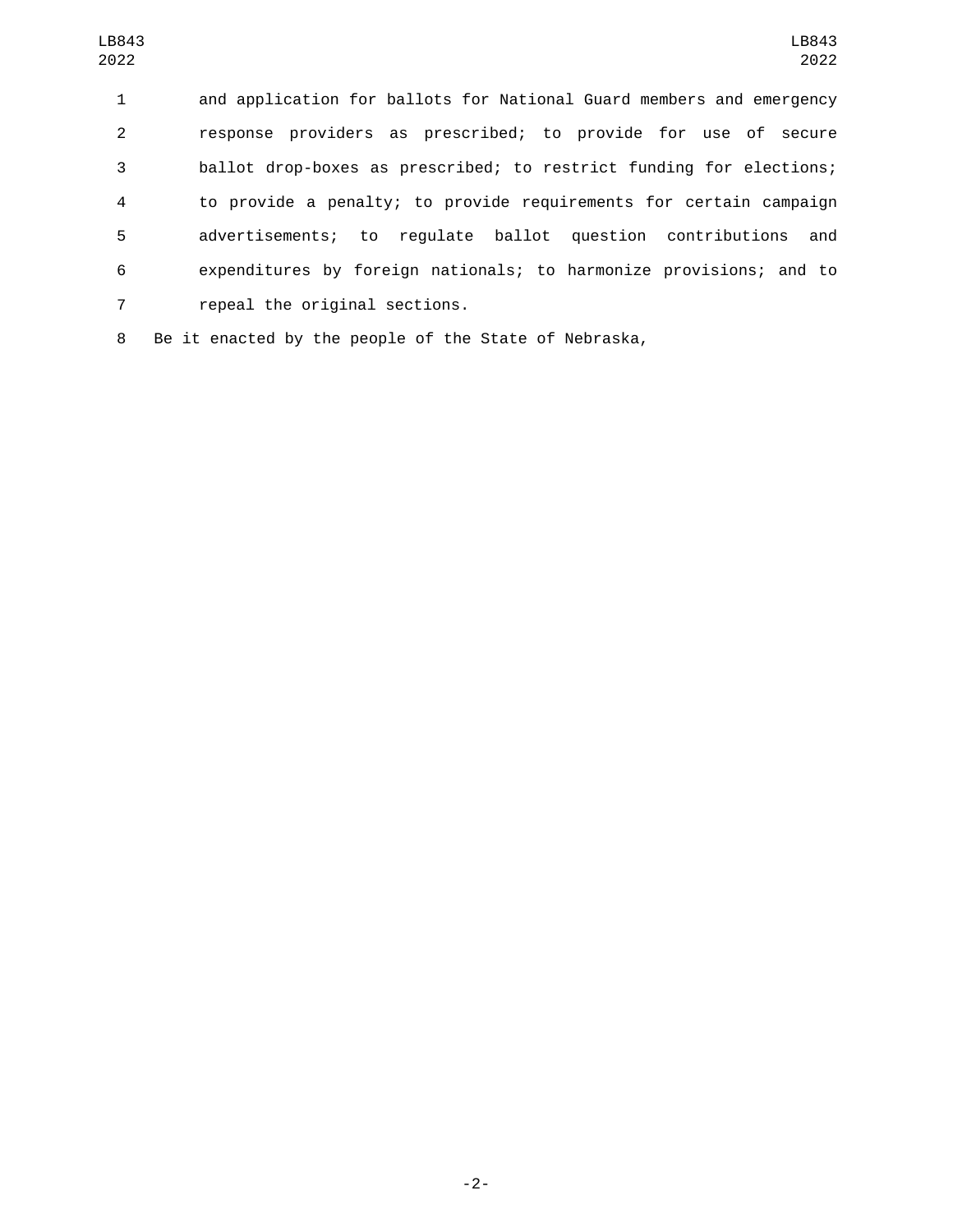Section 1. Section 17-503, Revised Statutes Cumulative Supplement, 2 2020, is amended to read:

 17-503 (1) Except as provided in section 17-503.01, the power of any city of the second class or village to convey any real property owned by it, including land used for park purposes and public squares, except real property used in the operation of public utilities, shall be exercised by resolution directing the sale of such real property.

 (2) After the passage of the resolution directing the sale, notice of all proposed sales of property described in subsection (1) of this section and the terms of such sales shall be published once each week for three consecutive weeks in a legal newspaper in or of general circulation 12 in such city or village.

 (3) If within thirty days after the third publication of the notice 14 a remonstrance petition against such sale (a) conforms to section 32-628,  $(b)$  is signed by registered voters of the city or village equal in number to thirty percent of the registered voters of the city or village voting at the last regular municipal election held in such city or village, and (c) is filed with the governing body of such city or village, such property shall not then, nor within one year thereafter, be sold. If the date for filing the petition falls upon a Saturday, Sunday, or legal holiday, the signatures shall be collected within the thirty-day period, but the filing shall be considered timely if filed or postmarked on or before the next business day. Upon the receipt of the petition, the governing body of such city or village, with the aid and assistance of the election commissioner or county clerk, shall determine the validity and sufficiency of signatures on the petition. The governing body of such city or village shall deliver the petition to the election commissioner or county clerk by hand carrier, by use of law enforcement officials, or by certified mail, return receipt requested. Upon receipt of the petition, the election commissioner or county clerk shall issue to the governing body a written receipt that the petition is in the custody of

-3-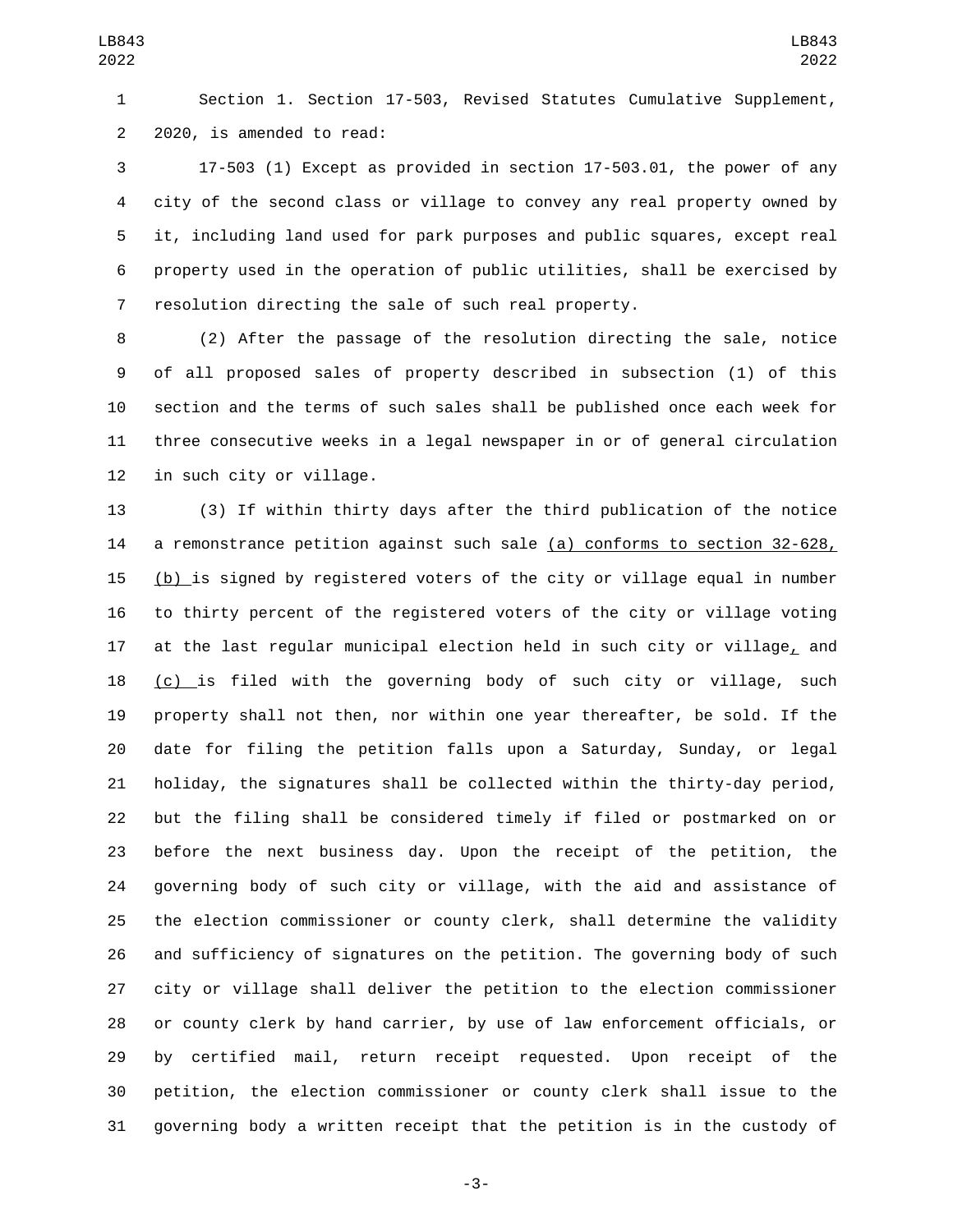the election commissioner or county clerk. The election commissioner or county clerk shall compare the signature of each person signing the petition with the voter registration records to determine if each signer was a registered voter on or before the date on which the petition was filed with the governing body. The election commissioner or county clerk shall also compare the signer's printed name, street and number or voting precinct, and city, village, or post office address with the voter registration records to determine whether the signer was a registered voter. The signature and address shall be presumed to be valid only if the election commissioner or county clerk determines that the printed name, street and number or voting precinct, and city, village, or post office address matches the registration records and that the registration was received on or before the date on which the petition was filed with the governing body. The determinations of the election commissioner or county clerk may be rebutted by any credible evidence which the governing body finds sufficient. The express purpose of the comparison of names and addresses with the voter registration records, in addition to helping to determine the validity of the petition, the sufficiency of the petition, and the qualifications of the signer, shall be to prevent fraud, deception, and misrepresentation in the petition process. Upon completion of the comparison of names and addresses with the voter registration records, the election commissioner or county clerk shall prepare in writing a certification under seal setting forth the name and address of each signer found not to be a registered voter and the signature page number and line number where the name is found, and if the reason for the invalidity of the signature or address is other than the nonregistration of the signer, the election commissioner or county clerk shall set forth the reason for the invalidity of the signature. If the election commissioner or county clerk determines that a signer has affixed his or her signature more than once to the petition and that only one person is registered by that name, the election commissioner or county clerk shall

-4-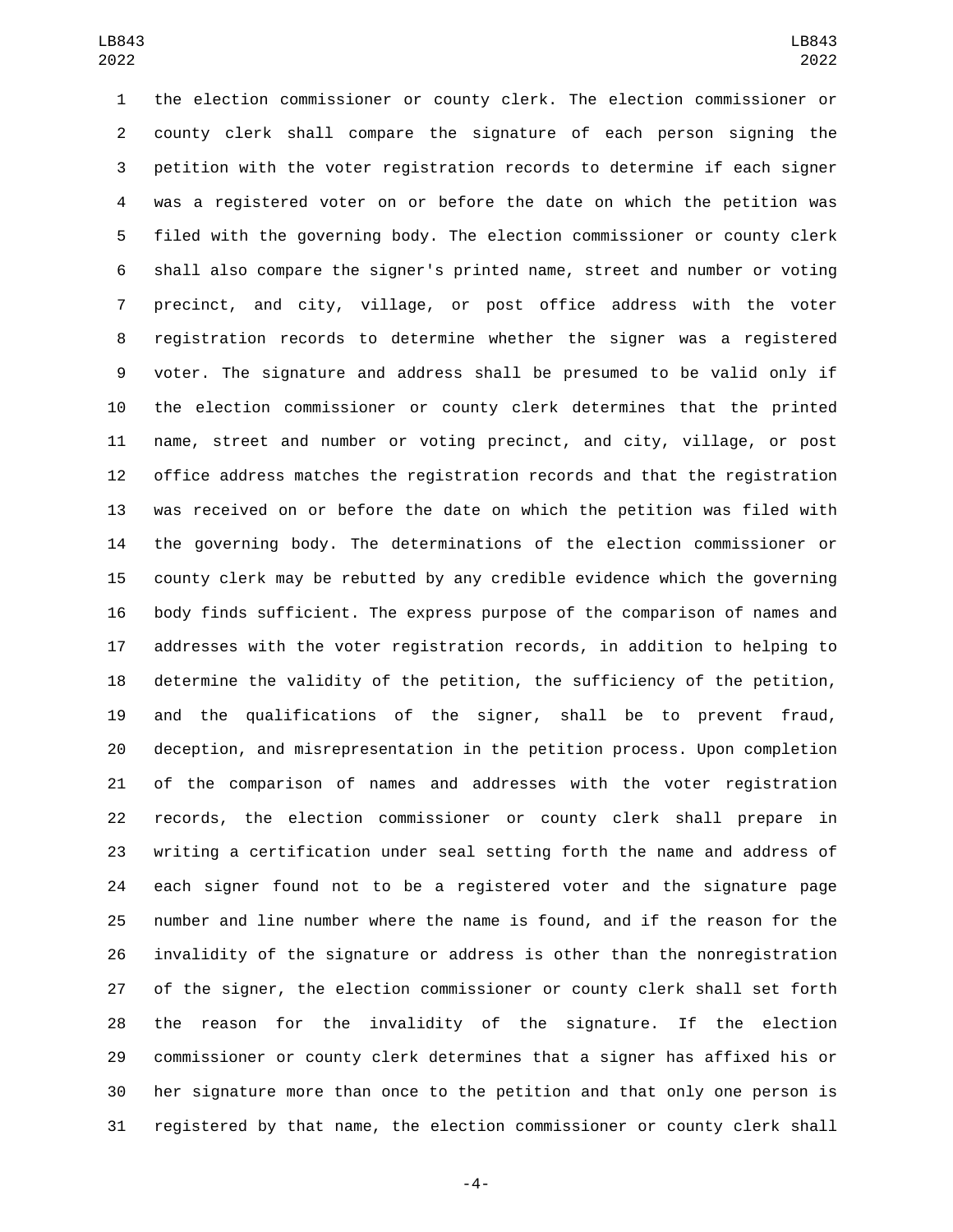prepare in writing a certification under seal setting forth the name of the duplicate signature and shall count only the earliest dated signature. The election commissioner or county clerk shall certify to the governing body the number of valid signatures necessary to constitute a valid petition. The election commissioner or county clerk shall deliver the petition and the certifications to the governing body within forty days after the receipt of the petition from the governing body. The delivery shall be by hand carrier, by use of law enforcement officials, or by certified mail, return receipt requested. Not more than twenty signatures on one signature page shall be counted.

 The governing body shall, within thirty days after the receipt of the petition and certifications from the election commissioner or county clerk, hold a public hearing to review the petition and certifications and receive testimony regarding them. The governing body shall, following the hearing, vote on whether or not the petition is valid and shall uphold the petition if sufficient valid signatures have been received.

 (4) Real property now owned or hereafter owned by a city of the second class or a village may be conveyed without consideration to the State of Nebraska for state armory sites or, if acquired for state armory sites, shall be conveyed strictly in accordance with the conditions of 21 sections 18-1001 to 18-1006.

 (5) Following (a) passage of the resolution directing a sale, (b) publishing of the notice of the proposed sale, and (c) passing of the thirty-day right-of-remonstrance period, the property shall then be sold. Such sale shall be confirmed by passage of an ordinance stating the name 26 of the purchaser and terms of the sale.

 (6) Notwithstanding the procedures in subsections (1) through (5) of this section, real property owned by a city of the second class or a village may be conveyed when such property:

 (a) Is sold in compliance with the requirements of federal or state 31 grants or programs;

-5-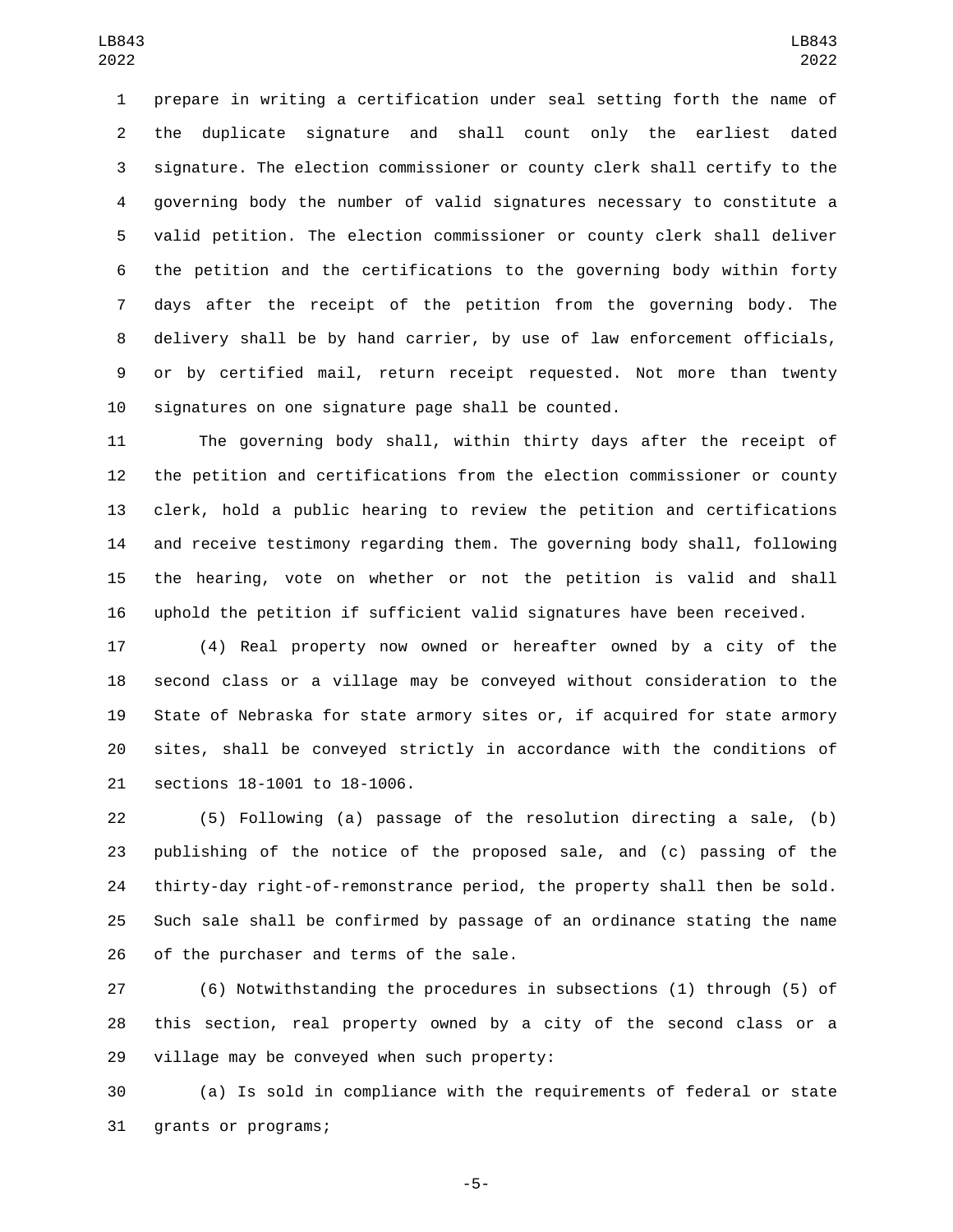| LB843<br>2022  | LB843<br>2022                                                             |
|----------------|---------------------------------------------------------------------------|
| 1              | (b) Is conveyed to another public agency; or                              |
| $\overline{c}$ | (c) Consists of streets and alleys.                                       |
| 3              | Sec. 2. Section 32-101, Revised Statutes Cumulative Supplement,           |
| 4              | 2020, is amended to read:                                                 |
| 5              | 32-101 Sections 32-101 to 32-1551 and sections 4, 5, 17, 31, 33, 40,      |
| 6              | 44, and 46 of this act shall be known and may be cited as the Election    |
| $\overline{7}$ | Act.                                                                      |
| 8              | Sec. 3. Section 32-103, Revised Statutes Cumulative Supplement,           |
| 9              | 2020, is amended to read:                                                 |
| 10             | 32-103 For purposes of the Election Act, the definitions found in         |
| 11             | sections 32-104 to 32-120 and sections 4 and 5 of this act shall be used. |
| 12             | Sec. 4. Emergency response provider shall mean a person responding        |
| 13             | to a mutual aid agreement or a state of emergency proclamation issued by  |
| 14             | the Governor or the President of the United States who is temporarily     |
| 15             | assigned by a governmental or nongovernmental relief agency or employer   |
| 16             | to provide support to victims of an emergency or a natural disaster or to |
| 17             | rebuild the infrastructure of an area affected by such emergency or       |
| 18             | natural disaster.                                                         |
| 19             | Political subdivision shall include a county, city,<br>Sec. 5.            |
| 20             | village, township, school district, public power district, sanitary and   |
| 21             | improvement district, metropolitan utilities district, rural or suburban  |
| 22             | fire protection district, natural resources district, regional            |
| 23             | metropolitan transit authority, community college, learning community     |
| 24             | coordinating council, educational service unit, hospital district,        |
| 25             | reclamation district, library board, airport authority, and any other     |
| 26             | unit of local government of the State of Nebraska.                        |
| 27             | Sec. 6. Section 32-118, Reissue Revised Statutes of Nebraska, is          |
| 28             | amended to read:                                                          |

29 32-118 (1) Signature shall mean the name or symbol of a person 30 written with his or her own hand or the mark of a person unable to write his or her name if the person's name is written by some other person and

-6-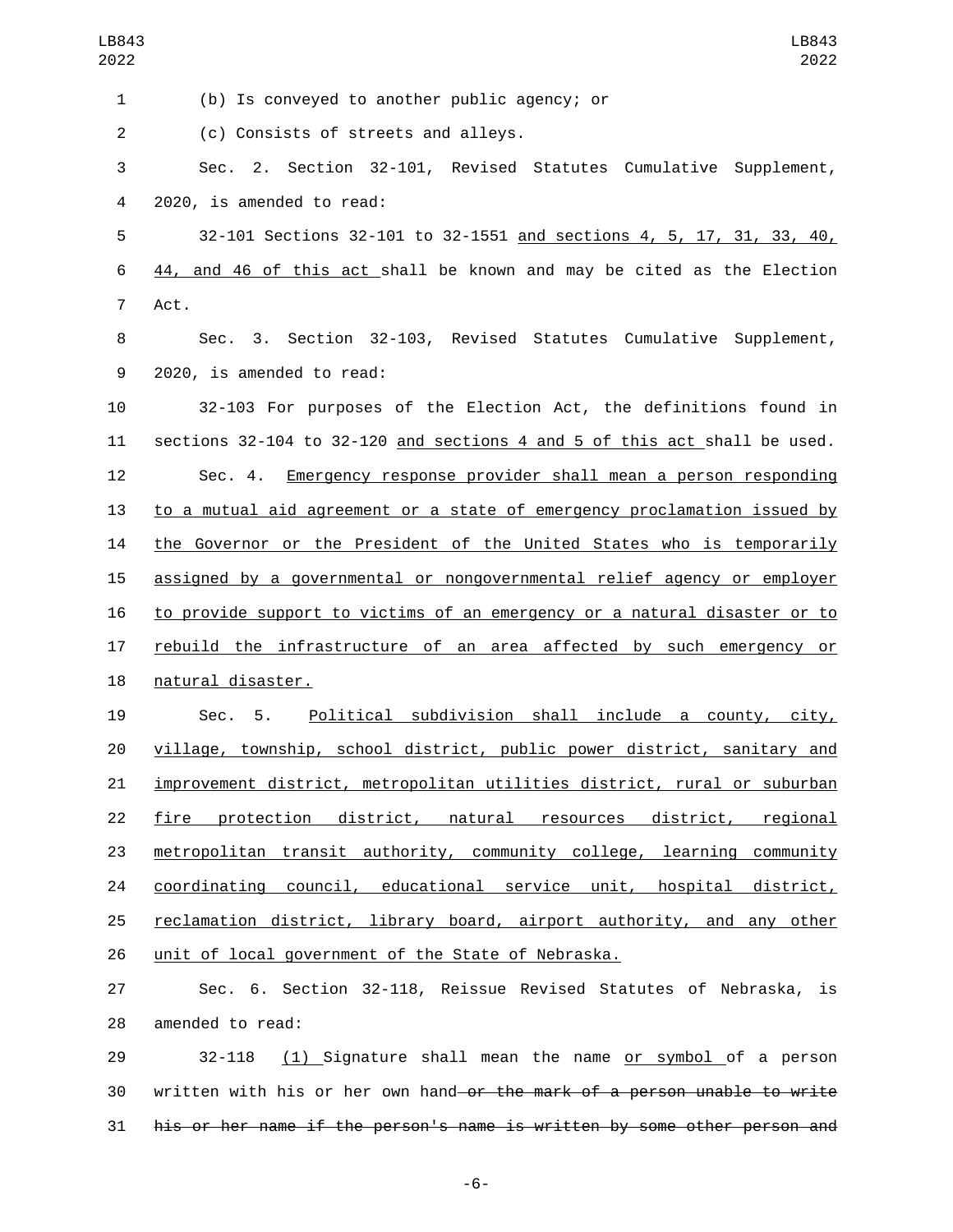the mark is made near the name by the person unable to write his or her name. (2) A person with a disability who by reason of that disability is unable to write his or her name or symbol may substitute either: (a) A mark if the person's name is written by some other person and the mark is made near the name by the person unable to write his or her 7 name or symbol; or (b) An impression made using a signature stamp. A signature stamp shall be used only by that person or another person upon the request and in the presence of the person unable to write his or her name or symbol. (3) Any person rendering assistance to a person unable to write his or her name or symbol shall write, next to such person's mark or impression, the name and address of the person rendering assistance. Sec. 7. Section 32-119.01, Reissue Revised Statutes of Nebraska, is 15 amended to read: 32-119.01 Voting system means the process of creating, casting, and 17 counting ballots and includes any software or service used in such 18 process. Sec. 8. Section 32-202, Revised Statutes Cumulative Supplement, 20 2020, is amended to read: 32-202 In addition to any other duties prescribed by law, the 22 Secretary of State shall: (1) Supervise the conduct of primary and general elections in this 24 state; (2) Provide training and support for election commissioners, county clerks, and other election officials in providing for day-to-day 27 operations of the office, registration of voters, and the conduct of 28 elections; 29 (3) Enforce the Election Act; (4) With the assistance and advice of the Attorney General, make 31 uniform interpretations of the act;

-7-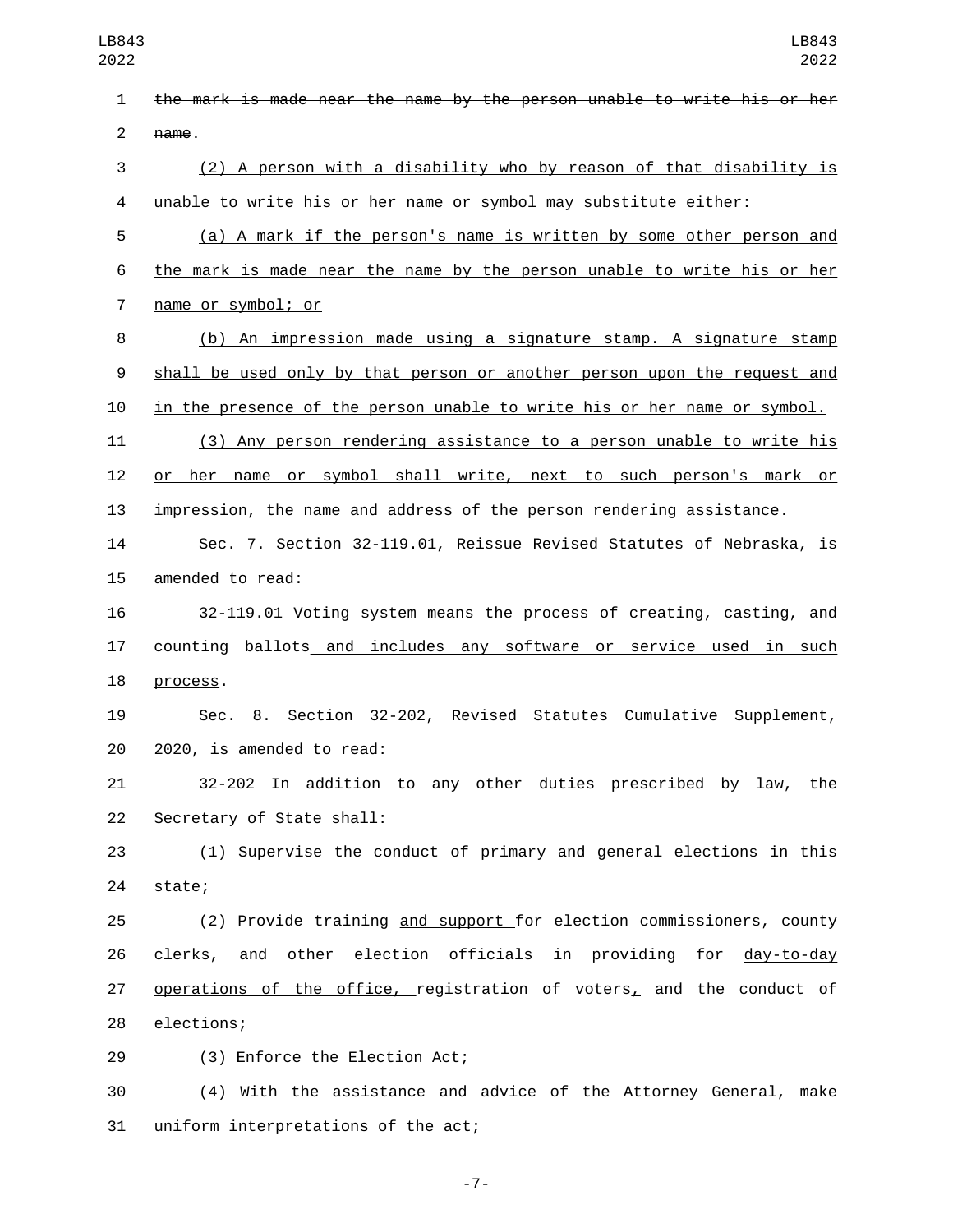(5) Provide periodic training for the agencies and their agents and contractors in carrying out their duties under sections 32-308 to 32-310; (6) Develop and print forms for use as required by sections 32-308, 32-310, 32-320, 32-329, 32-947, 32-956, and 32-958;

 (7) Contract with the Department of Administrative Services for 6 storage and distribution of the forms;

 (8) Require reporting to ensure compliance with sections 32-308 to 8 32-310;

 (9) Prepare and transmit reports as required by the National Voter Registration Act of 1993, 52 U.S.C. 20501 et seq.;

 (10) Develop and print a manual describing the requirements of the initiative and referendum process and distribute the manual to election commissioners and county clerks for distribution to the public upon 14 request;

(11) Develop and print pamphlets described in section 32-1405.01;

 (12) Adopt and promulgate rules and regulations as necessary for elections conducted under sections 32-952 to 32-959; and

 (13) Establish a free access system, such as a toll-free telephone number or an Internet website, that any voter who casts a provisional ballot may access to discover whether the vote of that voter was counted and, if the vote was not counted, the reason that the vote was not counted. The Secretary of State shall establish and maintain reasonable procedures necessary to protect the security, confidentiality, and integrity of personal information collected, stored, or otherwise used by the free access system. Access to information about an individual provisional ballot shall be restricted to the individual who cast the 27 ballot.

 Sec. 9. Section 32-203, Reissue Revised Statutes of Nebraska, is 29 amended to read:

 32-203 In addition to any other powers prescribed by law, the 31 Secretary of State may:

-8-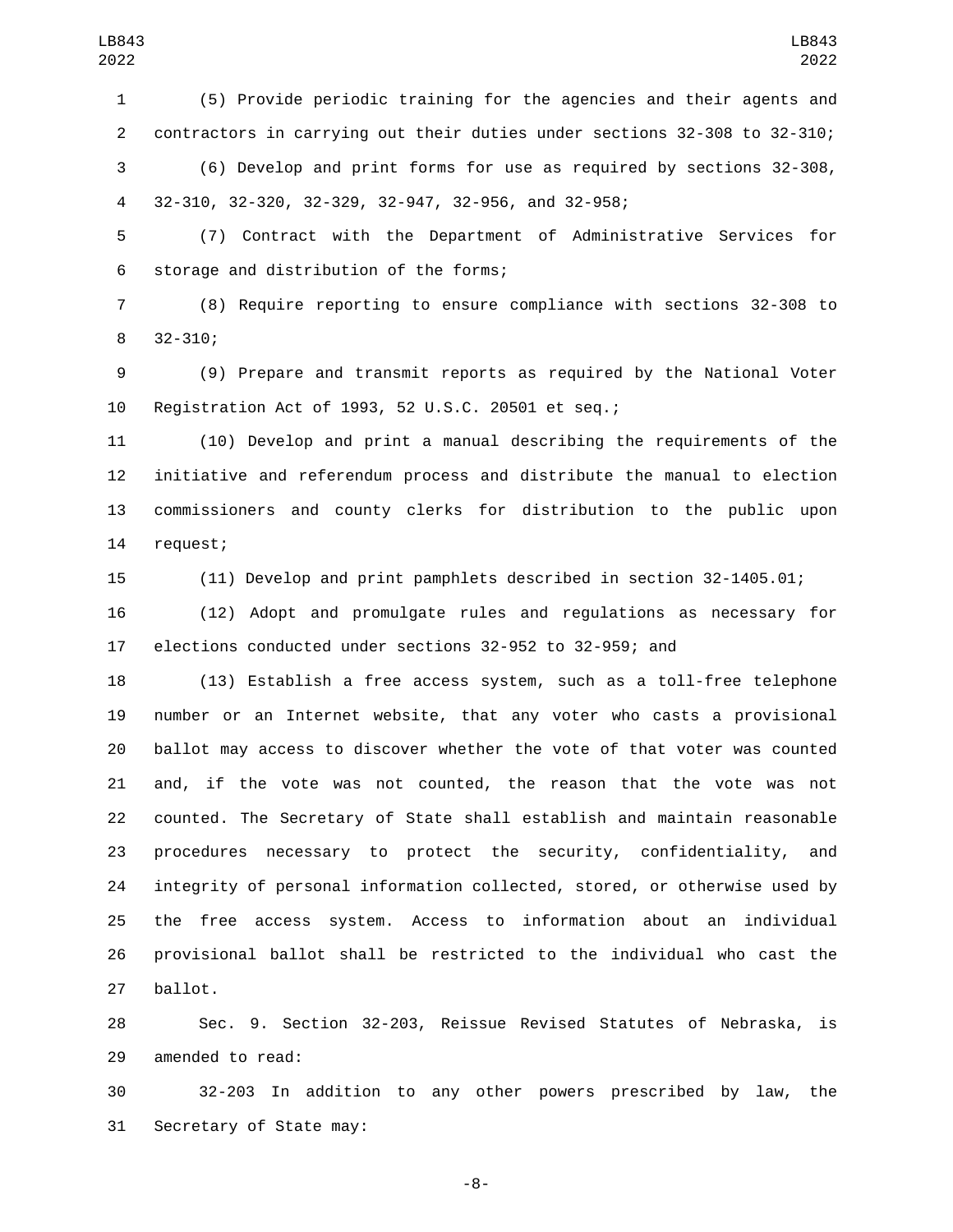(1) Inspect, with or without the filing of a complaint by any person, and review the practices and procedures of election commissioners, county clerks, their employees, and other election officials in the day-to-day operations of the office, the conduct of 5 primary and general elections, and the registration of qualified 6 electors;

 (2) Employ such personnel as necessary to efficiently carry out his or her powers and duties as prescribed in the Election Act;

 (3) Adopt and promulgate rules and regulations in regard to the registration of voters and the conduct of elections; and

 (4) Enforce the act by injunctive action brought by the Attorney General in the district court for the county in which any violation of 13 the act occurs.

 Sec. 10. Section 32-207, Reissue Revised Statutes of Nebraska, is 15 amended to read:

 32-207 The office of election commissioner shall be created for each county having a population of more than one hundred thousand inhabitants. The election commissioner shall be appointed by the Governor and shall serve for a term of four years or until a successor has been appointed and qualified. In the event of a vacancy, the Governor shall appoint an 21 election commissioner to serve the unexpired portion of the term. In order to further the purpose of fair and open elections free from outside influence, the election commissioner shall have the duty of operational 24 and administrative oversight over the business of the office, subject to 25 review by the Secretary of State.

 Sec. 11. Section 32-217, Reissue Revised Statutes of Nebraska, is 27 amended to read:

28 32-217 The election commissioner and  $\tau$  the chief deputy election 29 commissioner shall be county employees for the purposes of salary and 30 benefit plans. All  $\tau$  and all employees of the office of the election commissioner shall be county employees and subject to the county

-9-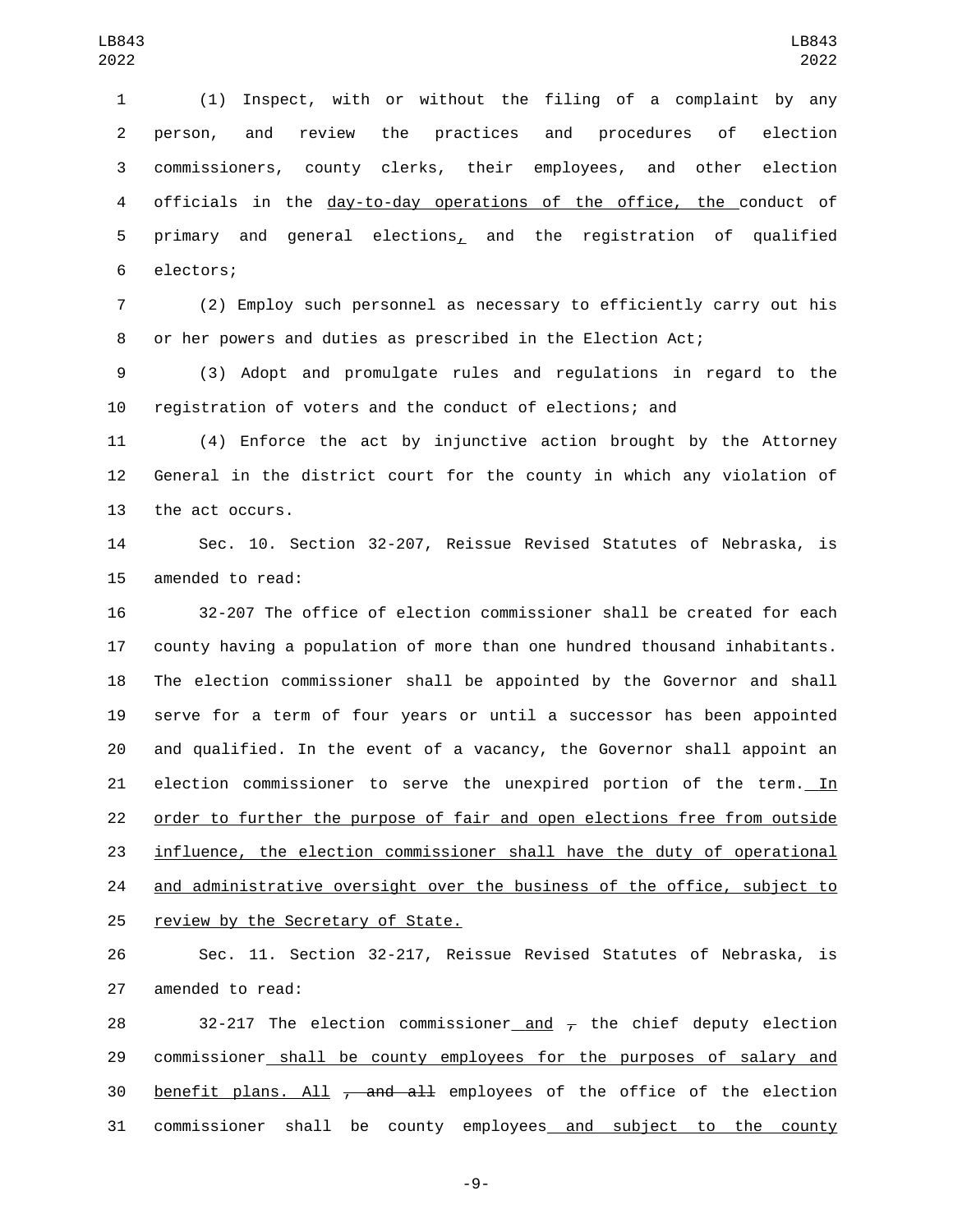personnel system. The county board shall set the salaries of the election commissioner and chief deputy election commissioner at least sixty days prior to the expiration of the term of office of the election commissioner holding office. The salary shall become effective as soon as such salary may become operative under the Constitution of Nebraska.

 In counties having a population of more than two hundred thousand inhabitants, the salary of the election commissioner shall be at least ten thousand five hundred dollars annually payable in periodic installments out of the county general fund and the salary of the chief deputy election commissioner shall be at least nine thousand dollars annually payable in periodic installments out of the county general fund.

 In counties having a population of more than one hundred fifty thousand and not more than two hundred thousand inhabitants, the salary of the election commissioner shall be at least seven thousand five hundred dollars annually payable in periodic installments out of the county general fund and the salary of the chief deputy election commissioner shall be at least six thousand dollars annually payable in periodic installments out of the county general fund.

 In counties having a population of more than one hundred thousand and not more than one hundred fifty thousand inhabitants, the salary of the election commissioner shall be at least nine thousand five hundred dollars annually payable in periodic installments out of the county general fund and the salary of the chief deputy election commissioner shall be at least eight thousand five hundred dollars annually payable in periodic installments out of the county general fund.

 In counties having a population of not more than one hundred thousand inhabitants, the salary of the election commissioner shall be at least six thousand five hundred dollars annually payable in periodic installments out of the county general fund and the salary of the chief deputy election commissioner shall be at least five thousand dollars annually payable in periodic installments out of the county general fund.

-10-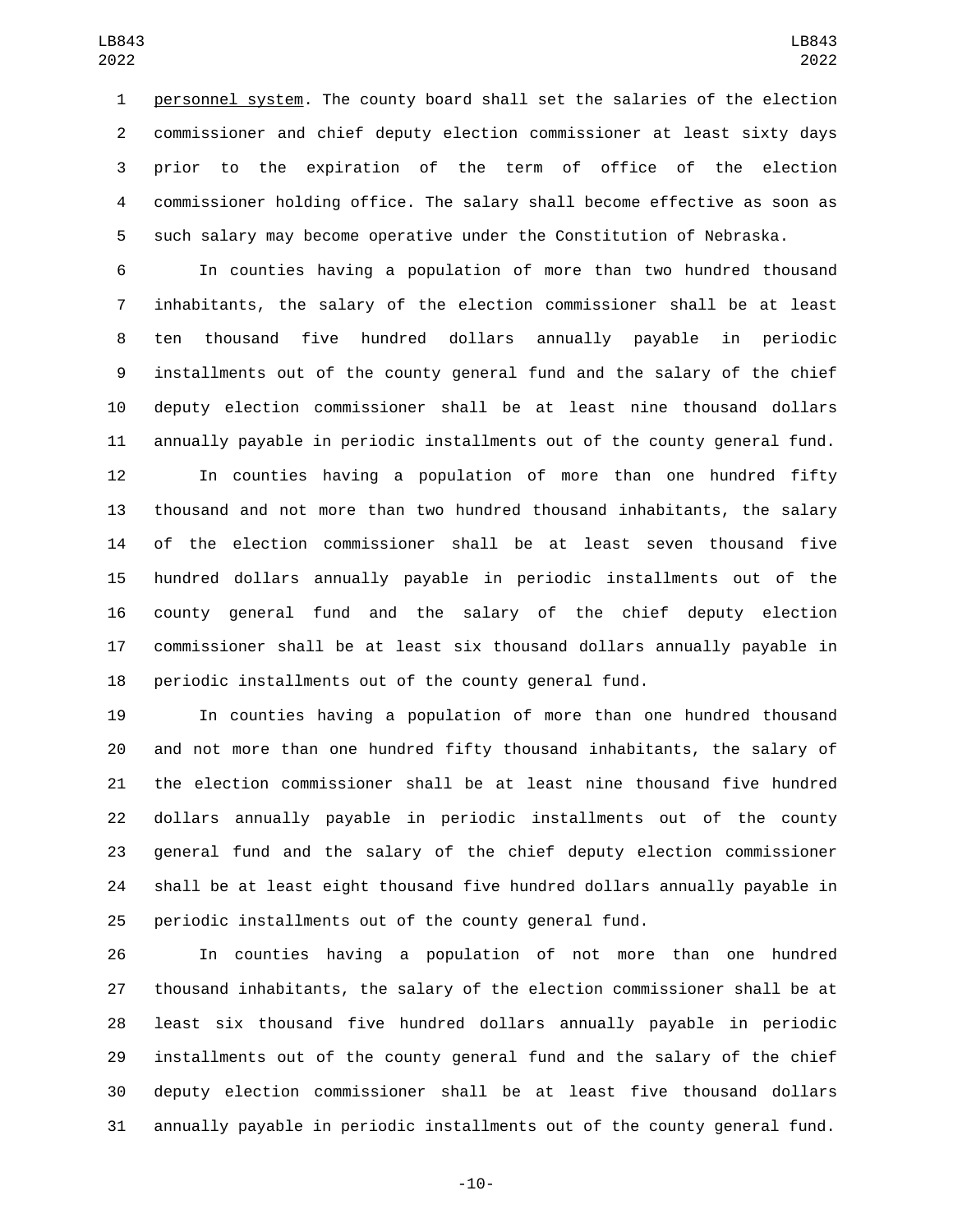Sec. 12. Section 32-221, Revised Statutes Cumulative Supplement, 2 2020, is amended to read:

 32-221 (1) The election commissioner shall appoint precinct and district inspectors, judges of election, and clerks of election to assist the election commissioner in conducting elections on election day. In counties with a population of less than four hundred thousand inhabitants as determined by the most recent federal decennial census, judges and clerks of election and inspectors shall be appointed at least thirty days prior to the statewide primary election, shall hold office for terms of two years or until their successors are appointed and qualified for the next statewide primary election, and shall serve at all elections in the county during their terms of office. In counties with a population of four hundred thousand or more inhabitants as determined by the most recent federal decennial census, judges and clerks of election shall be appointed at least thirty days prior to the first election for which appointments are necessary and shall serve for at least four elections.

 (2) Judges and clerks of election may be selected at random from a cross section of the population of the county. All qualified citizens shall have the opportunity to be considered for service. All qualified citizens shall fulfill their obligation to serve as judges or clerks of election as prescribed by the election commissioner. No citizen shall be excluded from service as a result of discrimination based upon race, color, religion, sex, national origin, or economic status. No citizen shall be excluded from service unless excused by reason of ill health or 25 other good and sufficient reason.

 (3) All persons appointed shall be of good repute and character, be able to read and write the English language, and except as otherwise 28 provided in subsections (4), (5), and (6) subsection (4) of section 32-223, be registered voters in the county. No candidate at an election shall be appointed as a judge or clerk of election or inspector for such election other than a candidate for delegate to a county, state, or

-11-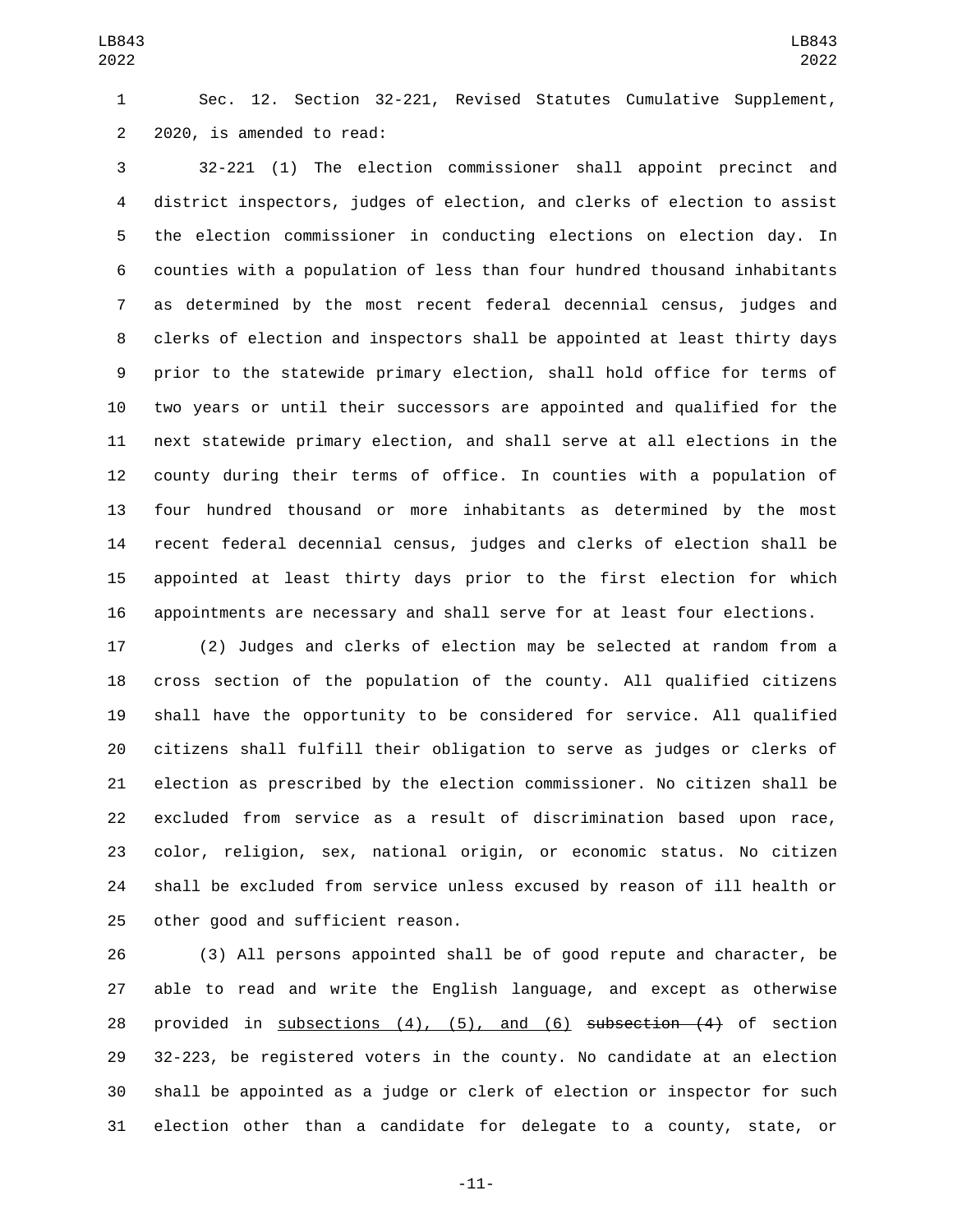1 national political party convention.

 (4) If a vacancy occurs in the office of judge or clerk of election or inspector, the election commissioner shall fill such vacancy in accordance with section 32-223. If any judge or clerk of election or inspector fails to appear at the hour appointed for the opening of the polls, the remaining officers shall notify the election commissioner, select a registered voter to serve in place of the absent officer if so directed by the election commissioner, and proceed to conduct the election. If the election commissioner finds that a judge or clerk of election or inspector does not possess all the qualifications prescribed in this section or if any judge or clerk of election or inspector is guilty of neglecting the duties of the office or of any official misconduct, the election commissioner shall remove the person and fill 14 the vacancy.

 Sec. 13. Section 32-223, Revised Statutes Cumulative Supplement, 16 2020, is amended to read:

 32-223 (1) Except as otherwise provided in the Election Act, the election commissioner shall appoint a precinct inspector and a receiving board to consist of at least two judges and two clerks of election for each precinct. The election commissioner may appoint district inspectors to aid the election commissioner in the performance of his or her duties and supervise a group of precincts on election day.

 (2) The election commissioner may allow persons serving on a receiving board as judges and clerks of election and precinct inspectors to serve for part of the time the polls are open and appoint other judges and clerks of election and precinct inspectors to serve on the same receiving board for the remainder of the time the polls are open.

 (3) On each receiving board at any one time, one judge and one clerk of election shall be registered voters of the political party casting the highest number of votes in the county for Governor or for President of the United States in the immediately preceding general election, and one

-12-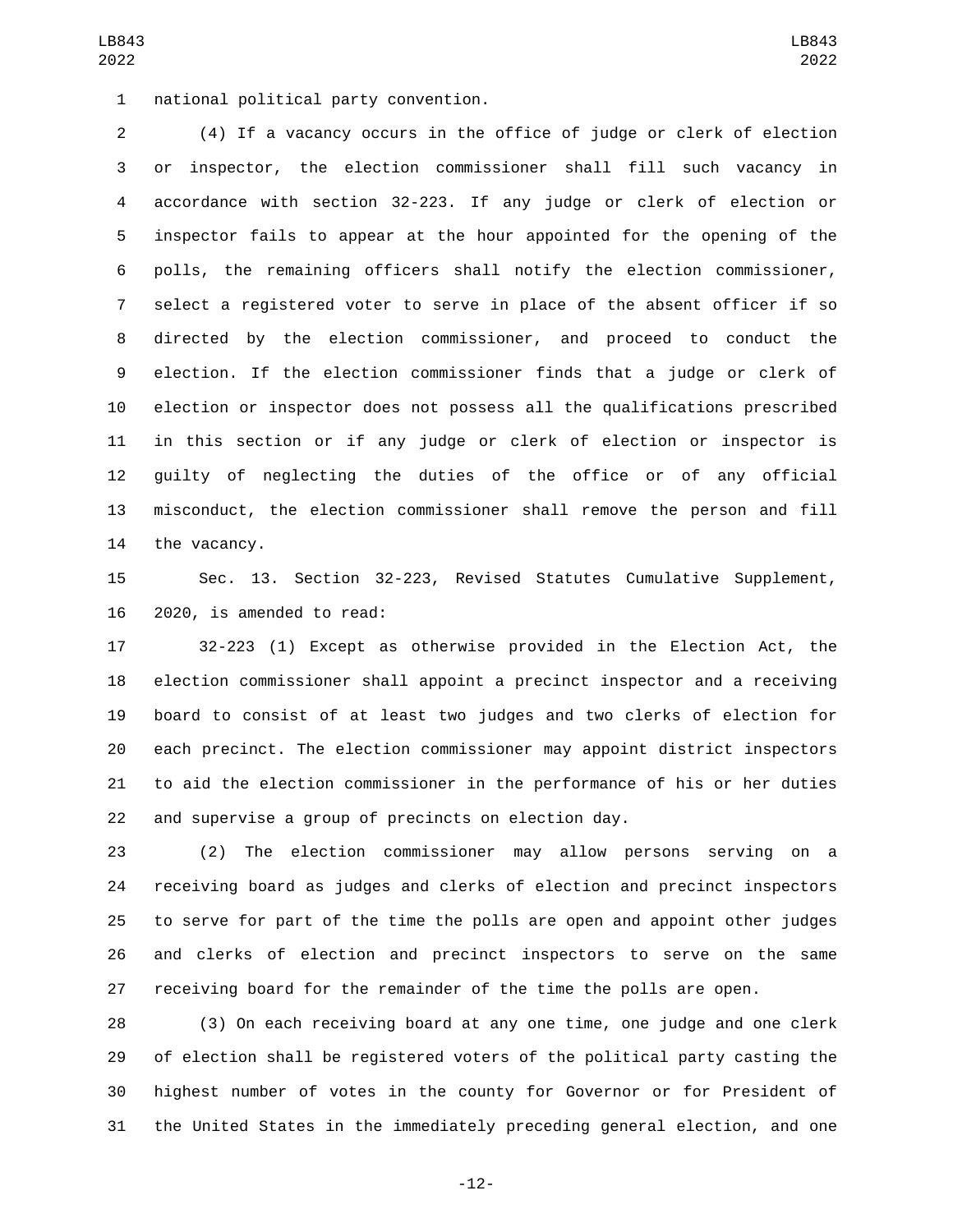judge and one clerk of election shall be registered voters of the political party casting the next highest number of votes in the county for Governor or for President of the United States in the immediately preceding general election, except that one judge or clerk of election may be a registered voter who is not affiliated with either of such parties. If a third judge is appointed, such judge shall be a registered voter of the political party casting the highest number of votes in the county for Governor or for President of the United States in the immediately preceding general election. All precinct and district inspectors shall be divided between all political parties as nearly as practicable in proportion to the number of votes cast in such county at the immediately preceding general election for Governor or for President of the United States by the parties, respectively.

 (4) The election commissioner may appoint an elector residing outside the county as a precinct inspector, district inspector, judge of election, or clerk of election if the elector resides in a county which conducts all elections by mail pursuant to section 32-960.

 (5) If authorized by the Secretary of State and registered voters of the county are unavailable, the election commissioner may appoint an elector residing outside the county as a precinct inspector, district inspector, judge of election, or clerk of election.

 (6) (4) The election commissioner may appoint a person who is at least sixteen years old but is not eligible to register to vote as a clerk of election. Such clerk of election shall meet the requirements of subsection (3) of section 32-221, except that such clerk shall not be required to be a registered voter. No more than one clerk of election appointed under this subsection shall serve at any precinct. A clerk of election appointed under this subsection shall be considered a registered voter who is not affiliated with a political party for purposes of this 30 section.

Sec. 14. Section 32-230, Revised Statutes Cumulative Supplement,

-13-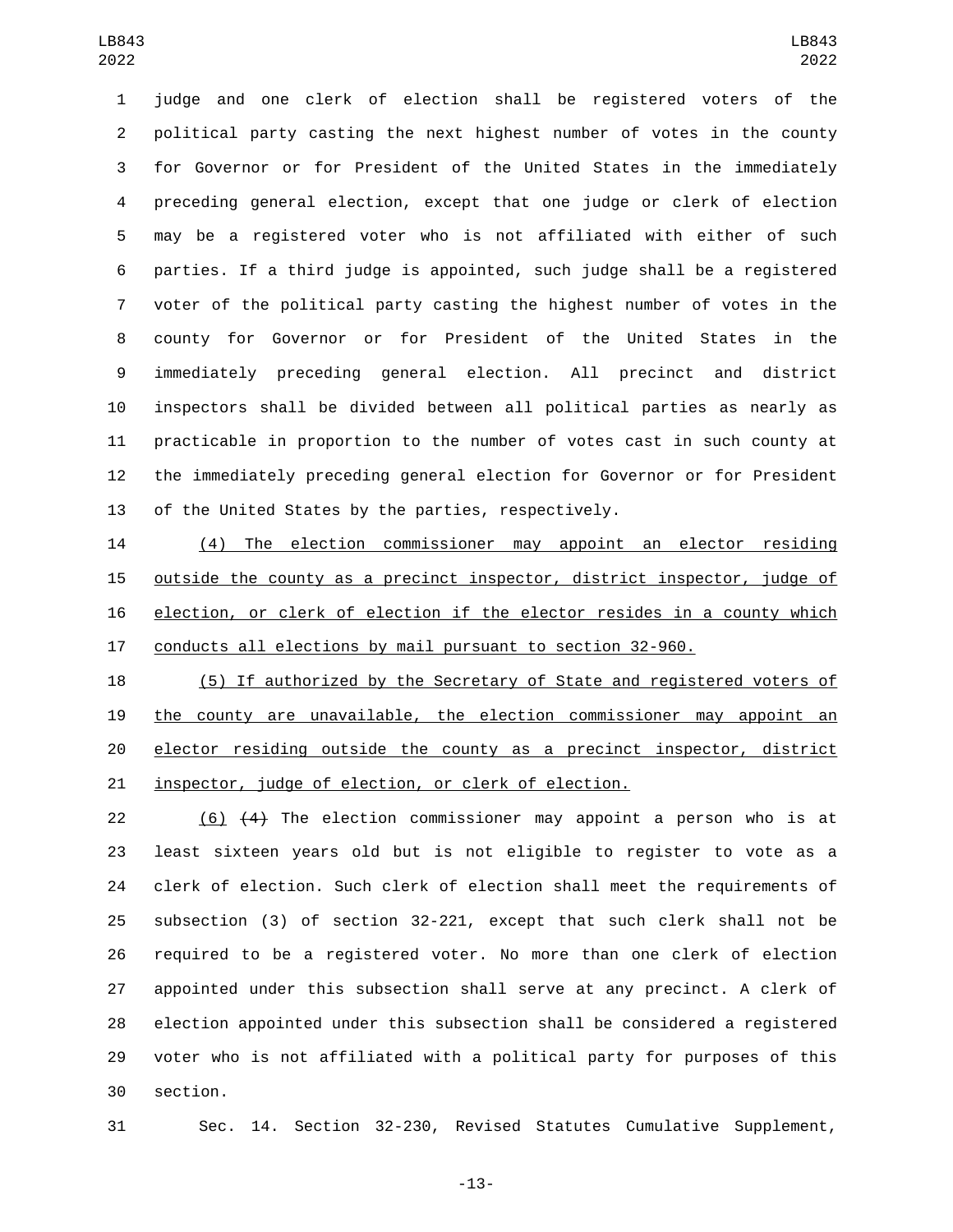1 2020, is amended to read:

 32-230 (1) As provided in subsection (4) of this section, the precinct committeeman and committeewoman of each political party shall appoint a receiving board consisting of three judges of election and two clerks of election. The chairperson of the county central committee of each political party shall send the names of the appointments to the county clerk no later than February 1 prior to the primary election.

 (2) If no names are submitted by the chairperson, the county clerk shall appoint judges or clerks of election from the appropriate political party. Judges and clerks of election may be selected at random from a cross section of the population of the county. All qualified citizens shall have the opportunity to be considered for service. All qualified citizens shall fulfill their obligation to serve as judges or clerks of election as prescribed by the county clerk. No citizen shall be excluded from service as a result of discrimination based upon race, color, religion, sex, national origin, or economic status. No citizen shall be excluded from service unless excused by reason of ill health or other 18 good and sufficient reason.

 (3) The county clerk may allow persons serving on a receiving board to serve for part of the time the polls are open and appoint other persons to serve on the same receiving board for the remainder of the 22 time the polls are open.

 (4) In each precinct at any one time, one judge and one clerk of election shall be appointed from the political party casting the highest number of votes in the county for Governor or for President of the United States in the immediately preceding general election, one judge and one clerk shall be appointed from the political party casting the next highest number of votes in the county for Governor or for President of the United States in the immediately preceding general election, and one judge shall be appointed from the political party casting the third highest number of votes in the county for Governor or for President of

LB843 

-14-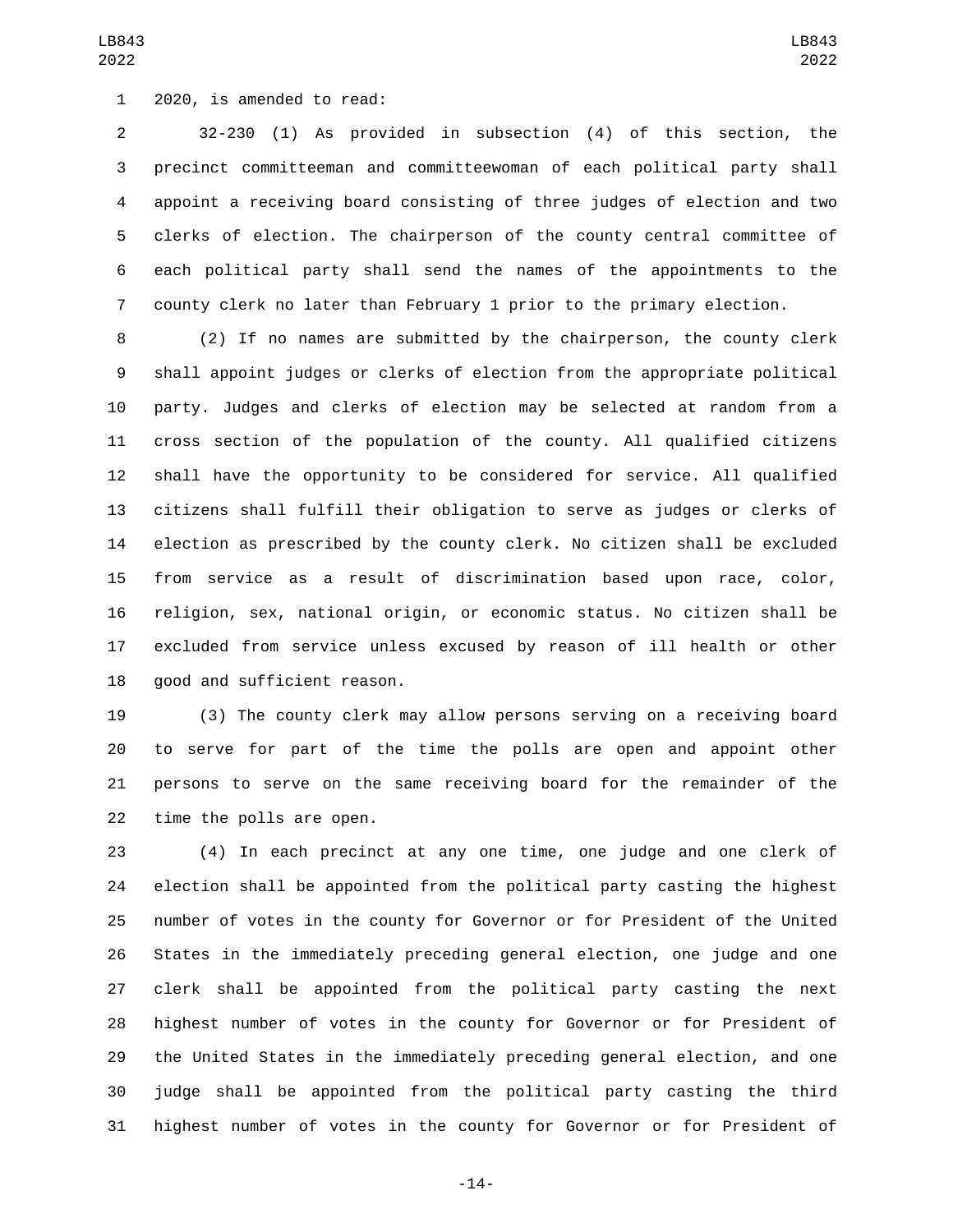the United States in the immediately preceding general election. If the political party casting the third highest number of votes cast less than ten percent of the total vote cast in the county at the immediately preceding general election, the political party casting the highest number of votes at the immediately preceding general election shall be 6 entitled to two judges and one clerk.

 (5) The county clerk may appoint registered voters to serve in case of a vacancy among any of the judges or clerks of election or in addition to the judges and clerks in any precinct when necessary to meet any situation that requires additional judges and clerks. Such appointees may include registered voters unaffiliated with any political party. Such appointees shall serve at subsequent or special elections as determined 13 by the county clerk.

 (6) The county clerk may appoint an elector residing outside the county as a precinct inspector, district inspector, judge of election, or clerk of election if the elector resides in a county which conducts all 17 elections by mail pursuant to section 32-960.

 (7) If authorized by the Secretary of State and registered voters of the county are unavailable, the county clerk may appoint an elector residing outside the county as a precinct inspector, district inspector, 21 judge of election, or clerk of election.

22 (8)  $\left( 6 \right)$  The county clerk may appoint a person who is at least sixteen years old but is not eligible to register to vote as a clerk of election. Such clerk of election shall meet the requirements of subsection (1) of section 32-231, except that such clerk shall not be required to be a registered voter. No more than one clerk of election appointed under this subsection shall serve at any precinct. A clerk of election appointed under this subsection shall be considered a registered voter who is not affiliated with a political party for purposes of this 30 section.

Sec. 15. Section 32-231, Revised Statutes Cumulative Supplement,

-15-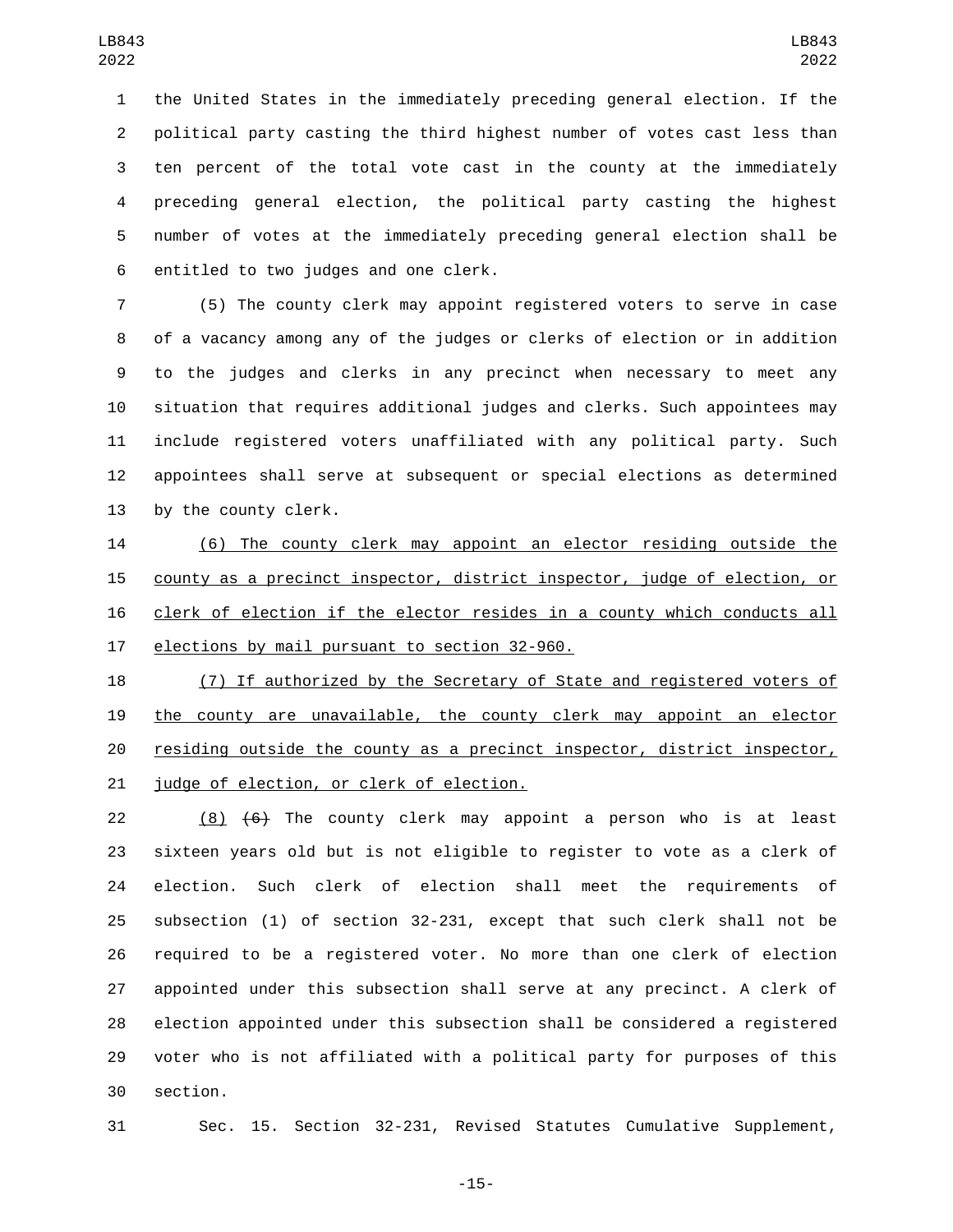1 2020, is amended to read:

 32-231 (1) Each judge and clerk of election appointed pursuant to section 32-230 shall (a) be of good repute and character and able to read and write the English language, (b) reside in the precinct in which he or she is to serve unless necessity demands that personnel be appointed from another precinct, (c) be a registered voter except as otherwise provided 7 in subsections  $(6)$ ,  $(7)$ , and  $(8)$  subsection  $(6)$  of section 32-230, and (d) serve for a term of two years or until judges and clerks of election are appointed for the next primary election. No candidate at an election shall be eligible to serve as a judge or clerk of election at the same election other than a candidate for a delegate to a county, state, or 12 national political party convention.

 (2) The county clerk may appoint district inspectors to aid the county clerk in the performance of his or her duties and supervise a group of precincts on election day. A district inspector shall meet the requirements for judges and clerks of election as provided in subsection (1) of this section, shall oversee the procedures of a group of polling places, and shall act as the personal agent and deputy of the county clerk. The district inspector shall ensure that the Election Act is uniformly enforced at the polling places assigned to him or her and perform tasks assigned by the county clerk. The district inspector may perform all of the duties required of a judge or clerk of election.

 Sec. 16. Section 32-235, Reissue Revised Statutes of Nebraska, is 24 amended to read:

 32-235 (1) The county clerk shall, by mail, notify judges and clerks of election, district inspectors, members of counting boards, and members of canvassing boards of their appointment. The notice shall inform the appointee of his or her appointment and of the date and time he or she is required to report to the office of the county clerk or other designated location and the polling place. The notice shall be mailed at least fifteen days prior to each statewide primary and general election and on

-16-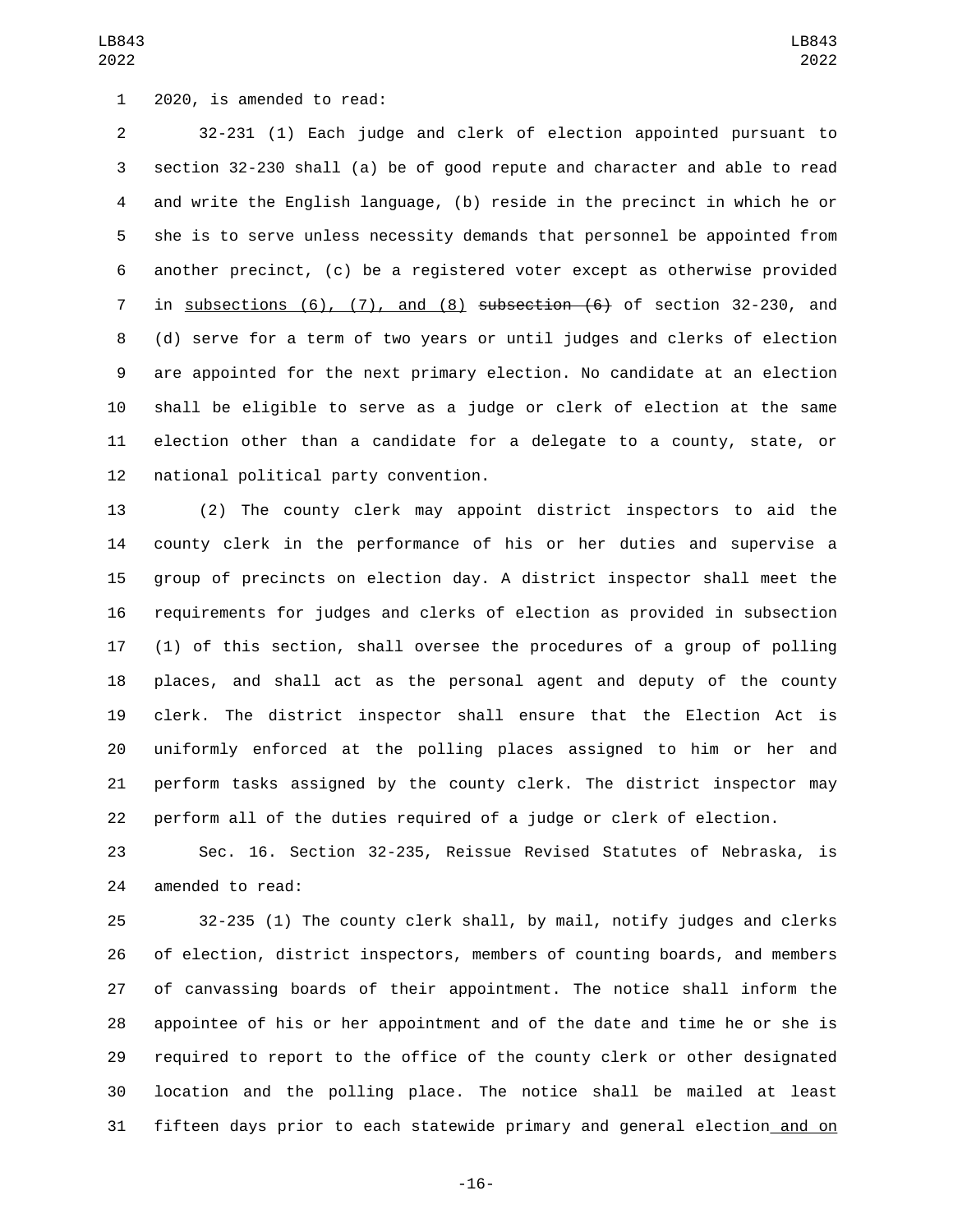or before the third Friday prior to each special election. The county clerk shall order the members of the receiving board to appear at their respective polling place on the day and at the hour specified in the 4 notice of appointment.

 (2) Each appointee shall, at the time fixed in the notice of appointment, report to the office or other location to complete any informational forms and receive training regarding his or her duties. The training shall include instruction as required by the Secretary of State and any other training deemed necessary by the county clerk.

 Sec. 17. (1) Except as provided in subsection (2) of this section, any person or organization distributing voter registration applications by mail shall use the form prescribed by the Secretary of State. The form shall contain on the top of the first page in bold type (a) the identity of the person or organization distributing the form and (b) the following 15 statements:

 You may submit this form if you wish to register to vote or update 17 your voter registration. You do not need to complete this form if you 18 have already registered to vote.

 (2) This section shall not apply to voter registration applications distributed by the Secretary of State, an election commissioner, a county clerk, the State Department of Education, the Department of Health and Human Services, or the Department of Motor Vehicles.

 Sec. 18. Section 32-312, Revised Statutes Cumulative Supplement, 24 2020, is amended to read:

 32-312 The registration application prescribed by the Secretary of State pursuant to section 32-304 or 32-311.01 shall provide the instructional statements and request the information from the applicant 28 as provided in this section.

 CITIZENSHIP—"Are you a citizen of the United States of America?" with boxes to check to indicate whether the applicant is or is not a 31 citizen of the United States.

-17-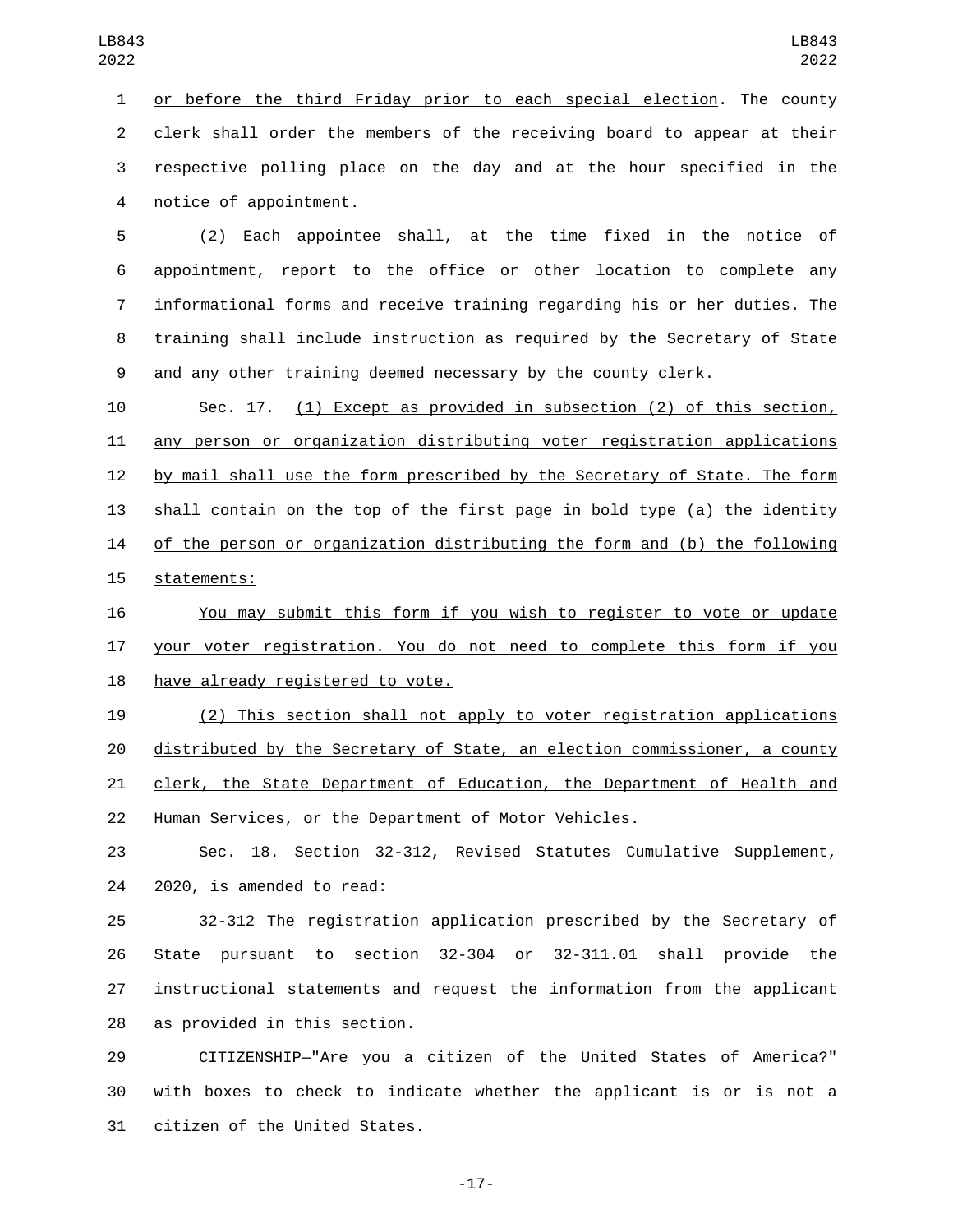AGE—"Are you at least eighteen years of age or will you be eighteen years of age on or before the first Tuesday following the first Monday of November of this year?" with boxes to check to indicate whether or not the applicant will be eighteen years of age or older on election day.

 WARNING—"If you checked 'no' in response to either of these questions, do not complete this application.".6

 NAME—the name of the applicant giving the first and last name in full, the middle name in full or the middle initial, and the maiden name 9 of the applicant, if applicable.

 RESIDENCE—the name and number of the street, avenue, or other location of the dwelling where the applicant resides if there is a number. If the registrant resides in a hotel, apartment, tenement house, or institution, such additional information shall be included as will give the exact location of such registrant's place of residence. If the registrant lives in an incorporated or unincorporated area not identified by the use of roads, road names, or house numbers, the registrant shall state the section, township, and range of his or her residence and the corporate name of the school district as described in section 79-405 in 19 which he or she is located.

 POSTAL ADDRESS—the address at which the applicant receives mail if 21 different from the residence address.

 ADDRESS OF LAST REGISTRATION—the name and number of the street, avenue, or other location of the dwelling from which the applicant last 24 registered.

 TELEPHONE NUMBERS—the telephone numbers of the applicant. At the request of the applicant, a designation shall be made that a telephone number is an unlisted number, and such designation shall preclude the listing of such telephone number on any list of voter registrations.

 EMAIL ADDRESS—an email address of the applicant. At the request of the applicant, a designation shall be made that the email address is private, and such designation shall preclude the listing of the

-18-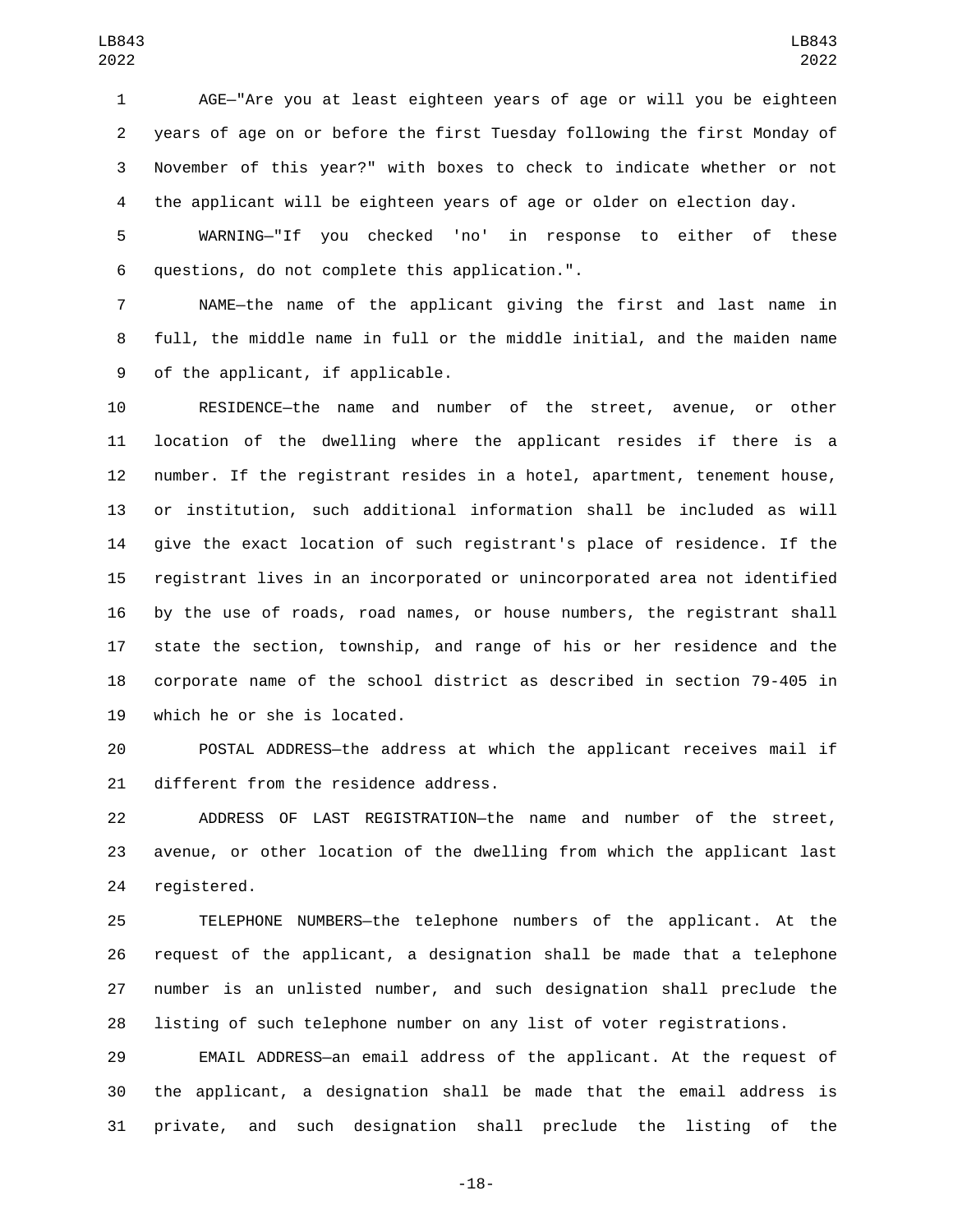applicant's email address on any list of voter registrations.

 DRIVER'S LICENSE NUMBER OR LAST FOUR DIGITS OF SOCIAL SECURITY NUMBER—if the applicant has a Nebraska driver's license, the license number, and if the applicant does not have a Nebraska driver's license, the last four digits of the applicant's social security number.

 DATE OF APPLICATION FOR REGISTRATION—the month, day, and year when the applicant presented himself or herself for registration, when the applicant completed and signed the registration application if the application was submitted by mail or delivered to the election official by the applicant's personal messenger or personal agent, or when the completed application was submitted if the registration application was 12 completed pursuant to section 32-304.

 PLACE OF BIRTH—show the state, country, kingdom, empire, or dominion 14 where the applicant was born.

 DATE OF BIRTH—show the date of the applicant's birth. The applicant shall be at least eighteen years of age or attain eighteen years of age on or before the first Tuesday after the first Monday in November to have the right to register and vote in any election in the present calendar 19 year.

 REGISTRATION TAKEN BY—show the signature of the authorized official or staff member accepting the application pursuant to section 32-309 or 32-310 or at least one of the deputy registrars taking the application 23 pursuant to section 32-306, if applicable.

 PARTY AFFILIATION—show the party affiliation of the applicant as 25 Democratic Democrat, Republican, or Other ........ or show no party affiliation as Nonpartisan. (Note: If you wish to vote in both partisan and nonpartisan primary elections for state and local offices, you must indicate a political party affiliation on the registration application. If you register without a political party affiliation (nonpartisan), you will receive only the nonpartisan ballots for state and local offices at primary elections. If you register without a political party affiliation,

-19-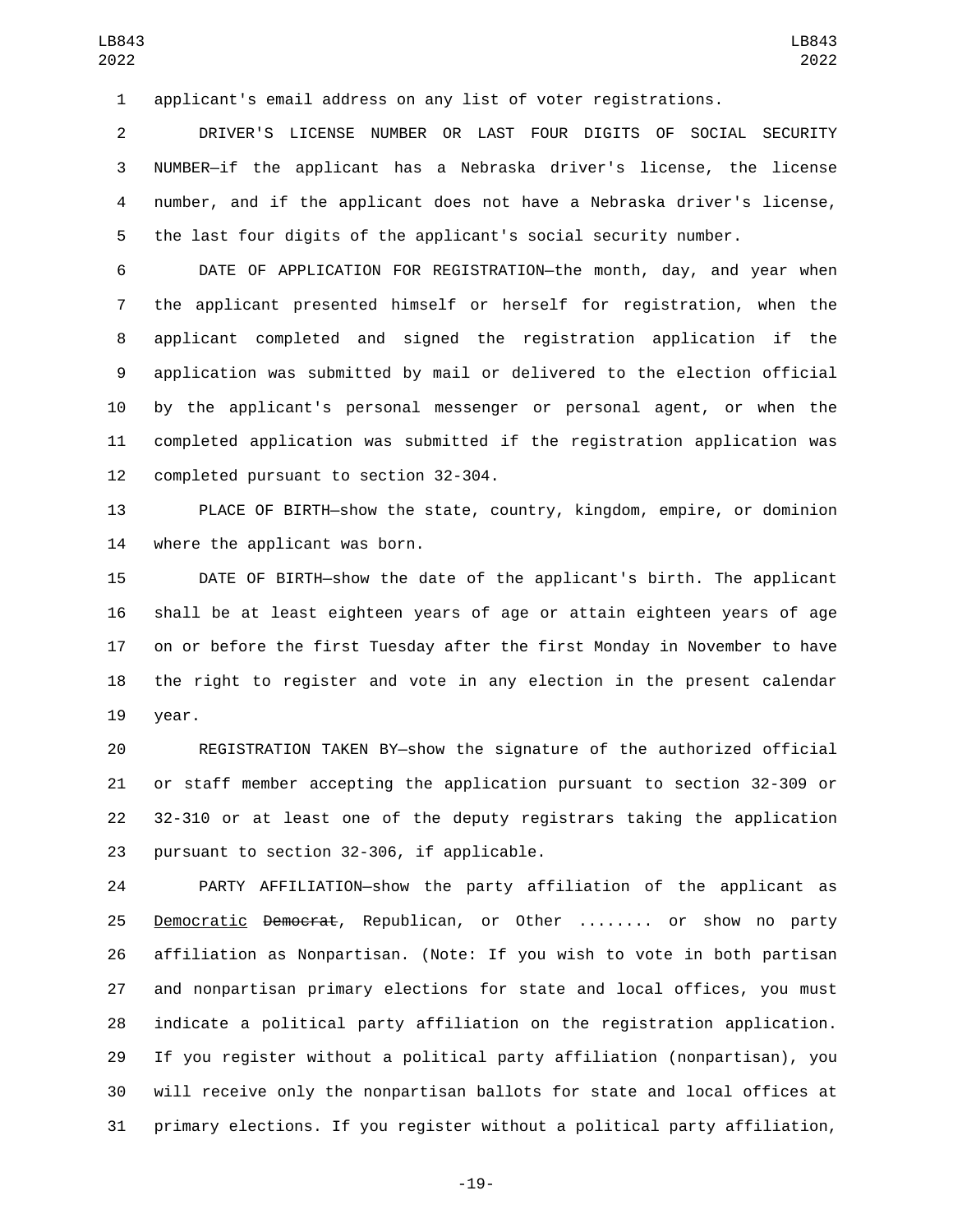you may vote in partisan primary elections for congressional offices.)

 OTHER—information the Secretary of State determines will assist in 3 the proper and accurate registration of the voter.

 Immediately following the spaces for inserting information as provided in this section, the following statement shall be printed:

 To the best of my knowledge and belief, I declare under penalty of 7 election falsification that:

 (1) I live in the State of Nebraska at the address provided in this 9 application;

 (2) I have not been convicted of a felony or, if convicted, it has been at least two years since I completed my sentence for the felony, 12 including any parole term;

 (3) I have not been officially found to be non compos mentis 14 (mentally incompetent); and

15 (4) I am a citizen of the United States.

 Any registrant who signs this application knowing that any of the information in the application is false shall be guilty of a Class IV felony under section 32-1502 of the statutes of Nebraska. The penalty for a Class IV felony is up to two years imprisonment and twelve months post-release supervision, a fine of up to ten thousand dollars, or both.

 APPLICANT'S SIGNATURE—require the applicant to affix his or her 22 signature to the application.

 Sec. 19. Section 32-318.01, Reissue Revised Statutes of Nebraska, is 24 amended to read:

 32-318.01 (1)(a) Except as provided by subsection (2) of this section, a person who registers to vote by mail after January 1, 2003, and has not previously voted in an election within the state shall present a photographic identification which is current and valid or a copy of a utility bill, bank statement, government check, paycheck, or other government document which is dated within the sixty days immediately prior to the date of presentation and which shows the same

-20-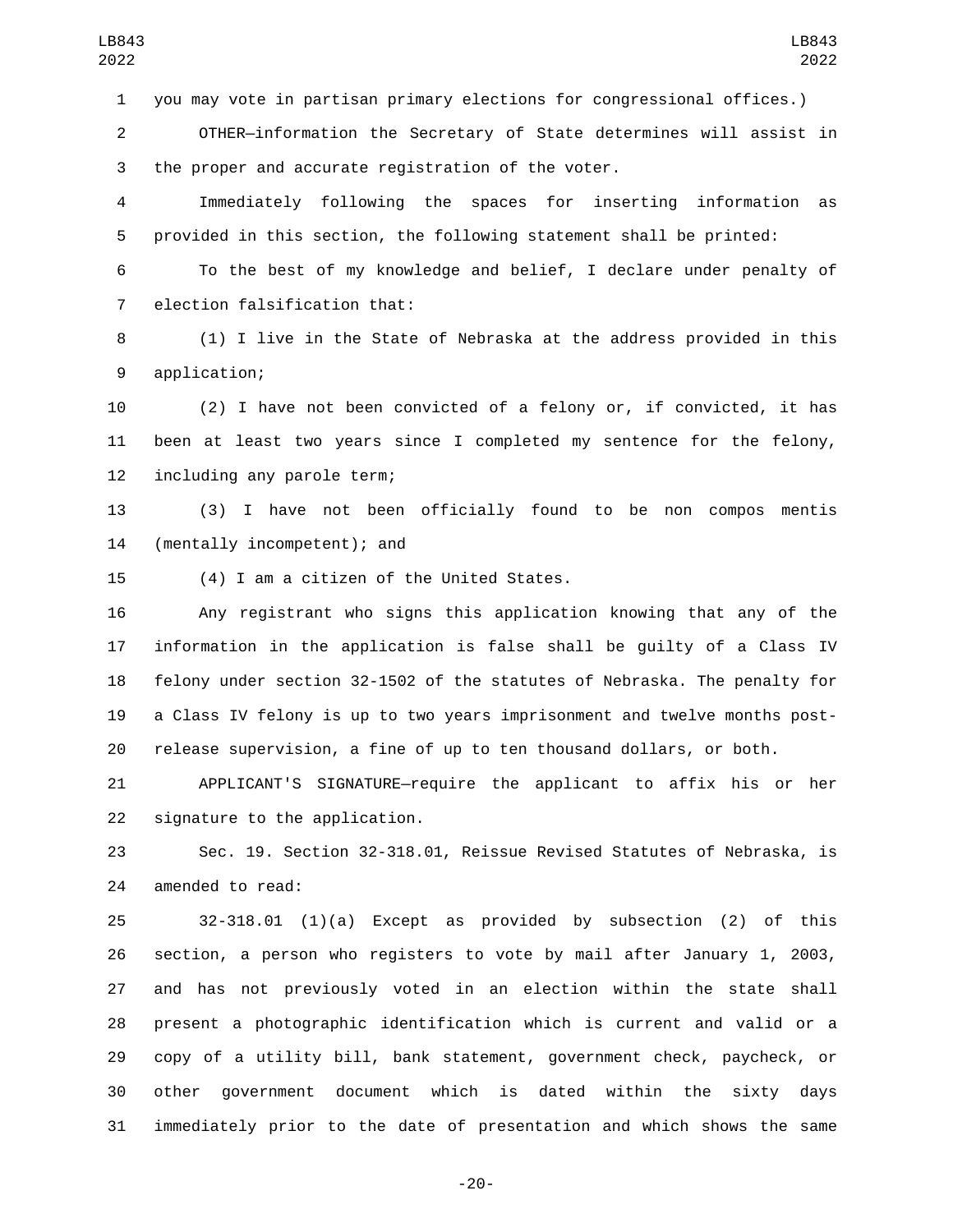name and residence address of the person provided on the registration application in order to avoid identification requirements at the time of 3 voting pursuant to section 32-914 or 32-947.

 (b) Such documentation may be presented at the time of application for registration, after submission of the application for registration, or at the time of voting. The documentation must be received by the election commissioner or county clerk not later than 6 p.m. on the second Friday preceding the election to avoid additional identification requirements at the time of voting at the polling place if the voter votes in person. If the voter is voting using a ballot for early voting, the documentation must be received by the election commissioner or county clerk prior to the date on which the ballot is mailed to the voter to avoid additional identification requirements at the time of voting. Documentation received after the ballot has been mailed to the voter but not later than the deadline for the receipt of ballots specified in subsection (2) of section 32-908 8 p.m. on election day will be considered timely for purposes of determining the applicant's eligibility 18 to vote in the election.

 (c) Such documentation may be presented in person, by mail, or by 20 facsimile transmission.

 (d) Failure to present such documentation may result in the ballot not being counted pursuant to verification procedures prescribed in 23 sections 32-1002 and 32-1027.

 (2) A person who registers to vote by mail after January 1, 2003, and has not previously voted in an election within the state shall not be 26 required to present identification if he or she:

 (a) Has provided his or her Nebraska driver's license number or the last four digits of his or her social security number and the election commissioner or county clerk verifies the number provided pursuant to 30 subsection (2) of section 32-312.03;

(b) Is a member of the armed forces of the United States who by

-21-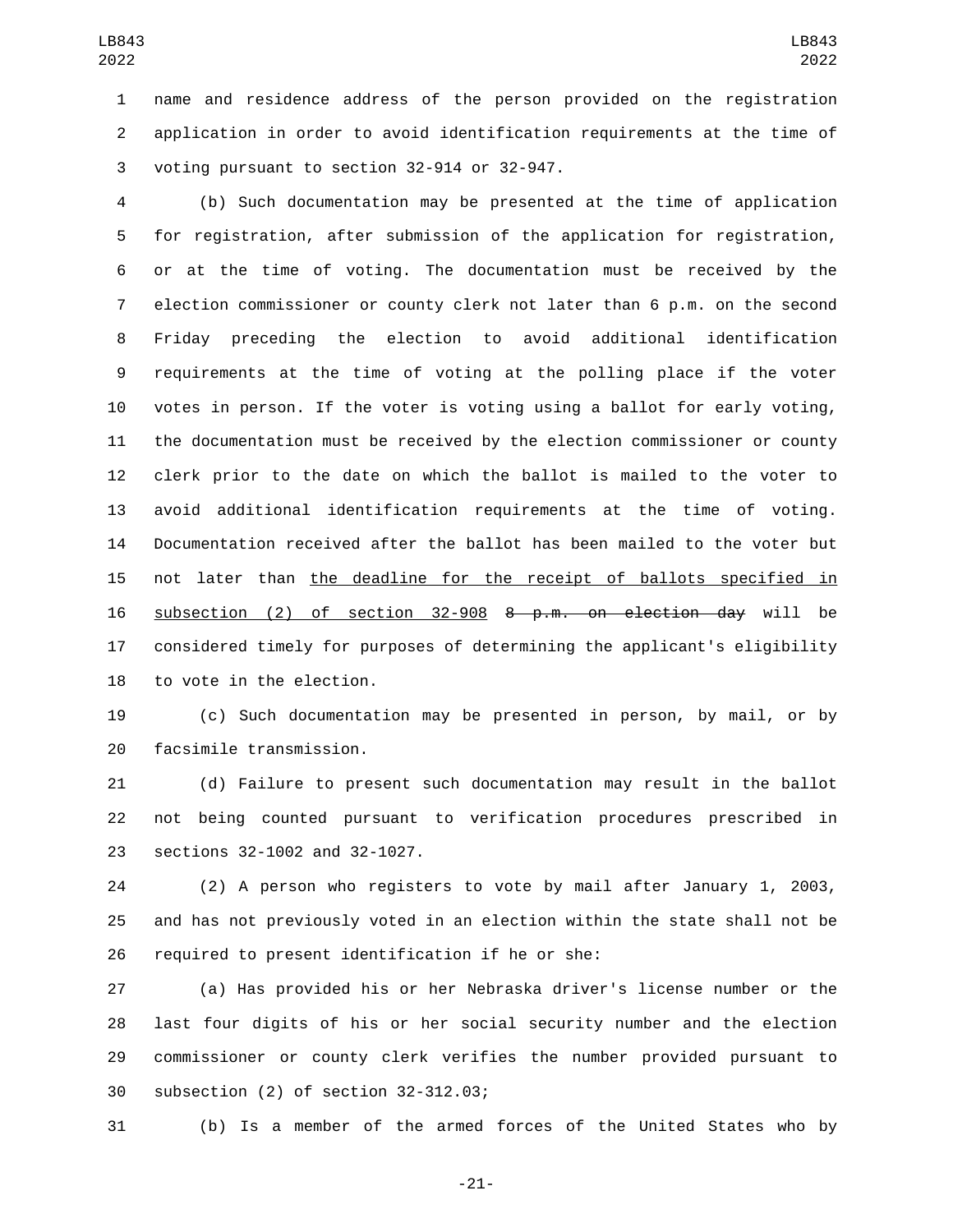reason of active duty is absent from his or her place of residence where 2 the member is otherwise eligible to vote;

 (c) Is a member of the United States Merchant Marine who by reason of service is away from his or her place of residence where the member is 5 otherwise eligible to vote;

 (d) Is a spouse or dependent of a member of the armed forces of the United States or United States Merchant Marine who is absent from his or her place of residence due to the service of that member;

 (e) Resides outside the United States and but for such residence would be qualified to vote in the state if the state was the last place in which the person was domiciled before leaving the United States; or

 (f) Is elderly or handicapped and has requested to vote by alternative means other than by casting a ballot at his or her polling 14 place on election day.

 Sec. 20. Section 32-326, Reissue Revised Statutes of Nebraska, is 16 amended to read:

 32-326 The election commissioner or county clerk shall remove the name of a registered voter from the voter registration register and 19 cancel the registration of such voter if:

 (1) The election commissioner or county clerk has received 21 information that the voter is deceased;

(2) The voter requests in writing that his or her name be removed;

 (3) The election commissioner or county clerk has received information that the voter has moved from the address at which he or she is registered to vote from the National Change of Address program of the United States Postal Service pursuant to section 32-329 and the voter has not responded to a confirmation notice sent pursuant to section 32-329 and has not voted or offered to vote at any election held prior to and including the second statewide federal general election following the 30 mailing of the confirmation notice;

(4) The election commissioner or county clerk has received

-22-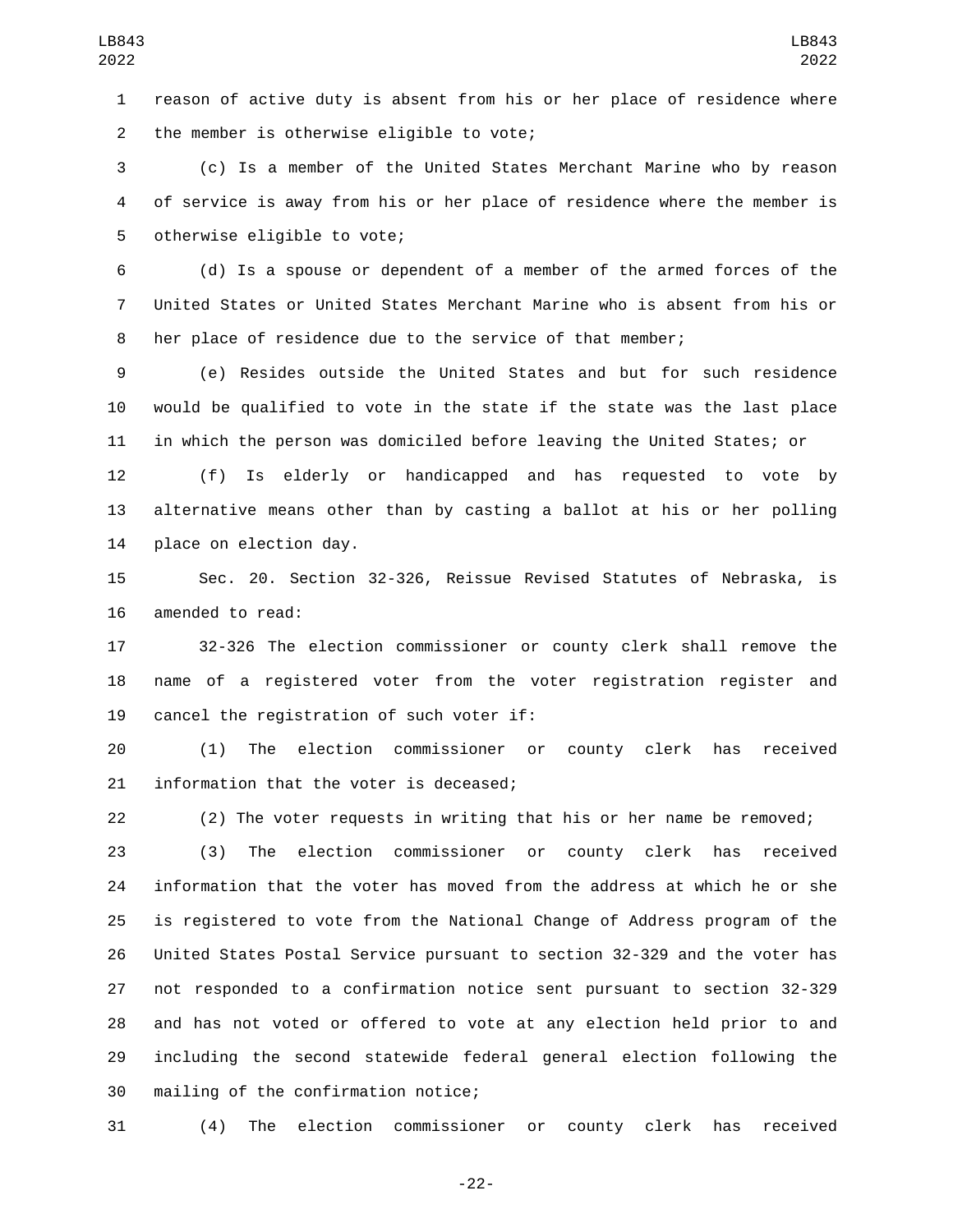information that the registrant has moved out of the state and has registered to vote or voted in another territory or state pursuant to 3 section  $32-314$ ;  $-0f$ 

 (5) The election commissioner or county clerk has received information from the Department of Motor Vehicles that the registrant has changed the registrant's state of residence by surrendering the registrant's Nebraska motor vehicle operator's license or state 8 identification card to another state; or

 (6) (5) The voter has become ineligible to vote as provided in 10 section 32-313.

 Sec. 21. Section 32-330, Revised Statutes Supplement, 2021, is 12 amended to read:

 32-330 (1) Except as otherwise provided in subsection (3) of section 32-301, the voter registration register shall be a public record. Any person may examine the register at the office of the election commissioner or county clerk, but no person other than the Secretary of State, the election commissioner, the county clerk, or law enforcement shall be allowed to make copies of the register. Copies of the register shall only be used for list maintenance as provided in section 32-329 or law enforcement purposes. The electronic records of the original voter registrations created pursuant to section 32-301 may constitute the voter registration register. The Secretary of State, election commissioner, or county clerk shall withhold information in the register designated as confidential under section 32-331. No portion of the register made available to the public and no list distributed pursuant to this section 26 shall include the digital signature of any voter.

 (2) The Secretary of State, election commissioner, or county clerk shall make available a list of registered voters that contains no more 29 than the information authorized in subsections (3) and (7) subsection (3) of this section and, if requested, a list that only contains such information for registered voters who have voted in an election held more

-23-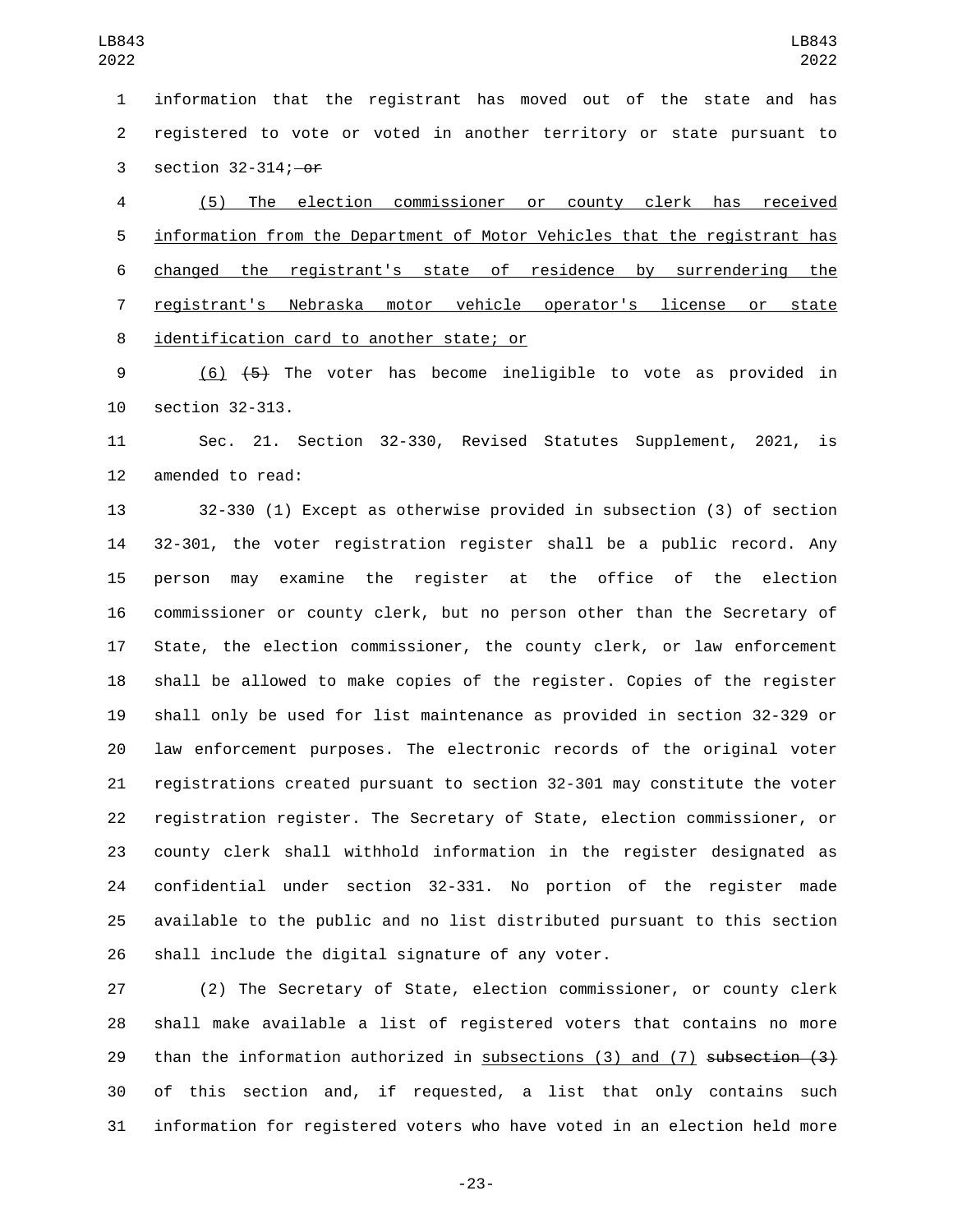than thirty days prior to the request for the list. The Secretary of State, election commissioner, or county clerk shall establish the price of the lists at a rate that fairly covers the actual production cost of the lists, not to exceed three cents per name. Lists shall be used solely for purposes related to elections, political activities, voter registration, law enforcement, or jury selection. Lists shall not be posted, displayed, or used for commercial purposes or made accessible on 8 the Internet.

 (3)(a) The Secretary of State, election commissioner, or county clerk shall withhold from any list of registered voters distributed pursuant to subsection (2) of this section any information in the voter registration records which is designated as confidential under section 32-331 or marked private on the voter registration application or voter 14 registration record.

 (b) Except as otherwise provided in subdivision (a) of this subsection, a list of registered voters distributed pursuant to subsection (2) of this section shall contain no more than the following 18 information:

19 (i) The registrant's name;

20 (ii) The registrant's residential address;

(iii) The registrant's mailing address;21

(iv) The registrant's telephone number;

(v) The registrant's voter registration status;

(vi) The registrant's voter identification number;

25 (vii) The registrant's date of birth year;

(viii) The registrant's date of voter registration;

27 (ix) The registrant's voting precinct;

28 (x) The registrant's polling site;

(xi) The registrant's political party affiliation;

(xii) The political subdivisions in which the registrant resides;

and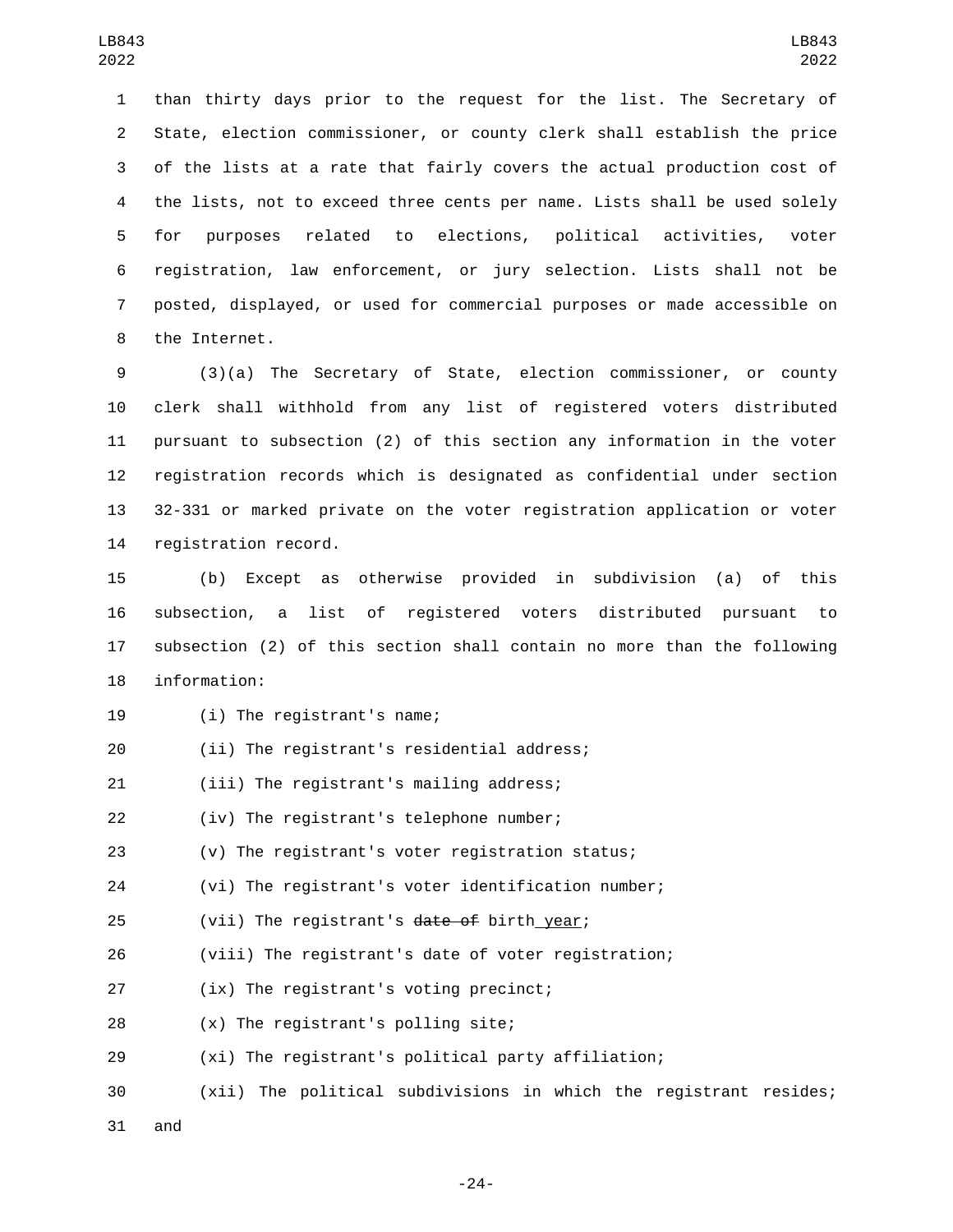(xiii) The registrant's voter history.1

 (4) Any person who acquires a list of registered voters under subsection (2) of this section shall provide his or her name, address, telephone number, email address, and campaign committee name or organization name, if applicable, and the state of organization, if applicable, and the reason for requesting the list, and shall take and subscribe to an oath in substantially the following form:

LB843 

 I hereby swear that I will use the list of registered voters of ....... County, Nebraska, (or the State of Nebraska) only for the purposes prescribed in section 32-330 and for no other purpose, that I will not permit the use or copying of such list for unauthorized purposes, and that I will not post, display, or make such list accessible 13 on the Internet.

 I hereby declare under the penalty of election falsification that the statements above are true to the best of my knowledge.

The penalty for election falsification is a Class IV felony.

17 (Signature of person acquiring list) .................

Subscribed and sworn to before me this .... day of ........ 20.. .

(Signature of officer) ....................................

20 (Name and official title of officer) ..........................

 (5) The Secretary of State, election commissioner, or county clerk shall provide, upon request and free of charge, a complete and current listing of all registered voters and their addresses to the Clerk of the United States District Court for the District of Nebraska. Such list shall be provided no later than December 31 of each even-numbered year.

 (6) The Secretary of State, election commissioner, or county clerk shall provide, upon request and free of charge, a complete and current listing of all registered voters containing only the information authorized under subsection (3) of this section to the state party headquarters of each political party and to the county chairperson of 31 each political party.

-25-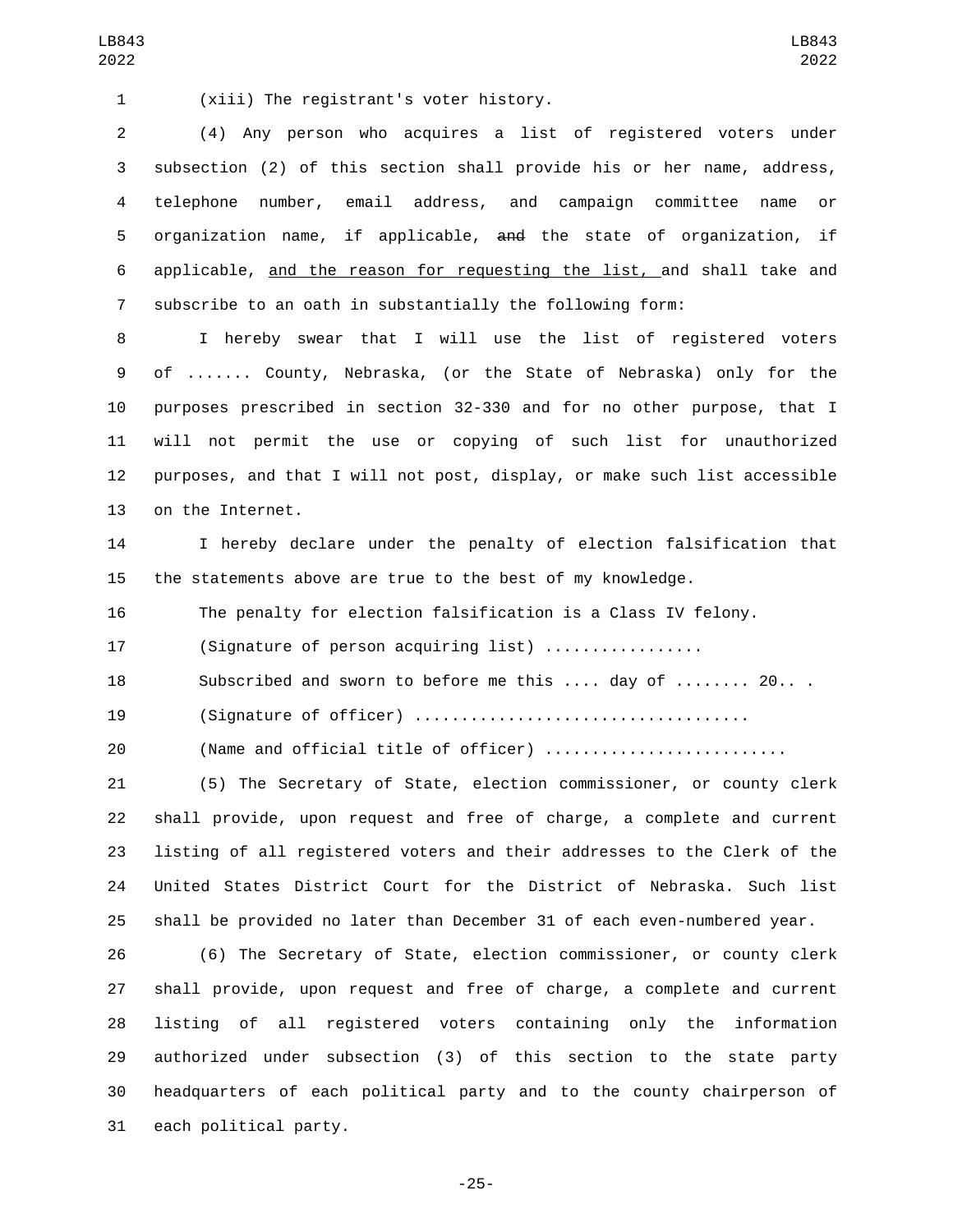(7) The Secretary of State shall make available to each jury commissioner a list of registered voters that contains the information authorized in this section and the registrant's motor vehicle operator's license number or state identification card number.

 (8) (7) Nothing in this section shall prevent a political party or candidate from using the list of registered voters for campaign 7 activities.

 (9) Any person who acquires a list of registered voters under subsection (2) of this section shall, following discovery or notification of a breach in the security of the storage of the information, disclose 11 the breach in security to the Secretary of State, election commissioner, 12 or county clerk without delay.

 Sec. 22. Section 32-331, Reissue Revised Statutes of Nebraska, is 14 amended to read:

 32-331 A registered voter may file an affidavit with the election commissioner or county clerk to have the information relating to his or her name, residence address, and telephone number remain confidential. If the registered voter is a program participant under the Address Confidentiality Act, the affidavit shall state that fact. If the registered voter is not a program participant under the act, the affidavit shall state that the county court or district court has issued an order upon a showing of good cause that a life-threatening circumstance exists in relation to the voter or a member of his or her household. The registered voter shall vote under sections 32-938 to 32-951 in elections held after the filing of the affidavit. To terminate the affidavit and withdraw the confidential designation, the registered voter shall notify the election commissioner or county clerk in writing. The registered voter shall provide a valid mailing address to be used in place of the residence address for election, research, and government purposes. If the registered voter is a program participant under the Address Confidentiality Act, the mailing address shall be as provided in

-26-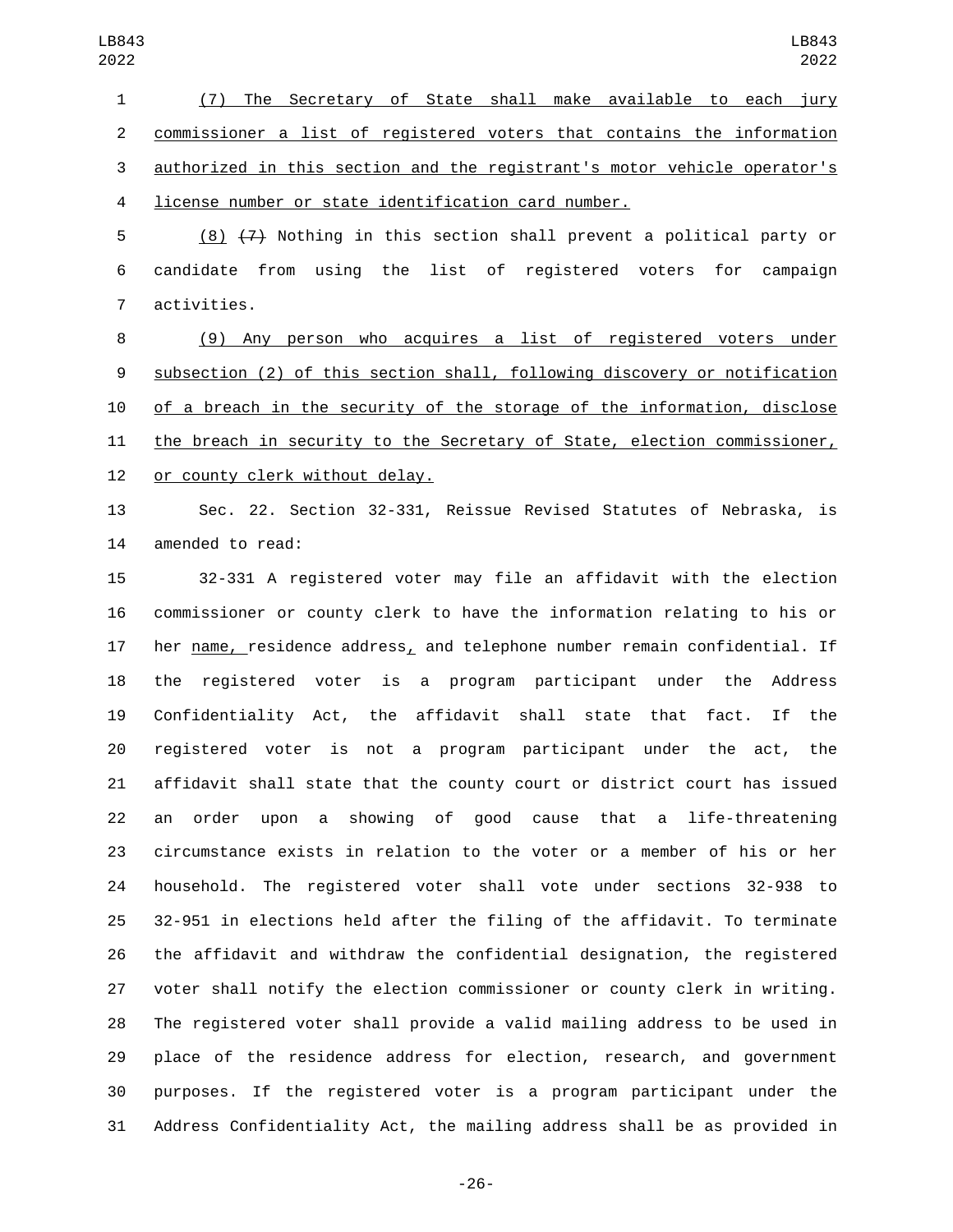the act. The election commissioner or county clerk may use the mailing address or the word "confidential" or a similar designation in place of the residence address in producing any list, roster, or register required under the Election Act. Those records declared confidential under this section shall be kept in a separate file from the other registered voter information. A county, election commissioner, or county clerk shall be liable in an action for negligence as a result of the disclosure of the confidential information if there is a showing of gross negligence or willfulness.9

 Sec. 23. Section 32-559, Reissue Revised Statutes of Nebraska, is 11 amended to read:

 32-559 (1)(a) Except as provided in section 77-3444, any issue to be submitted to the registered voters at a special election by a political subdivision shall be certified by the clerk of the political subdivision to the election commissioner or county clerk on or before the 16 eighth Friday at least fifty days prior to the election. A special election may be held by mail as provided in sections 32-952 to 32-959. Any other special election under this section shall be subject to section  $32 - 405$ .

 (b) In lieu of submitting the issue at a special election, any political subdivision may submit the issue at a statewide primary or general election or at any scheduled county election, except that no such issue shall be submitted at a statewide election or scheduled county election unless the issue to be submitted has been certified by the clerk of the political subdivision to the election commissioner or county clerk by March 1 for the primary election and by September 1 for the general election. After the election commissioner or county clerk has received the certification of the issue to be submitted, he or she shall be responsible for all matters relating to the submission of the issue to the registered voters, except that the clerk of the political subdivision shall be responsible for the publication or posting of any required

-27-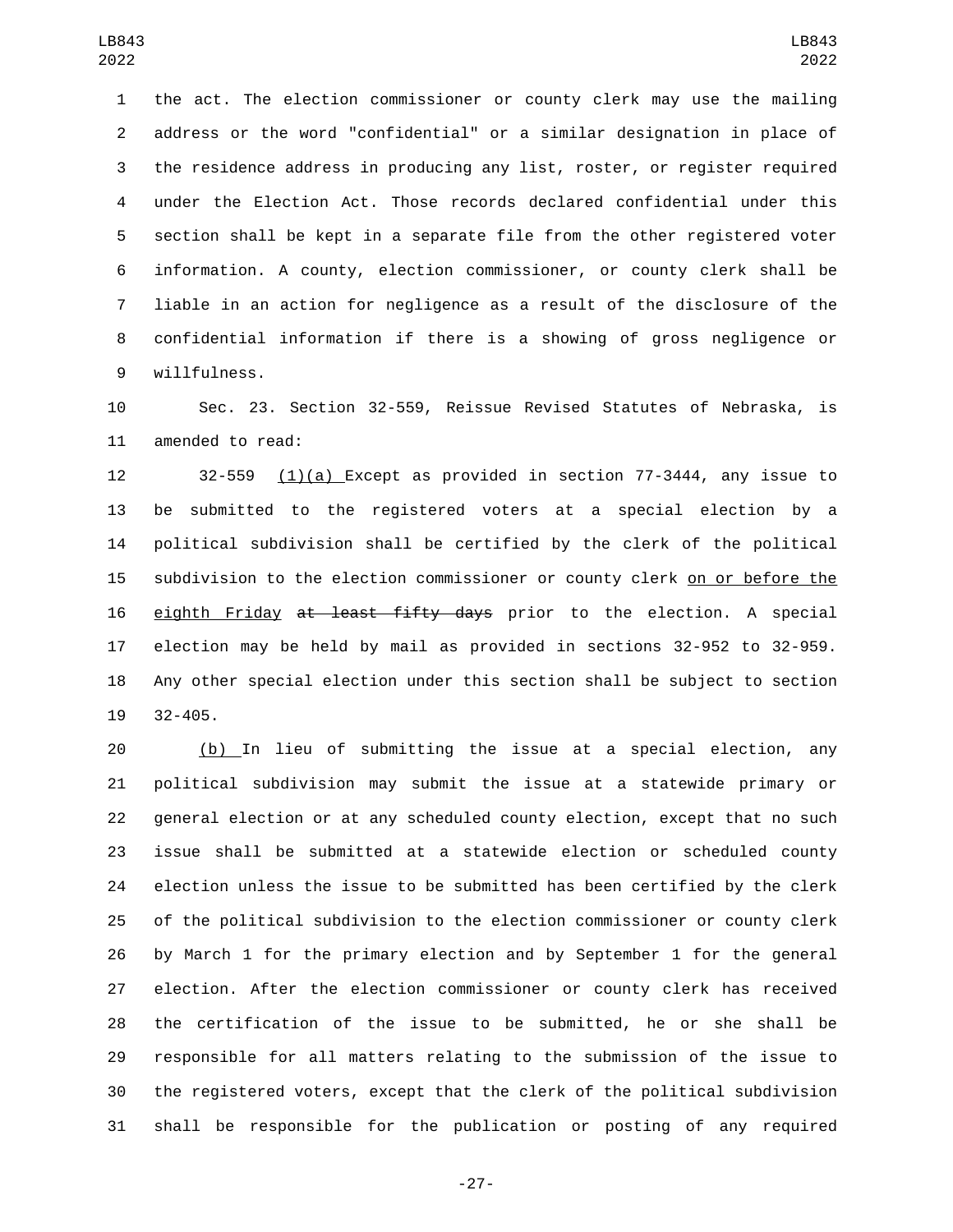special notice of the submission of such issue other than the notice required to be given of the statewide election issues. The election commissioner or county clerk shall prepare the ballots and issue ballots for early voting and shall also conduct the submission of the issue, including the receiving and counting of the ballots on the issue. The election returns shall be made to the election commissioner or county clerk. The ballots shall be counted and canvassed at the same time and in the same manner as the other ballots. Upon completion of the canvass of the vote by the county canvassing board, the election commissioner or county clerk shall certify the election results to the governing body of the political subdivision. The canvass by the county canvassing board shall have the same force and effect as if made by the governing body of 13 the political subdivision.

 (2)(a) A political subdivision that has submitted an issue for a special election under subdivision (1)(a) of this section may cancel the special election if the Secretary of State, election commissioner, or county clerk receives a resolution adopted by the political subdivision canceling the special election on or before the fourth Thursday prior to the election. No cancellation shall be effective after such date. If a special election is canceled in such manner, the political subdivision shall be responsible for the costs incurred that are related to the canceled election. Such costs shall include all chargeable costs as provided in section 32-1202 associated with preparing for and conducting 24 a special election.

 (b) A political subdivision that has submitted an issue at a statewide primary or general election or at any scheduled county election under subdivision (1)(b) of this section may withdraw the issue from the ballot if the Secretary of State, election commissioner, or county clerk receives a resolution adopted by the political subdivision withdrawing the issue from the ballot no later than March 1 prior to a statewide primary election or September 1 prior to a statewide general election. No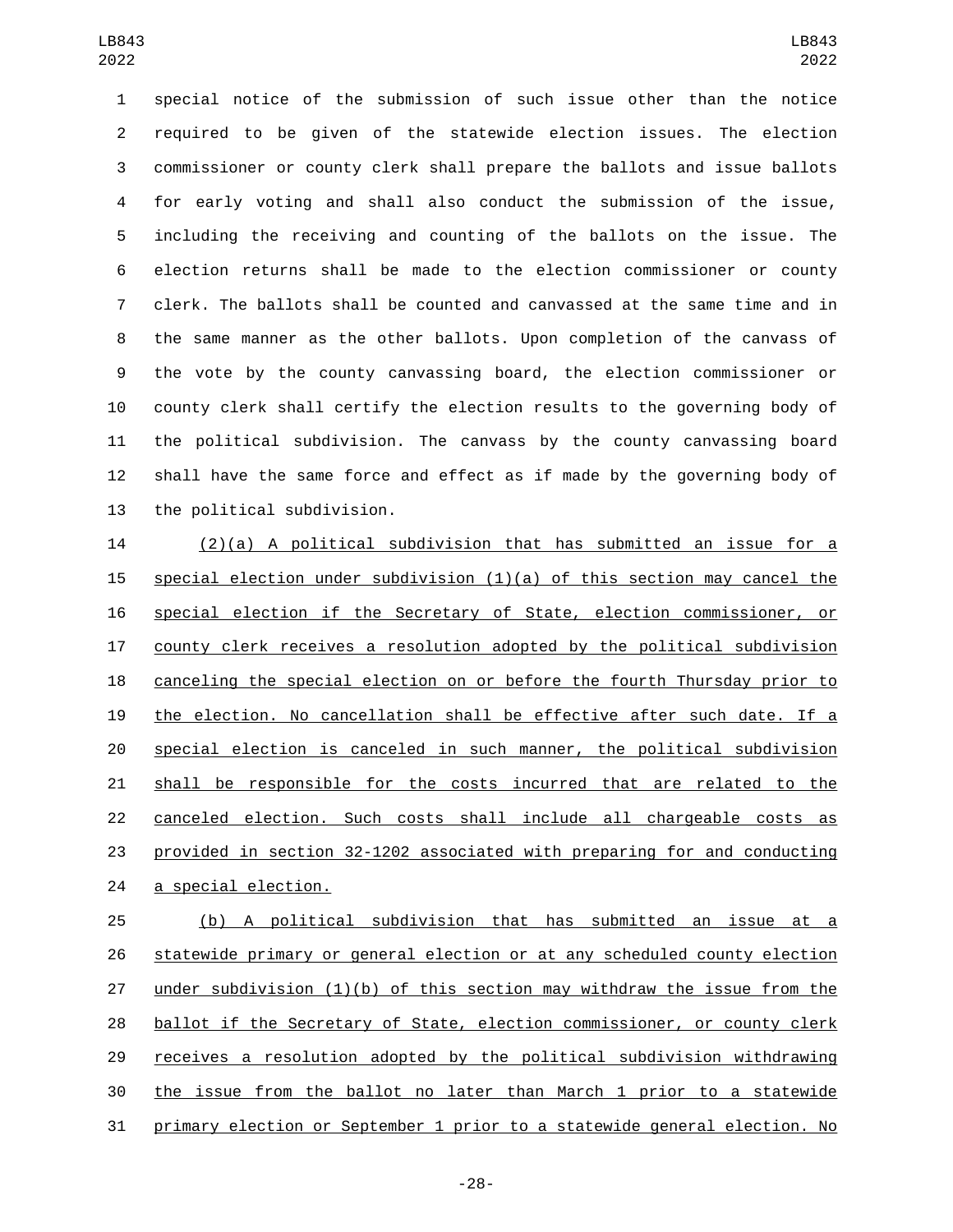withdrawal shall be effective after such date. Any issue withdrawn in 2 this manner shall not be printed on the ballot.

 Sec. 24. Section 32-607, Revised Statutes Cumulative Supplement, 4 2020, is amended to read:

 32-607 All candidate filing forms shall contain the following statement: I hereby swear that I will abide by the laws of the State of Nebraska regarding the results of the primary and general elections, that I am a registered voter and qualified to be elected, and that I will serve if elected. Candidate filing forms shall also contain the following information regarding the candidate: Name; residence address; mailing address if different from the residence address; telephone number; office sought; party affiliation if the office sought is a partisan office; a statement as to whether or not civil penalties are owed pursuant to the Nebraska Political Accountability and Disclosure Act; and, if civil penalties are owed, whether or not a surety bond has been filed pursuant to subdivision (4)(b) of section 32-602. An email address shall also be included on the filing form as an optional field. Candidate filing forms shall be filed with the following filing officers:

 (1) For candidates for national, state, or congressional office, directors of public power and irrigation districts, directors of reclamation districts, directors of natural resources districts, directors of metropolitan utilities districts, members of the boards of educational service units, members of governing boards of community colleges, delegates to national conventions, and other offices filled by election held in more than one county and judges desiring retention, in 26 the office of the Secretary of State;

 (2) For officers elected within a county, in the office of the 28 election commissioner or county clerk;

 (3) For officers in school districts which include land in adjoining counties, in the office of the election commissioner or county clerk of the county in which the greatest number of registered voters entitled to

-29-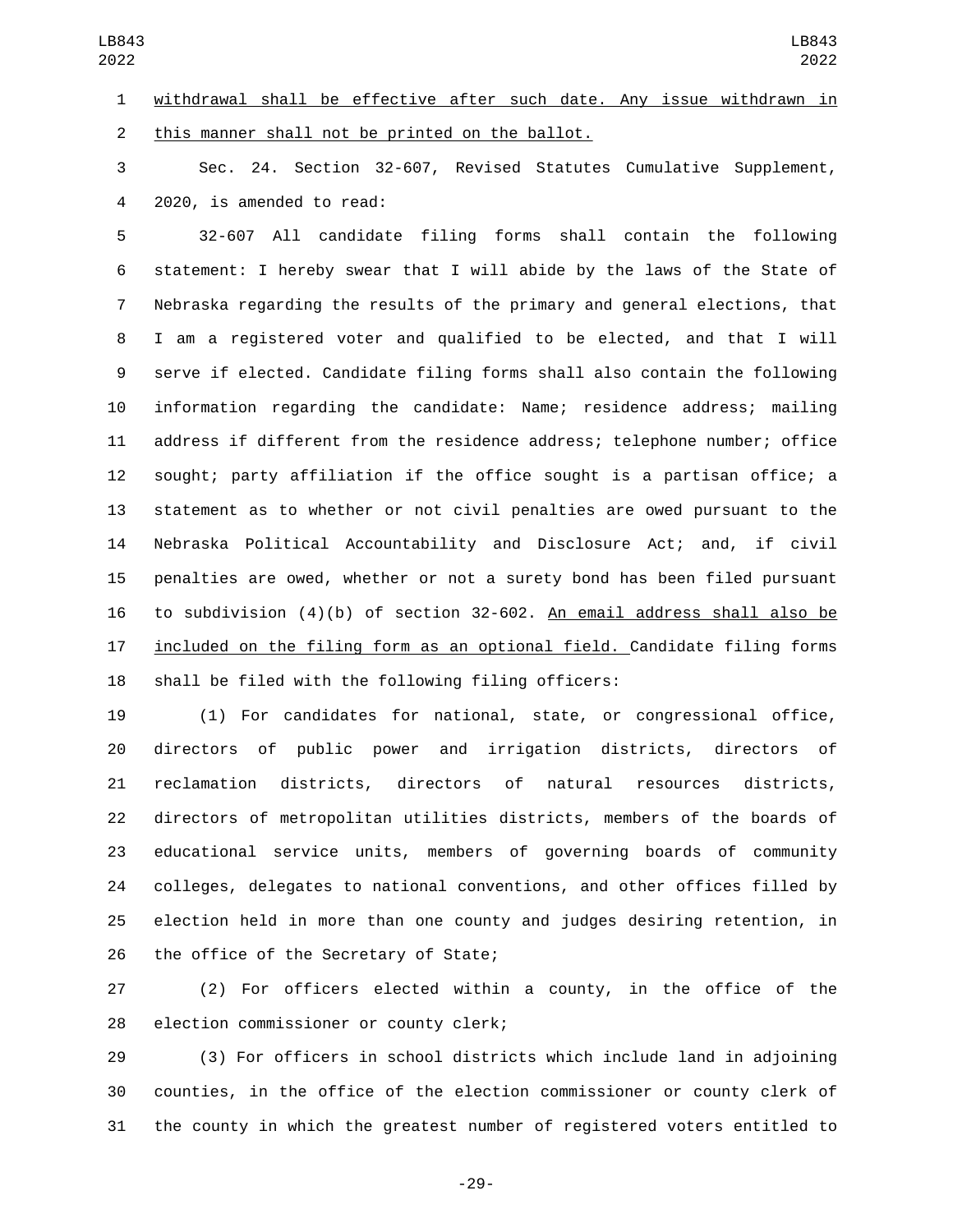1 vote for the officers reside; and

 (4) For city or village officers, in the office of the election commissioner or county clerk.3

 Sec. 25. Section 32-615, Reissue Revised Statutes of Nebraska, is 5 amended to read:

 32-615 (1) Except as otherwise provided in subsection (2) of this section, any candidate engaged in or pursuing a write-in campaign shall file a notarized affidavit of his or her intent together with the receipt for any filing fee with the filing officer as provided in section 32-608 10 no earlier than January 5 December 1 and no later than the second Friday 11 prior to the election.

 (2) For any county office elected pursuant to sections 32-517 to 32-529 which is subject to subdivision (1)(b) of section 32-811, a candidate may engage in or pursue a write-in campaign if he or she files a notarized affidavit of his or her intent together with the receipt for the filing fee with the filing officer as provided in section 32-608 on or before March 3 of the year of the statewide primary election. If such an affidavit is filed as prescribed, the election commissioner or county clerk shall place that county office on the statewide primary election ballot with the names of the candidate properly filed for the nomination of the applicable political party and a line for write-in candidates.

 (3) A candidate submitting an affidavit under this section for a partisan office shall be a registered voter of the political party named in the affidavit unless the political party allows candidates not affiliated with the party by not adopting a rule under section 32-702.

 (4) A candidate who has been defeated as a candidate in the primary election or defeated as a write-in candidate in the primary election shall not be eligible as a write-in candidate for the same office in the general election unless (a) a vacancy on the ballot exists pursuant to section 32-625 or (b) the candidate was a candidate for an office described in sections 32-512 to 32-550 and the candidate lost the

-30-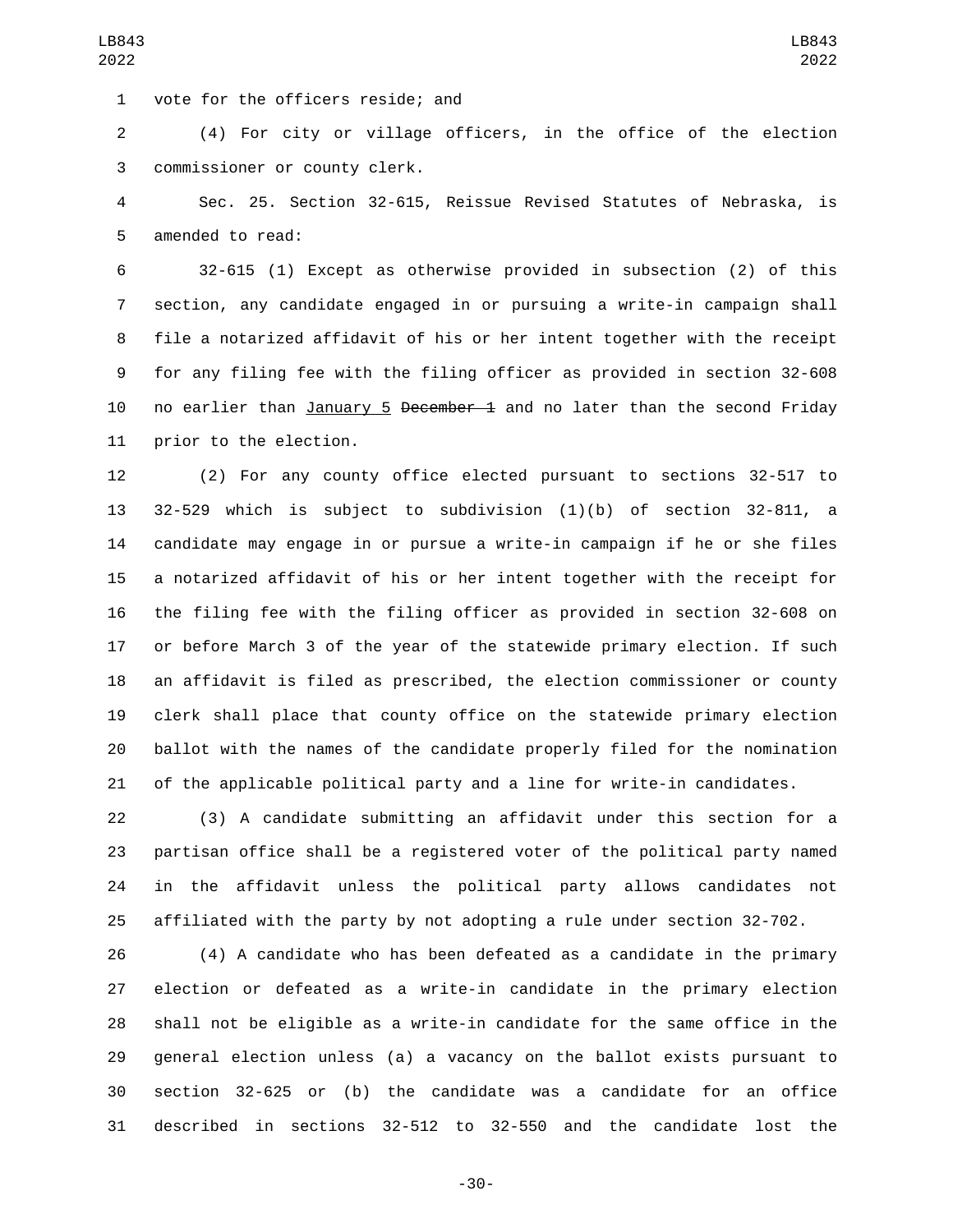election as a result of a determination pursuant to section 32-1122 in 2 the case of a tie vote.

 (5) A candidate who files a notarized affidavit shall be entitled to all write-in votes for the candidate even if only the last name of the candidate has been written if such last name is reasonably close to the 6 proper spelling.

 Sec. 26. Section 32-623, Reissue Revised Statutes of Nebraska, is 8 amended to read:

 32-623 If any person nominated for elective office for the general election notifies the filing officer with whom the candidate filing form or other acceptance of nomination was filed by filing a statement, in writing and duly acknowledged, that he or she declines such nomination on 13 or before August September 1 before the election, the person's name shall not be printed on the ballot, but no declination shall be effective after such date. The filing officer shall inform one or more persons whose names are attached to the nomination if the candidate was nominated by a political party convention or committee or, if nominated at a primary election, the chairperson or secretary of the campaign or political party committee of his or her political party if there is one within the jurisdiction of the filing officer and, if not, at least three of the prominent members of the candidate's political party within the jurisdiction of the filing officer that such candidate has declined the nomination by mailing or delivering to them personally notice of such fact. Such declination shall create a vacancy on the ballot which may be filled pursuant to section 32-627. In lieu of filing a declination with the Secretary of State, the person so nominated may file a declination with the election commissioner or county clerk in the county in which he or she resides. Any election commissioner or county clerk receiving such a declination shall within five days after its receipt forward a copy of the written declination statement to the Secretary of State. The Secretary of State shall make notifications required by this section for

-31-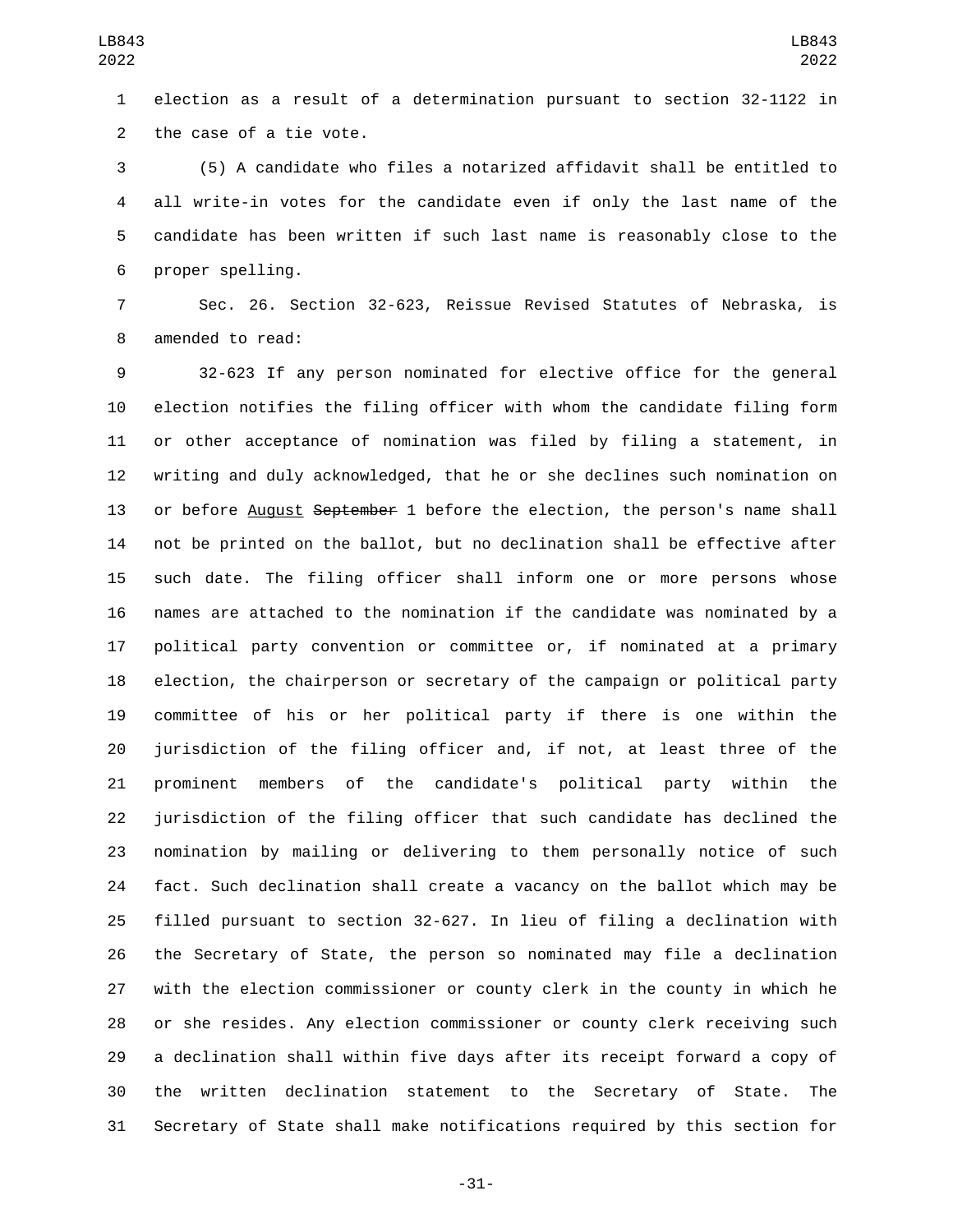all individuals for whom he or she receives a copy of the written 2 declination statement.

 Sec. 27. Section 32-809, Reissue Revised Statutes of Nebraska, is 4 amended to read:

 32-809 (1) The form of the official ballot at the statewide primary election shall be prescribed by the Secretary of State. At the top of the ballot and over all else shall be printed in boldface type the name of the political party, ....... Official Ballot, Primary Election 20.. . Each division containing the names of the office and a list of candidates for such office shall be separated from other groups by a bold line. The ballot shall list at-large candidates and subdistrict candidates under 12 appropriate headings.

 (2) All proposals for constitutional amendments, candidates for 14 delegates to the national political party conventions, and candidates on the nonpartisan ballot shall be submitted on a ballot where bold lines separate one office or issue from another. Proposals for constitutional amendments proposed by the Legislature shall be placed on the ballot as provided in sections 49-201 to 49-211. Each candidate for delegate to the national political party convention shall have his or her preference for the candidacy for the office of President of the United States or the fact that he or she is uncommitted shown on the ballot in parenthesis and indented on the line immediately below the name of the candidate. All constitutional amendments shall be placed on a separate ballot when a paper ballot is used which requires the ballot after being voted to be folded before being deposited in a ballot box. When an optical-scan ballot is used which requires a ballot envelope or sleeve in which the ballot after being voted is placed before being deposited in a ballot box, constitutional amendments may be printed on either side of the ballot and shall be separated from other offices or issues by a bold line. Constitutional amendments so arranged shall constitute a separate 31 ballot.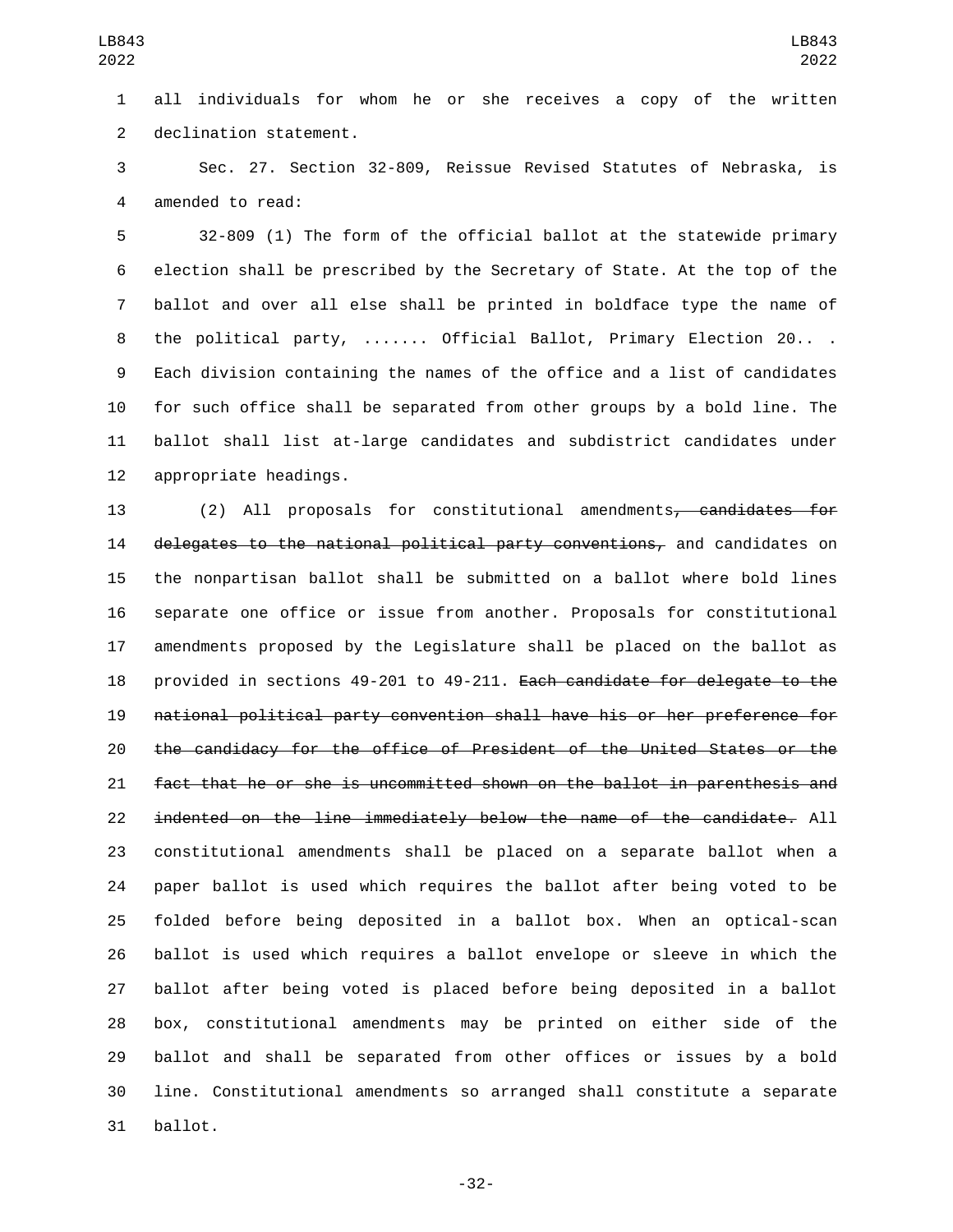(3) Except as otherwise provided in section 32-811, the statewide primary election ballot shall contain the name of every candidate filing or recognized under subsection (1) of section 32-606 and sections 32-611, 32-613, and 32-614 and no other names. No name of a candidate for member of the Legislature or an elective office described in Article IV, section 1, of the Constitution of Nebraska shall appear on any ballot or any 7 series of ballots at any primary election more than once except for the names of candidates for the office of delegate to a county, state, or national political party convention. When two or more of the last names of candidates for the same office at the primary election are the same in spelling or sound, the official ballots may, on the request of any such candidate, have his or her address printed immediately below his or her name in capital and lowercase letters in lightface type of the same size as the type in which the name of the candidate is printed.

 Sec. 28. Section 32-905, Reissue Revised Statutes of Nebraska, is 16 amended to read:

 32-905 A political subdivision which receives federal or state funds 18 and owns or leases a building which is suitable for a polling place in the county shall make the building available to the election commissioner or county clerk for use as a polling place or for election training purposes in any election which involves the precinct in which the 22 building is located. The political subdivision shall not charge for the use of the building as a polling place or for election training purposes.

 Sec. 29. Section 32-908, Reissue Revised Statutes of Nebraska, is 25 amended to read:

 32-908 (1) At all elections in the area of this state lying within the Mountain Standard or Mountain Daylight time zone, the polls shall open at 7 a.m. and close at 7 p.m. of the same day, and in the area lying within the Central Standard or Central Daylight time zone, the polls shall open at 8 a.m. and close at 8 p.m. of the same day.

(2) Except for special elections conducted by mail as provided in

-33-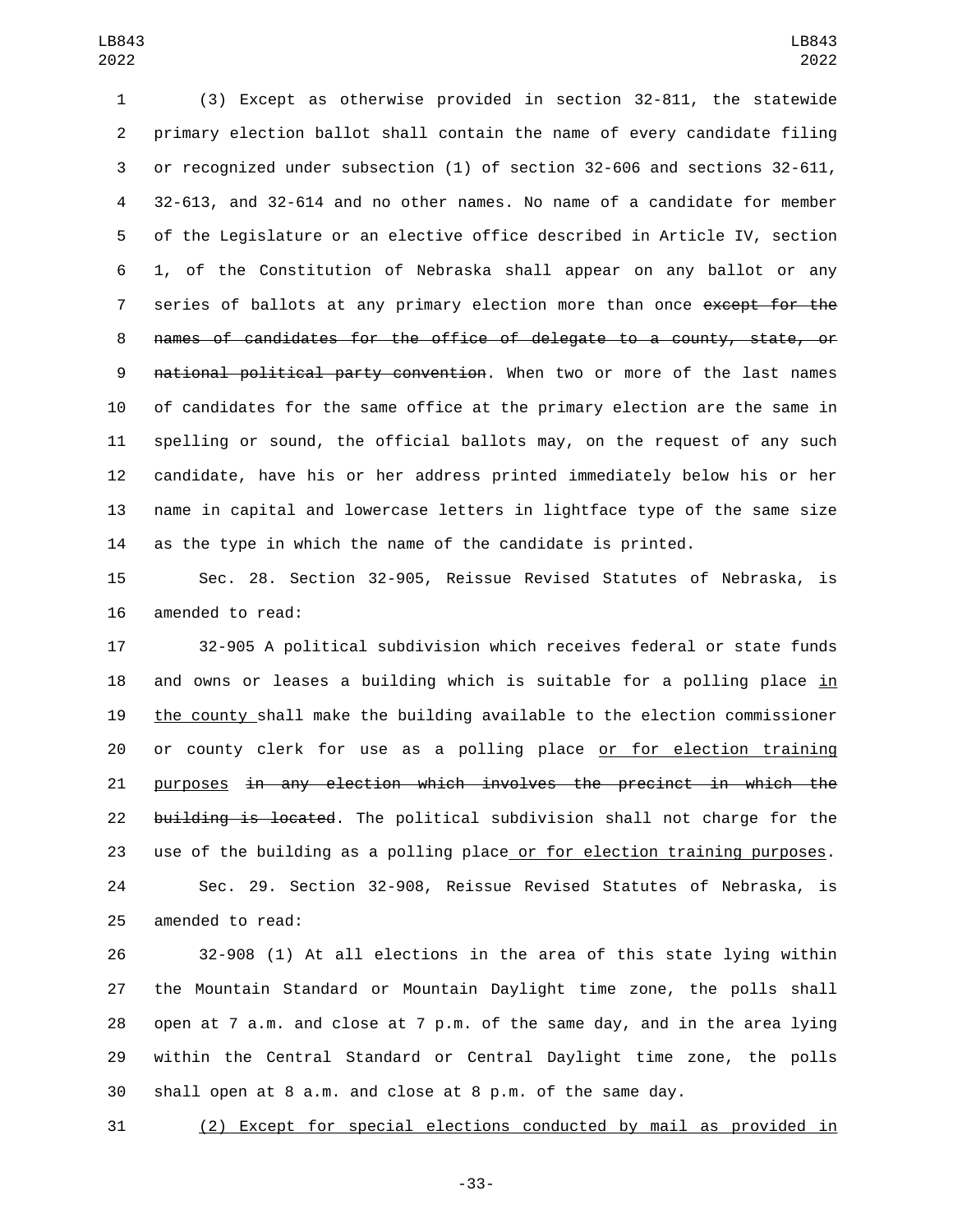sections 32-952 to 32-959, the deadline for the receipt of ballots is 7 p.m. on the day set for the election in the area lying within the Mountain Standard or Mountain Daylight time zone and 8 p.m. on the day set for the election in the area lying within the Central Standard or 5 Central Daylight time zone.

6 (3)  $(2)$  If the judges and clerks of election are not present at the polls at the required hour, the polls may be opened by those placed in charge of the polling place at any time before the time required for 9 closing the polls on election day.

10 (4) (3) If at the hour of closing there are any persons desiring to vote who are in the polling place or in a line at the polling place and who have not been able to vote since appearing at the polling place, the polls shall be kept open reasonably long enough after the hour for closing to allow those present at that hour to vote. No person arriving after the hour when the polls have officially closed shall be entitled to 16 vote.

 Sec. 30. Section 32-918, Reissue Revised Statutes of Nebraska, is 18 amended to read:

 32-918 (1) If a registered voter declares to the judge of election 20 that the voter he or she cannot read or that the voter is blind or visually impaired or has a disability he or she suffers blindness or 22 other physical disability or handicap such that the registered voter 23 requires assistance in the marking of the voter's  $h$  is or her ballot, (a) 24 the registered voter may be assisted in marking the voter's his or her 25 ballot by a relative or friend of the voter's his or her selection or (b) one judge of election and one clerk of election of different political parties may take the ballot or ballots from the polling place to a convenient place within the building or to the registered voter's automobile if the automobile is within one block of the polling place and the registered voter may cast the voter's disabled or handicapped person may cast his or her ballot in the general presence of the judge and

-34-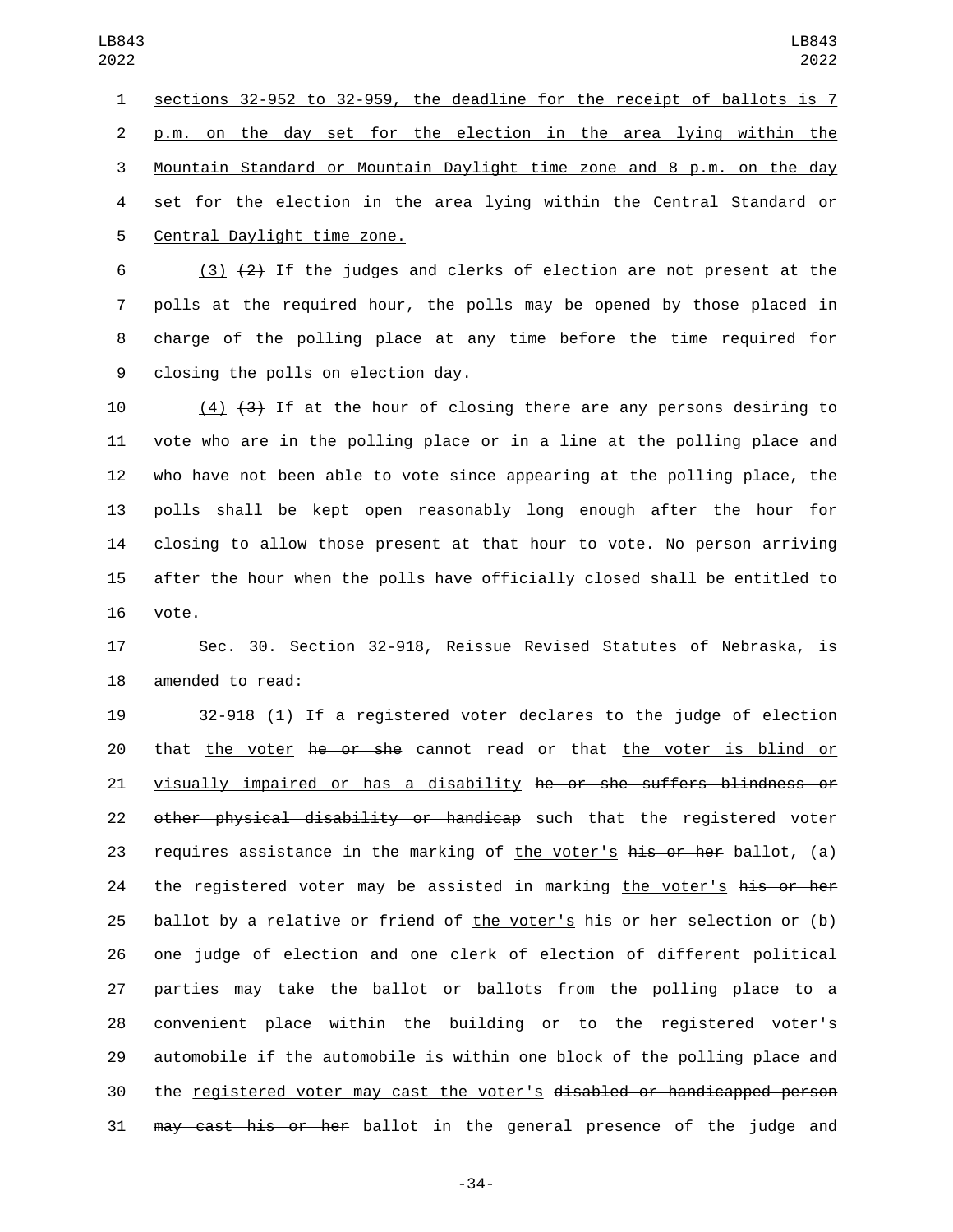clerk. If a registered voter declares to the judge of election that the 2 voter he or she needs assistance in the operation of a voting device, a judge or clerk of election may assist the voter in operating the device.

 (2) The judge and clerk shall give no information regarding the casting of the ballot. Any registered voter receiving assistance in voting the ballot from a judge and clerk shall declare to the judge and clerk the name of the candidates and the measures for which the voter he 8 or she desires to vote, and the judge and clerk shall cast the voter's 9 his or her ballot only as the voter he or she so requests. No person other than the registered voter who is receiving assistance shall divulge to anyone within the polling place the name of any candidate for whom the 12 voter he or she intends to vote or ask or receive assistance within the 13 polling place in the preparation of the voter's his or her ballot.

 (3) The judges of election shall enter Assistance Rendered upon the precinct sign-in register near the name of any registered voter who 16 receives such assistance in casting a his or her ballot and shall include the name of such person rendering assistance to the registered voter. The person rendering assistance shall sign an oath before a judge of election substantially as follows: ............., hereby swears that he or she is 20 a friend or relative of ............., a disabled registered voter with a disability who requested assistance in casting the ballot, that he or she did enter the voting booth or aid such voter outside of the voting booth and marked the ballot according to the intentions and desires of the registered voter, that he or she has kept the ballot at all times in his or her possession, and that the ballot was duly delivered to the judge of election on this ...... day of .......... 20.... .

 Sec. 31. (1) Except as provided in subsection (2) of this section, any person or organization distributing an application by mail for a ballot for early voting shall use the form prescribed by the Secretary of State. The form shall contain on the top of the first page in bold type (a) the identity of the person or organization distributing the form and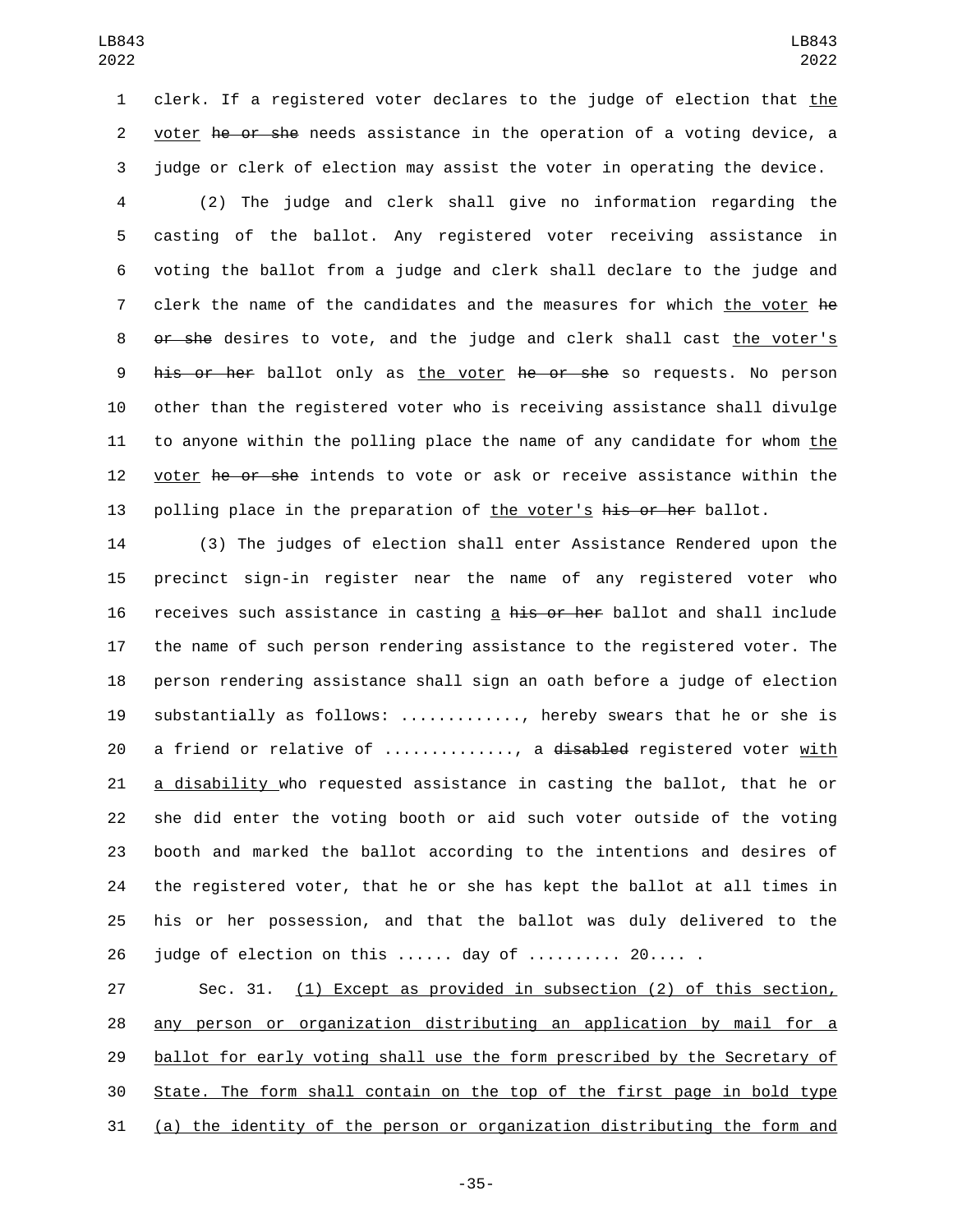1 (b) the following statements:

 You may submit this form if you wish to request a ballot for early voting. You do not need to complete this form if you have already requested a ballot for early voting for this election.

 (2) This section shall not apply to an application for a ballot for early voting distributed by the Secretary of State, an election 7 commissioner, or a county clerk.

 Sec. 32. Section 32-939, Revised Statutes Cumulative Supplement, 9 2020, is amended to read:

 32-939 (1) As provided in section 32-939.02, the persons listed in 11 this subsection who are residents of Nebraska and but who reside outside of Nebraska or the United States or are members of the Nebraska National Guard ordered into the active service of the state or of the United States shall be allowed to simultaneously register to vote and make application for ballots for all elections in a calendar year through the use of the Federal Post Card Application or a personal letter which includes the same information as appears on the Federal Post Card 18 Application:

 (a) Members of the armed forces of the United States or the United States Merchant Marine, and their spouses and dependents residing with 21 them who are absent from the state;

 (b) Members of the Nebraska National Guard ordered into the active 23 service of the state or of the United States;

 (c) (b) Citizens temporarily residing outside of the United States 25 and the District of Columbia; and

26 (d)  $\left\lbrace \begin{matrix} \epsilon \end{matrix} \right\rbrace$  Overseas citizens.

 (2)(a) As provided in section 32-939.02, a person who is the age of an elector and a citizen of the United States residing outside the United States, who has never resided in the United States, who has not registered to vote in any other state of the United States, and who has a parent registered to vote within this state shall be eligible to register

-36-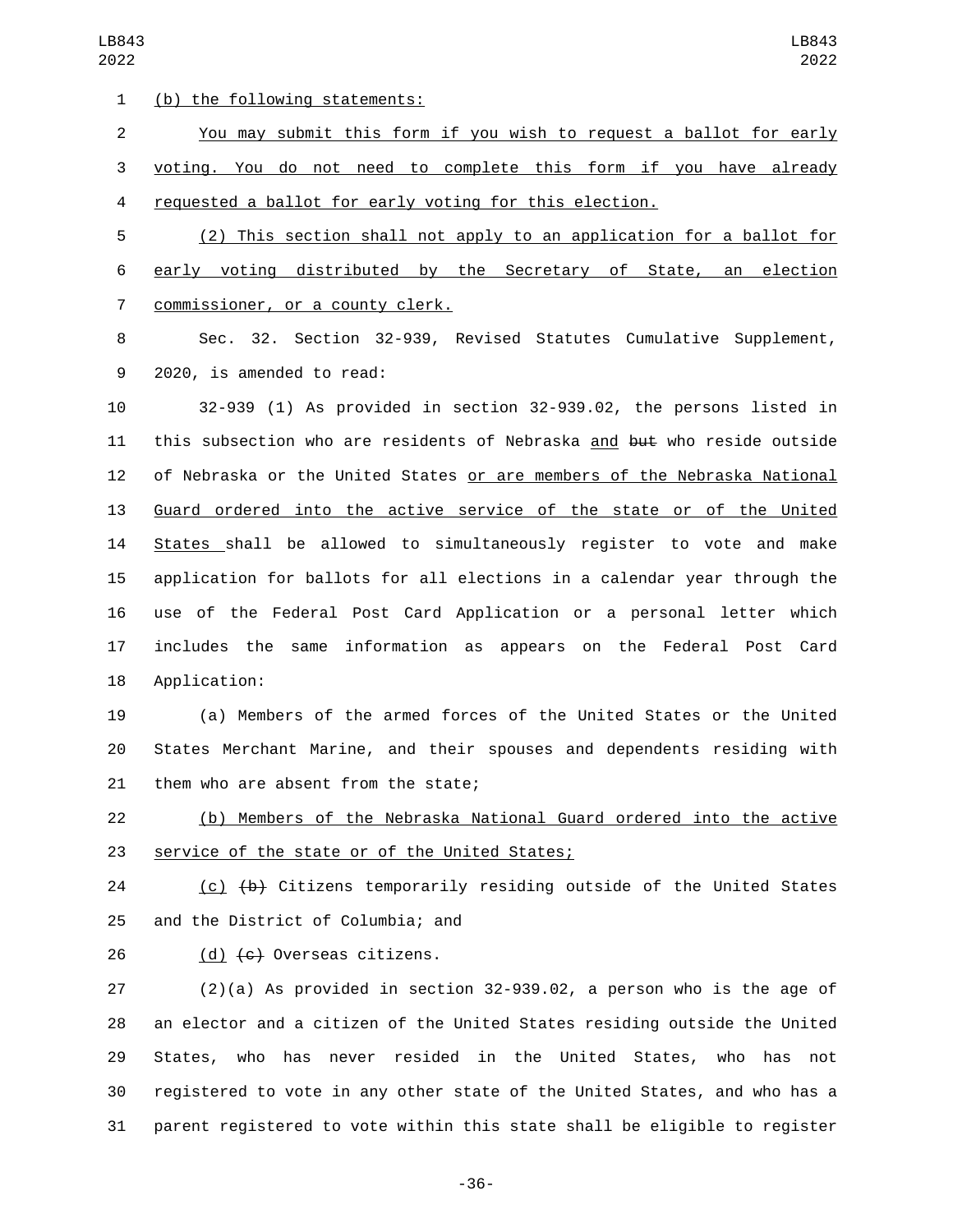to vote and vote in one county in which either one of his or her parents 2 is a registered voter.

 (b) A person registering to vote or voting pursuant to this subsection shall sign and enclose with the registration application and with the ballot being voted a form provided by the election commissioner or county clerk substantially as follows: I am the age of an elector and a citizen of the United States residing outside the United States, I have never resided in the United States, I have not registered to vote in any other state of the United States, and I have a parent registered to vote in ......... County, Nebraska. I hereby declare, under penalty of election falsification, a Class IV felony, that the statements above are 12 true to the best of my knowledge.

 THE PENALTY FOR ELECTION FALSIFICATION IS IMPRISONMENT FOR UP TO TWO YEARS AND TWELVE MONTHS POST-RELEASE SUPERVISION OR A FINE NOT TO EXCEED 15 TEN THOUSAND DOLLARS, OR BOTH.

(Signature of Voter) ..............................

 Sec. 33. (1) A registered voter serving as an emergency response provider outside of the voter's county of residence for a period beginning on or after the forty-five days prior to any election may request an early voting ballot via facsimile transmission or electronic mail using a form prescribed by the Secretary of State. The election commissioner or county clerk shall send the requested ballot if the request is received not later than noon on election day and contains the 24 required information.

 (2)(a) Any person requesting a ballot under this section may receive and return the ballot and the oath prescribed in subdivision (b) of this subsection using any method of transmission authorized by the Secretary 28 of State.

 (b) An oath shall be delivered with the ballot and shall be in a form substantially as provided in this subdivision.

31 VOTER'S OATH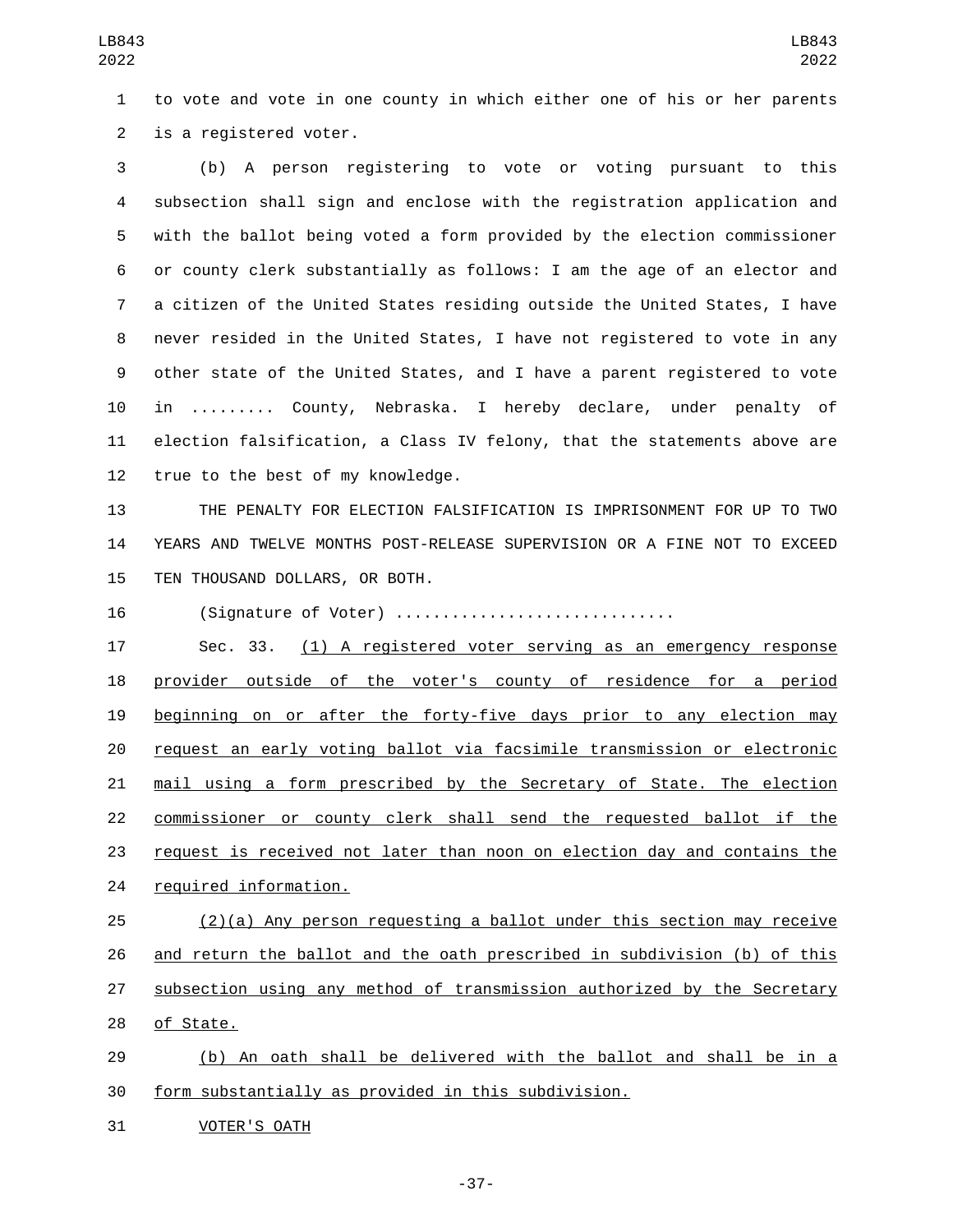| 1  | I, the undersigned voter, declare that the ballot or ballots              |
|----|---------------------------------------------------------------------------|
| 2  | contained no voting marks of any kind when I received them, and I caused  |
| 3  | the ballot or ballots to be marked.                                       |
| 4  | To the best of my knowledge and belief, I declare under penalty of        |
| 5  | election falsification that:                                              |
| 6  | (1) I, , am a registered voter                                            |
| 7  | <u>in  County;</u>                                                        |
| 8  | (2) I have voted the ballot and am returning it in compliance with        |
| 9  | Nebraska law; and                                                         |
| 10 | (3) I have not voted and will not vote in this election except by         |
| 11 | this ballot.                                                              |
| 12 | ANY PERSON WHO SIGNS THIS FORM KNOWING THAT ANY OF THE INFORMATION        |
| 13 | IN THE FORM IS FALSE SHALL BE GUILTY OF ELECTION FALSIFICATION, A CLASS   |
| 14 | IV FELONY UNDER SECTION 32-1502 OF THE STATUTES OF NEBRASKA. THE PENALTY  |
| 15 | FOR ELECTION FALSIFICATION IS IMPRISONMENT FOR UP TO TWO YEARS AND TWELVE |
| 16 | MONTHS POST-RELEASE SUPERVISION OR A FINE NOT TO EXCEED TEN THOUSAND      |
| 17 | DOLLARS, OR BOTH.                                                         |
| 18 | I also understand that failure to sign below will invalidate my           |
| 19 | ballot.                                                                   |
| 20 |                                                                           |
| 21 | Sec. 34. Section 32-949.01, Reissue Revised Statutes of Nebraska, is      |
| 22 | amended to read:                                                          |
| 23 | $32-949.01$ (1) If a ballot for early voting is destroyed, spoiled,       |
| 24 | lost, or not received by the registered voter, the voter may cast a       |
| 25 | provisional ballot pursuant to section 32-915 at the voter's polling      |
| 26 | place on election day or may obtain a replacement ballot from the         |

27 election commissioner or county clerk by signing a statement verified on 28 oath or affirmation on a form prescribed by the Secretary of State that the original ballot for early voting was destroyed, spoiled, lost, or not received and delivering the statement to the election commissioner or 31 county clerk.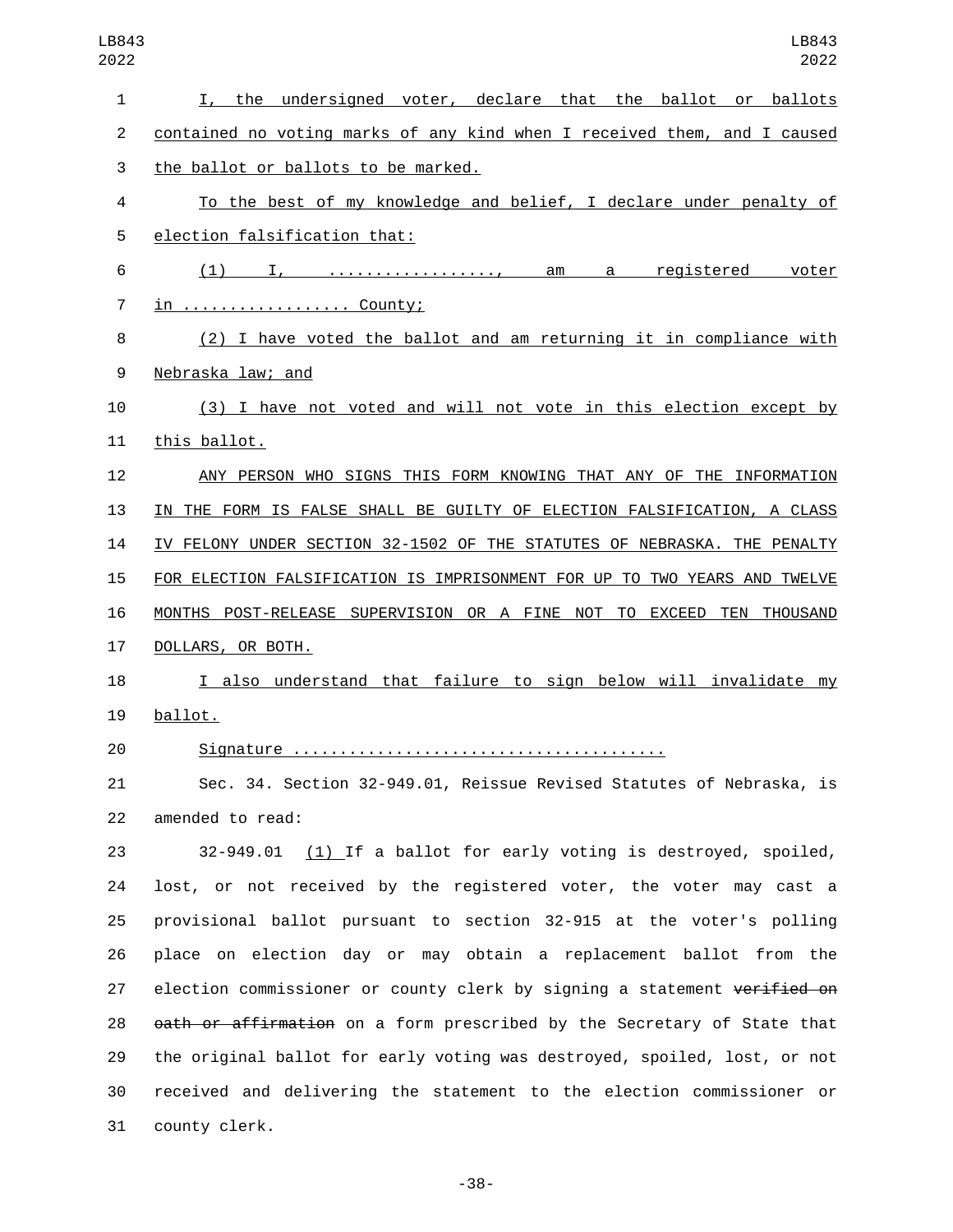(2) If the voter mails the statement or uses electronic mail or a facsimile machine for the submission of the statement, the election commissioner or county clerk shall not mail a replacement ballot to the voter unless the statement is received by 6 p.m. on the second Friday preceding the election. To receive a replacement ballot in person, the voter shall return the statement to the office of the election commissioner or county clerk by the deadline for the receipt of ballots specified in subsection (2) of section 32-908 8 p.m. on the day of the election. To receive a replacement ballot by mail, the voter shall return the statement to such office prior to the close of business on the second 11 Friday preceding the election.

 (3) The election commissioner or county clerk shall verify the signature on the statement with the signature appearing on the voter 14 registration records.

 (4) If the election commissioner or county clerk receives a 16 statement meeting the requirements of this section, the election 17 commissioner or county clerk he or she shall deliver a replacement ballot to the voter if the voter is present in the office or shall mail a replacement ballot to the voter at the address shown on the statement. The election commissioner or county clerk shall keep a record of all 21 replacement ballots issued under this section.

 Sec. 35. Section 32-956, Revised Statutes Cumulative Supplement, 23 2020, is amended to read:

 32-956 (1) If a ballot is destroyed, spoiled, lost, or not received by the registered voter, the voter may obtain a replacement ballot from 26 the election commissioner or county clerk by signing a statement verified 27 on oath or affirmation on a form prescribed by the Secretary of State that the ballot was destroyed, spoiled, lost, or not received and delivering the statement to the election commissioner or county clerk by 30 5 p.m. on the date set for the election.

(2) If the voter mails the statement or uses electronic mail or a

-39-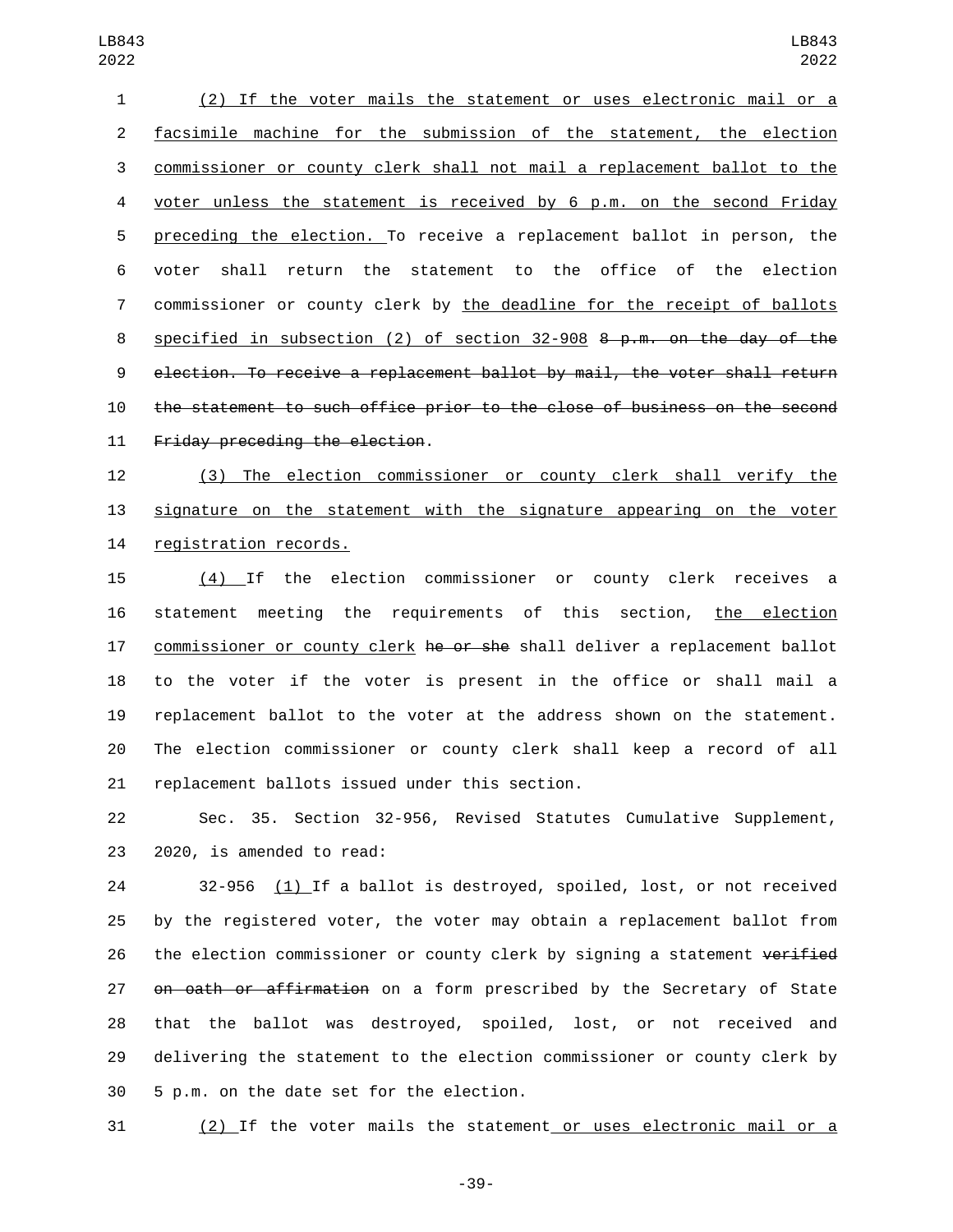facsimile machine for the submission of the statement, the election commissioner or county clerk shall not deliver a replacement ballot to the voter unless the statement is received prior to the close of business 4 on the second Friday preceding the election.

 (3) The election commissioner or county clerk shall verify the signature on the statement with the signature appearing on the voter 7 registration records.

 (4) If the election commissioner or county clerk receives a statement meeting the requirements of this section, he or she shall deliver a replacement ballot to the voter if the voter is present in the office or shall mail a replacement ballot to the voter at the address shown on the statement. The election commissioner or county clerk shall keep a record of all replacement ballots issued under this section.

 Sec. 36. Section 32-960, Revised Statutes Cumulative Supplement, 2020, is amended to read:

 32-960 (1) In any county with less than ten thousand inhabitants, the county clerk may apply to the Secretary of State to mail ballots for all elections held after approval of the application to registered voters of any or all of the precincts in the county. The application shall include a written plan for the conduct of the election which complies with this section, including a timetable for the conduct of the election and provisions for the notice of election to be published and for the application for ballots for early voting notwithstanding other statutory provisions regarding the content and publication of a notice of election or the application for ballots for early voting. If the Secretary of State approves such application for one or more precincts in the county, the county clerk shall follow the applicable procedures in sections 32-953 to 32-959 for conducting elections by mail, except that the 29 deadline for receipt of the ballots shall be the deadline specified in 30 subsection (2) of section  $32-908$  8 p.m. on the day of the election.

(2) The county clerk of a county that has an approved application

-40-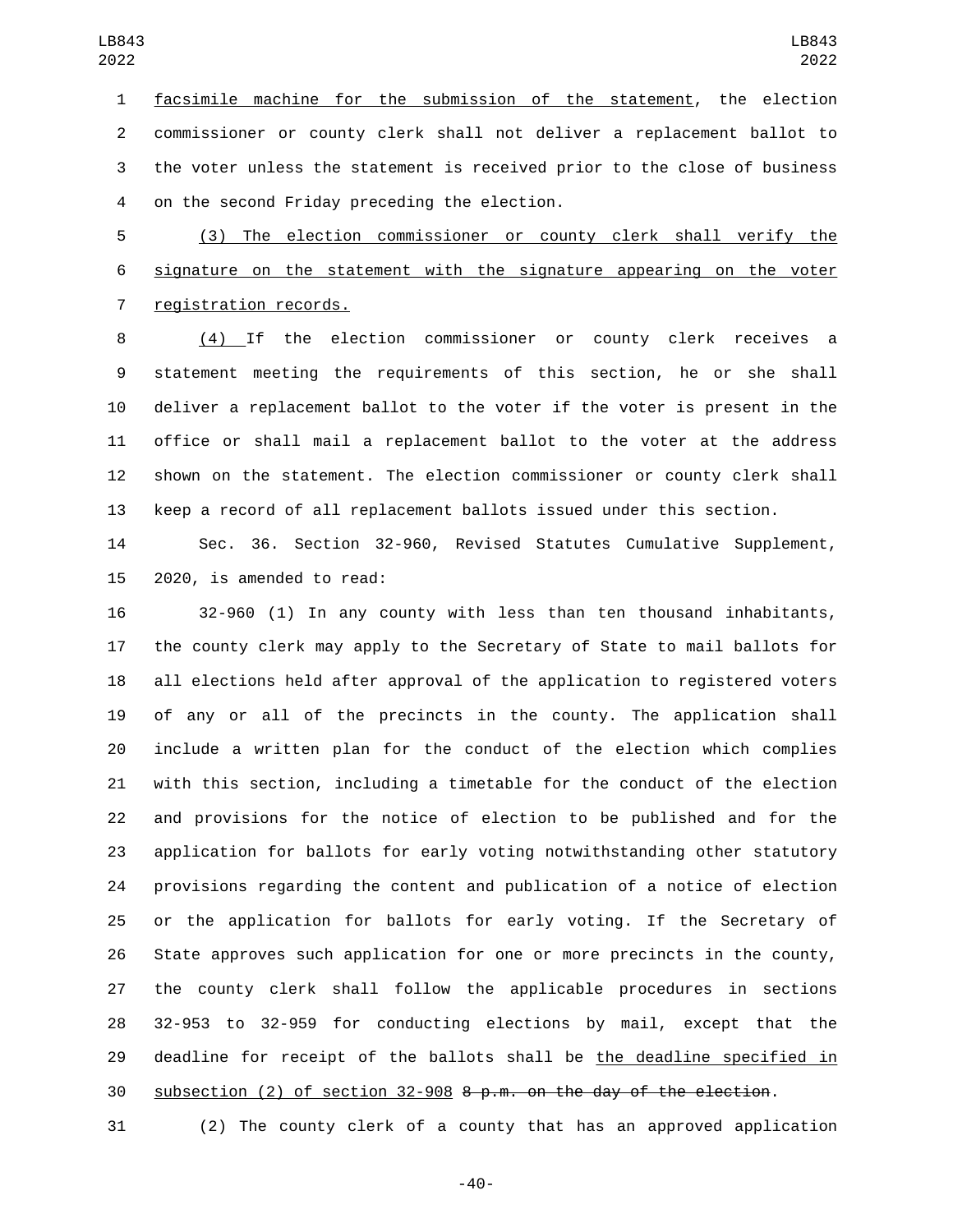1 pursuant to subsection (1) of this section:

 (a) Shall allow a voter to return the ballot by hand-delivering it 3 to the office of the county clerk;

 (b) Shall maintain at least one secure ballot drop-box available for voters to deposit completed ballots twenty-four hours per day, starting at least ten days before the election through the deadline provided in subsection (1) of this section for the receipt of ballots;

 (c) Shall maintain at least one in-person voting location at the office of the county clerk at which a voter in a precinct subject to a plan under this section approved by the Secretary of State may receive and cast a ballot which shall be open on the day of the election from the time for opening the polls pursuant to section 32-908 through the deadline provided in subsection (1) of this section for the receipt of 14 ballots;

 (d) Shall maintain in-person early voting opportunities as described in section 32-942; and

 (e) May provide additional secure ballot drop-boxes and in-person voting locations that need not be open according to the requirements of 19 subdivisions (b) and (c) of this subsection.

 Sec. 37. Section 32-962, Revised Statutes Cumulative Supplement,  $2020$ , is amended to read:

 32-962 (1) For poll watchers eligible under subdivision (1)(a)(i) of section 32-961, the election commissioner or county clerk shall provide a credential as an election observer for each poll watcher for whom the election commissioner or county clerk receives notice of appointment under section 32-961. The election commissioner or county clerk may approve, as a credential, a name badge provided by the person who appointed the poll watcher if the name badge includes the name of the poll watcher and the name of the person or organization who appointed the poll watcher and if the name badge does not contain any campaign materials advocating a vote for or against any candidate, political

-41-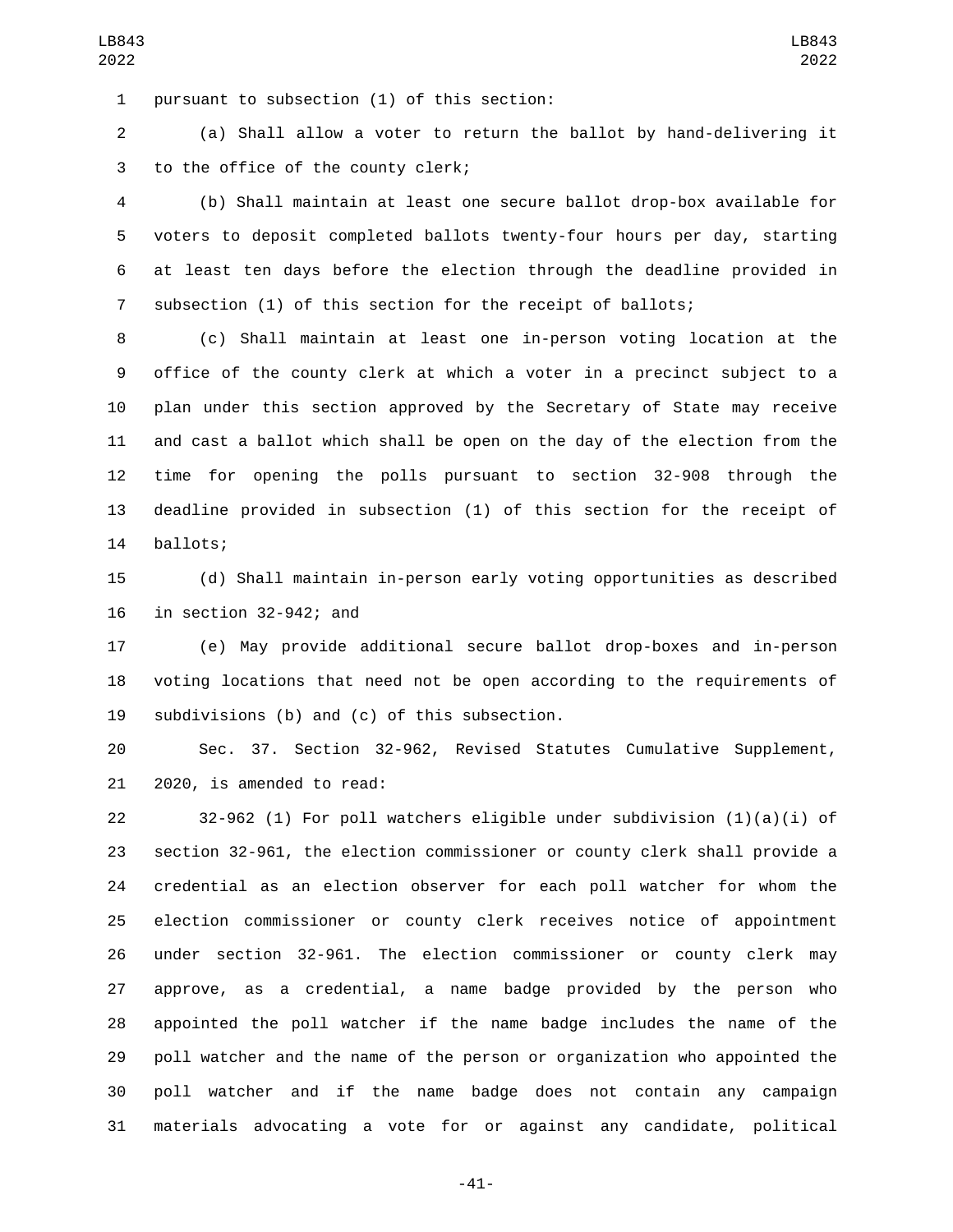1 party, or position on a ballot question.

 (2) For poll watchers eligible under subdivision (1)(a)(ii) of section 32-961, the Secretary of State shall provide the national or international election monitoring organization with the proper credentials for each poll watcher for whom the Secretary of State receives notice. The Secretary of State shall also notify the election commissioner or county clerk in each of the counties in which the poll watchers workers would be observing, and the notice shall include the name of the organization, a list of the poll watchers, a description of the credential that will be worn by the poll watchers, and the plans of the organization for election day, including which counties and precincts 12 the organization plans to observe.

 Sec. 38. Section 32-1031, Reissue Revised Statutes of Nebraska, is 14 amended to read:

 32-1031 (1) The election commissioner or county clerk shall, prior to 1 p.m. on election day, post in a conspicuous place in the office of 17 such election commissioner or county clerk a notice stating the day and hour when the county canvassing board will convene.

 (2) (1) After counting the ballots under section 32-1027 but no earlier than twenty-four hours after the notice is posted as required under subsection (1) of this section, the county canvassing board shall proceed with the official canvass of votes cast on election day. If in the process of canvassing the votes for any candidate or measure in any precinct the election commissioner or county clerk or the canvassing board determines that there is an obvious error in the certification of the votes, the error shall be corrected. The county canvassing board may open the ballots-cast container and recount the ballots for any candidate or any measure which appears to be in error. If the county canvassing board finds and corrects any such error, it shall make the correction entry in the precinct sign-in register, the precinct list of registered voters, and the official summary or summaries of votes cast and shall

-42-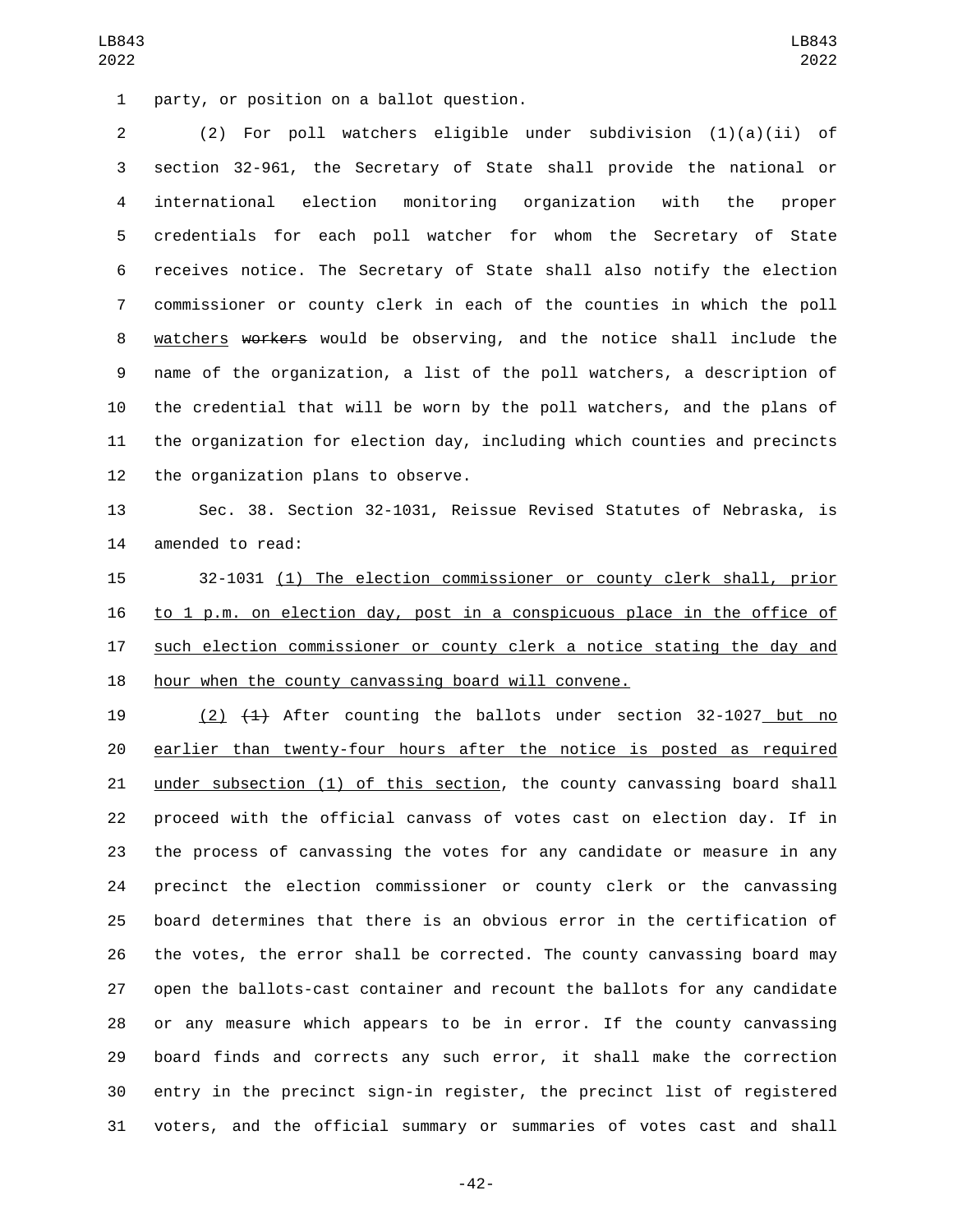attach a letter of explanation to each book where the correction was made. The letter shall be signed by all members of the county canvassing 3 board.

 (3) (2) When it has been determined that the returns in all precincts are correct, the county canvassing board shall provide a record of the results to the election commissioner or county clerk either in a ledger or by using a computer printout. The election commissioner or county clerk shall preserve the record of the results for the period of time specified by the State Records Administrator pursuant to the Records Management Act, and then it may be transferred to the State Archives of the Nebraska State Historical Society for permanent preservation.

 (4) (3) Any recesses or adjournments of the county canvassing board shall be to a fixed time and publicly announced. When a recess is called, all ballots that have not been counted and all other supplies shall be placed in a fireproof safe or other suitable location which is locked 16 until such board reconvenes.

 Sec. 39. Section 32-1033, Reissue Revised Statutes of Nebraska, is 18 amended to read:

 32-1033 The election commissioner or county clerk shall, on or 20 before the sixth Monday within forty days after the election, prepare, sign, and deliver a certificate of nomination or a certificate of election to each person whom the county canvassing board has declared to have received the highest vote for county, city, or village offices. No person shall be issued a certificate of nomination as a candidate of a political party unless such person has received a number of votes at least equal to five percent of the total ballots cast at the primary election by registered voters affiliated with that political party in the district which the office for which he or she is a candidate serves. The 29 certificate shall be substantially as follows:

 State of Nebraska. At an election held on the ....... day of ....... 20.., ...... was elected to the office of ................. for the term

-43-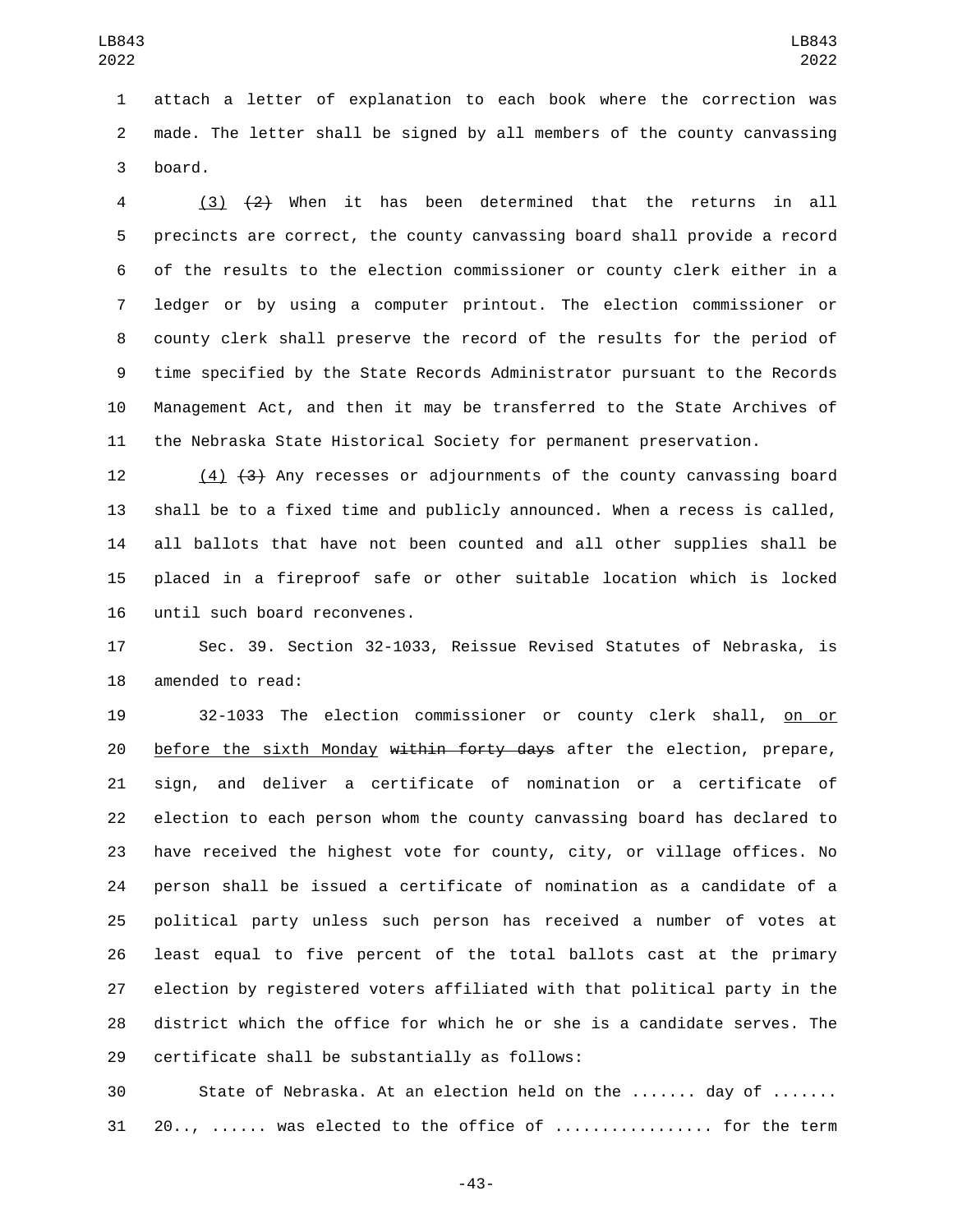of ...... years from the ............ day of ...... 20.. (or when filling 2 a vacancy, for the residue of the term ending on the .... day of ....... 20..). Given at .......... this .... day of ........ 20.. . Sec. 40. (1) If an election commissioner or county clerk maintains a secure ballot drop-box for voters to deposit completed ballots, the election commissioner or county clerk shall ensure that the secure ballot 7 drop-box: (a) Is securely fastened to the ground or a concrete slab connected 9 to the ground; (b) Is secured by a lock that can only be opened by the election commissioner or county clerk or by an election official designated by the 12 election commissioner or county clerk; and (c) Complies with the federal Americans with Disabilities Act of 1990 and is accessible as determined by the election commissioner or 15 county clerk. (2) The election commissioner or county clerk shall inform the Secretary of State of each secure ballot drop-box's location no later 18 than forty-two days prior to any statewide primary or general election. (3) The election commissioner or county clerk or an election official designated by the election commissioner or county clerk shall open each secure ballot drop-box no later than the sixth Friday prior to any statewide primary or general election and no later than the fourth Friday prior to any special election. For any statewide primary or general election, each secure ballot drop-box shall remain accessible to voters until the deadline for the receipt of ballots as provided in section 32-908. For any special election, at least one secure ballot drop-box shall remain accessible to voters until the deadline for the 28 receipt of ballots as provided in section 32-954. (4) After a secure ballot drop-box is made available for depositing ballots, the election commission or county clerk shall ensure that

ballots deposited in such secure ballot drop-box are collected and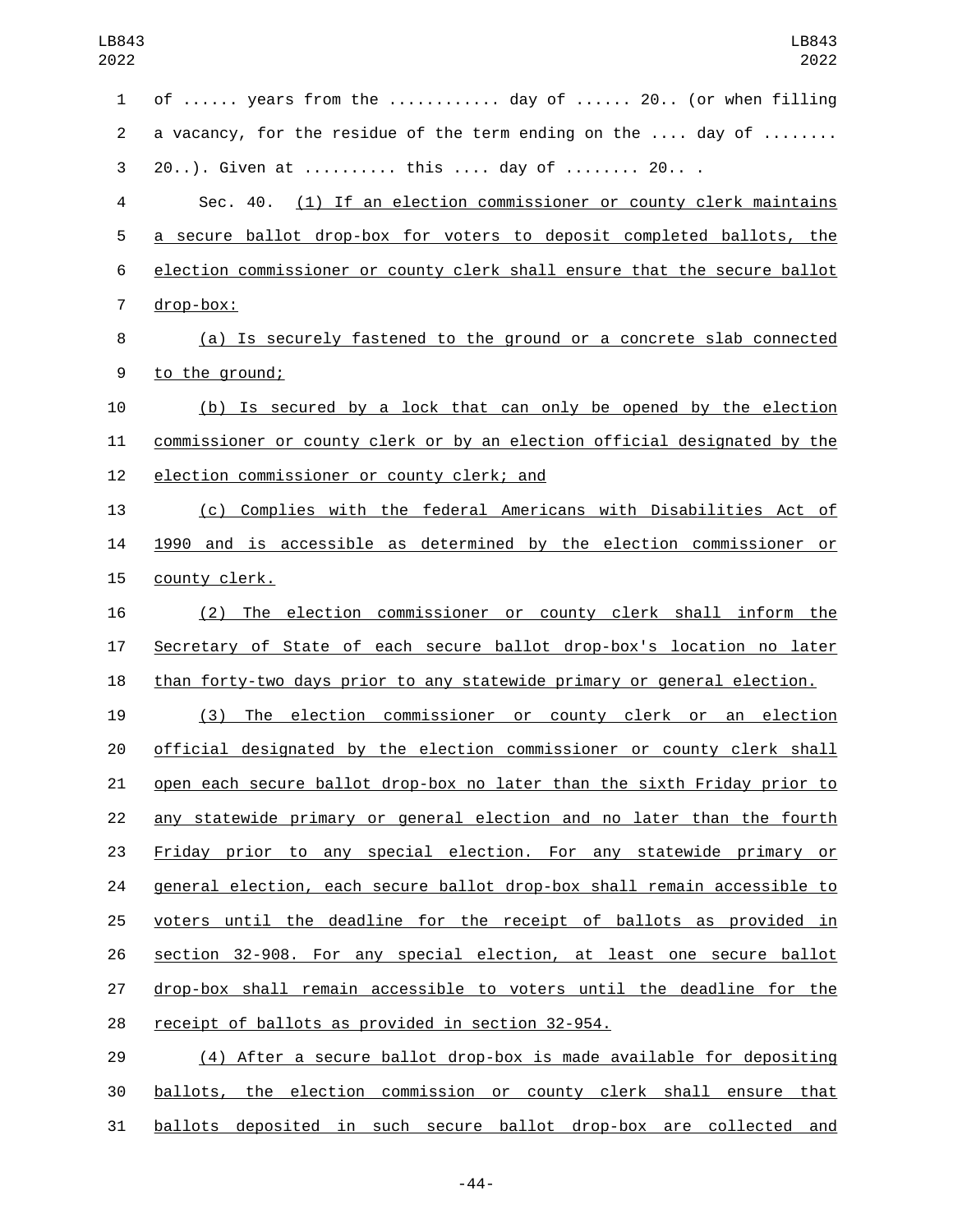Sec. 41. Section 32-1049, Reissue Revised Statutes of Nebraska, is 4 amended to read:

LB843 

 32-1049 Any election commissioner or county clerk using a vote counting device to count ballots in a centralized location shall:

 (1) Provide for the proper sealing of the containers and the security of the ballots when transported from each polling place to the centralized location and when removed from their containers and delivered to the personnel who operate the vote counting devices;

 (2) Provide a process of counting which allows for the ballots of each precinct to be placed in a sealed container and placed in a secure location after the counting process has been completed;

 (3) Provide for a method of overseeing the ballots that have been overvoted or damaged which does not involve judging voter intent to assure that these ballots have not been or will not be intentionally 17 mismarked;

 (4) Provide for a procedure for counting write-in votes when such votes and names of write-in candidates are to be counted and recorded;

 (5) Provide for at least three independent tests to be conducted before counting begins to verify the accuracy of the counting process, which includes the computerized program installed for counting various ballots by vote counting devices, by (a) the election commissioner or county clerk, (b) the chief deputy election commissioner or a registered voter with a different party affiliation than that of the election commissioner or county clerk, and (c) the person who installed the program in the vote counting device or the person in charge of operating 28 the device;

 (6) Provide for storing and safeguarding the magnetic tapes or computer chips of the vote counting devices for the required period of 31 time;

-45-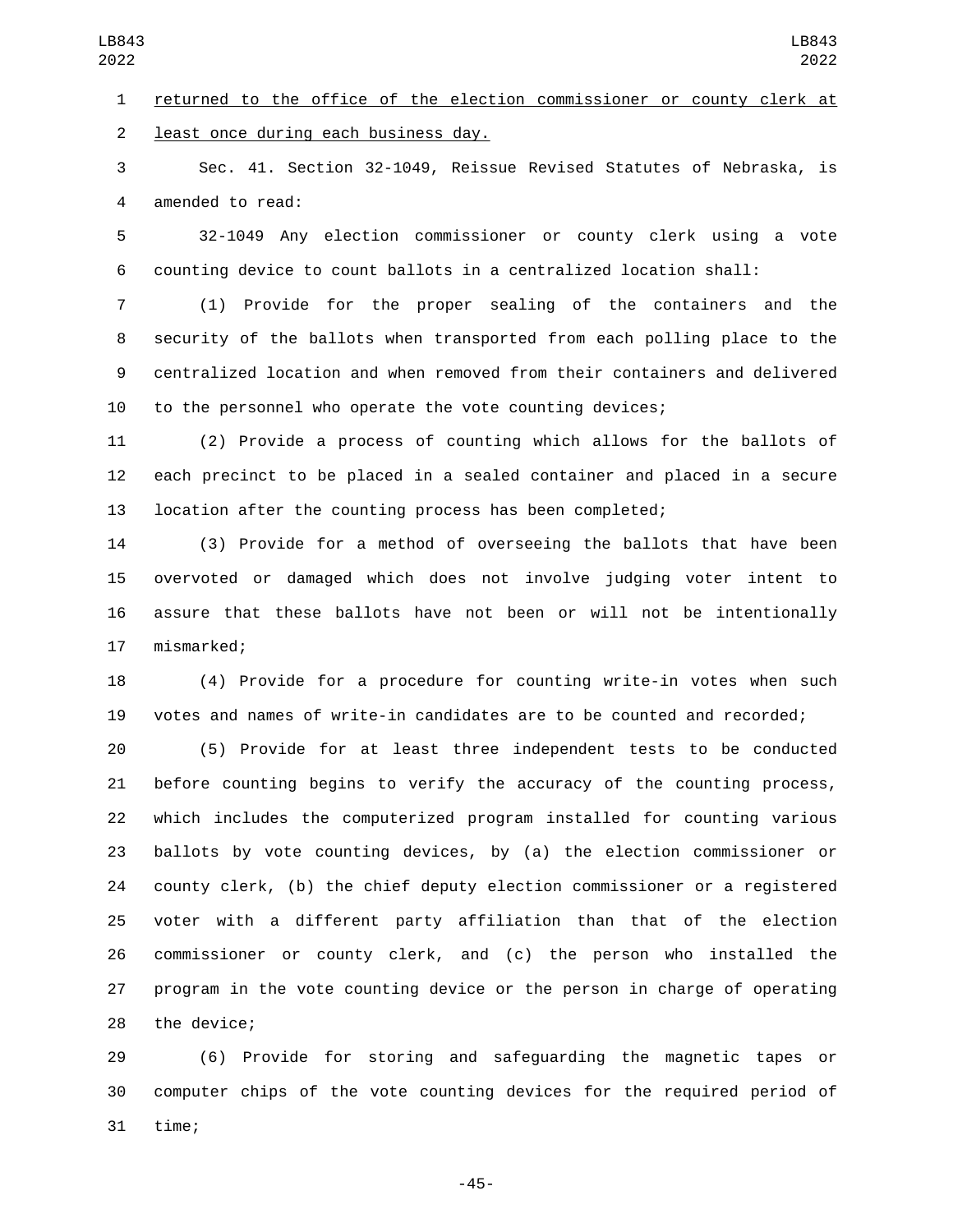(7) Provide the appropriate security personnel or measures necessary to safeguard the secrecy and security of the counting process;

 (8) Develop a procedure for picking up and counting ballots during election day at the discretion of the election commissioner or county clerk. No report or tabulation of vote totals for such ballots shall be produced or generated prior to one hour before the closing of the polls; and

 (9) Develop a procedure for picking up and transporting ballots from a secure ballot drop-box to the office of the election commissioner or 10 county clerk; and

 (10) (9) Submit a written plan to the Secretary of State specifically outlining the procedures that will be followed on election day to implement this section. The plan shall be submitted no later than twenty-five days before the election and shall be modified, as necessary, 15 for each primary, general, or special election.

 Sec. 42. Section 32-1121, Revised Statutes Cumulative Supplement, 17 2020, is amended to read:

 32-1121 If any candidate failed to be nominated or elected by more than the margin provided in section 32-1119, the losing candidate may 20 submit a certified written request for a recount at such candidate's his 21 or her expense. The request shall be filed with the filing officer with 22 whom the candidate filed for election not later than the fifth tenth day after the county canvassing board or the board of state canvassers concludes. The recount shall be conducted as provided in section 32-1119. Prior to conducting the recount, the cost of the recount shall be determined by the election commissioner or county clerk and the requesting candidate shall be so notified. The candidate requesting the recount shall pay the estimated cost of the recount before the recount is scheduled to be conducted. If the recount involves more than one county, the election commissioner or county clerk shall certify the cost to the Secretary of State. The Secretary of State shall then notify the

-46-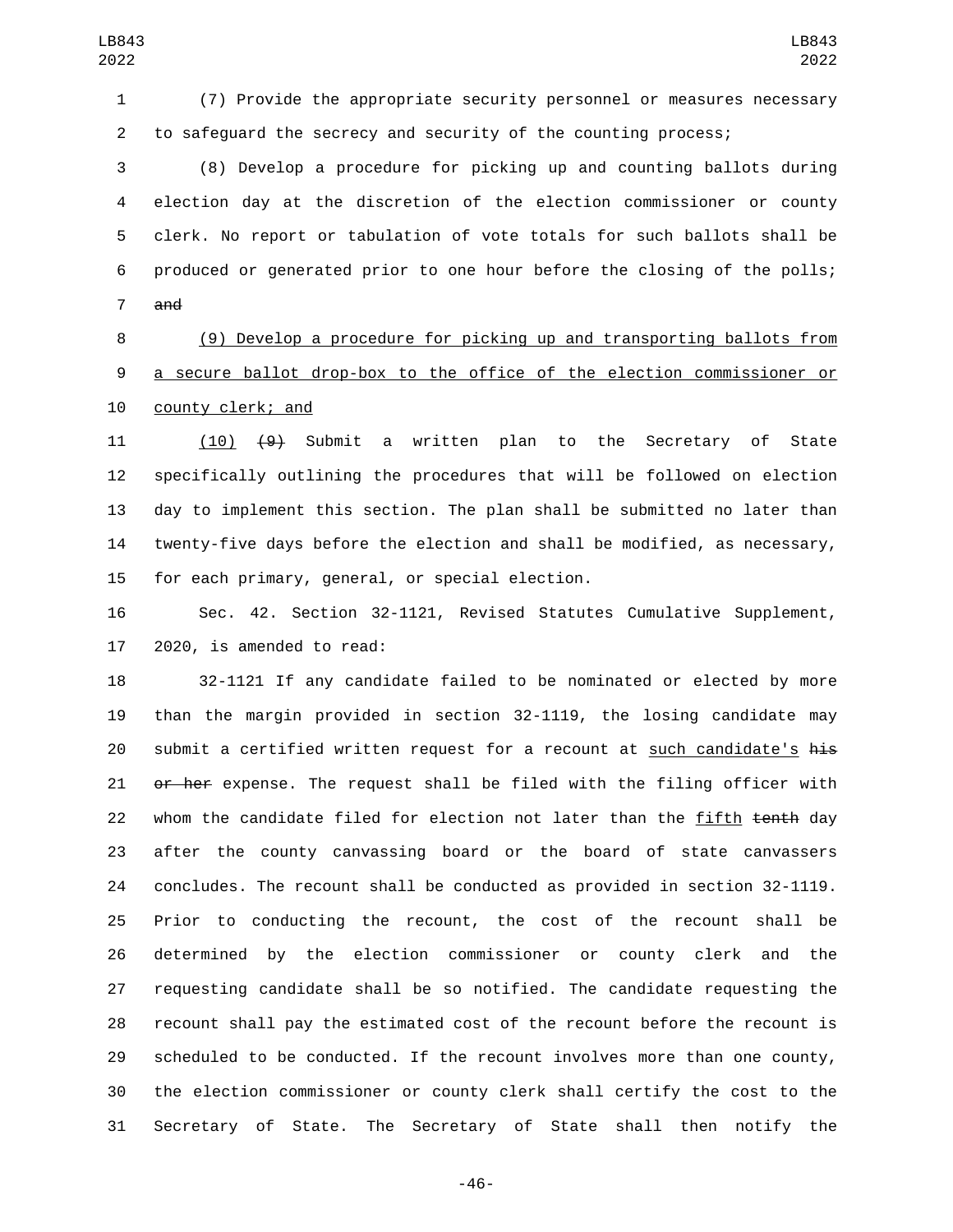candidate of the determined cost, and the cost shall be paid before any recount is scheduled to be conducted. The candidate shall pay the cost on demand to the county treasurer of each county involved, and such sums shall be placed in the county general fund to help defray the cost of the recount. If the actual expense is less than the determined cost, the candidate may file a claim with the county board for overpayment of the recount. If the recount determines the candidate to be the winner, all costs which he or she paid shall be refunded. Refunds shall be made from 9 the county general fund.

 Sec. 43. Section 32-1203, Revised Statutes Cumulative Supplement, 11 2020, is amended to read:

 32-1203 (1) Each city, village, township, school district, public power district, sanitary and improvement district, metropolitan utilities district, fire district, natural resources district, regional metropolitan transit authority, community college area, learning community coordinating council, educational service unit, hospital 17 district, reclamation district, and library board<u>, and airport authority</u> shall pay for the costs of nominating and electing its officers as provided in subsection (2), (3), or (4) of this section. If a special issue is placed on the ballot at the time of the statewide primary or general election by any political subdivision, the political subdivision shall pay for the costs of the election as provided in subsection (2), (3), or (4) of this section. The districts listed in this subsection shall furnish to the Secretary of State and election commissioner or county clerk any maps and additional information which the election commissioner or county clerk may require in the proper performance of their duties in the conduct of elections and certification of results.

 (2) The charge for each primary and general election shall be determined by (a) ascertaining the total cost of all chargeable costs as described in section 32-1202, (b) dividing the total cost by the number of precincts participating in the election to fix the cost per precinct,

-47-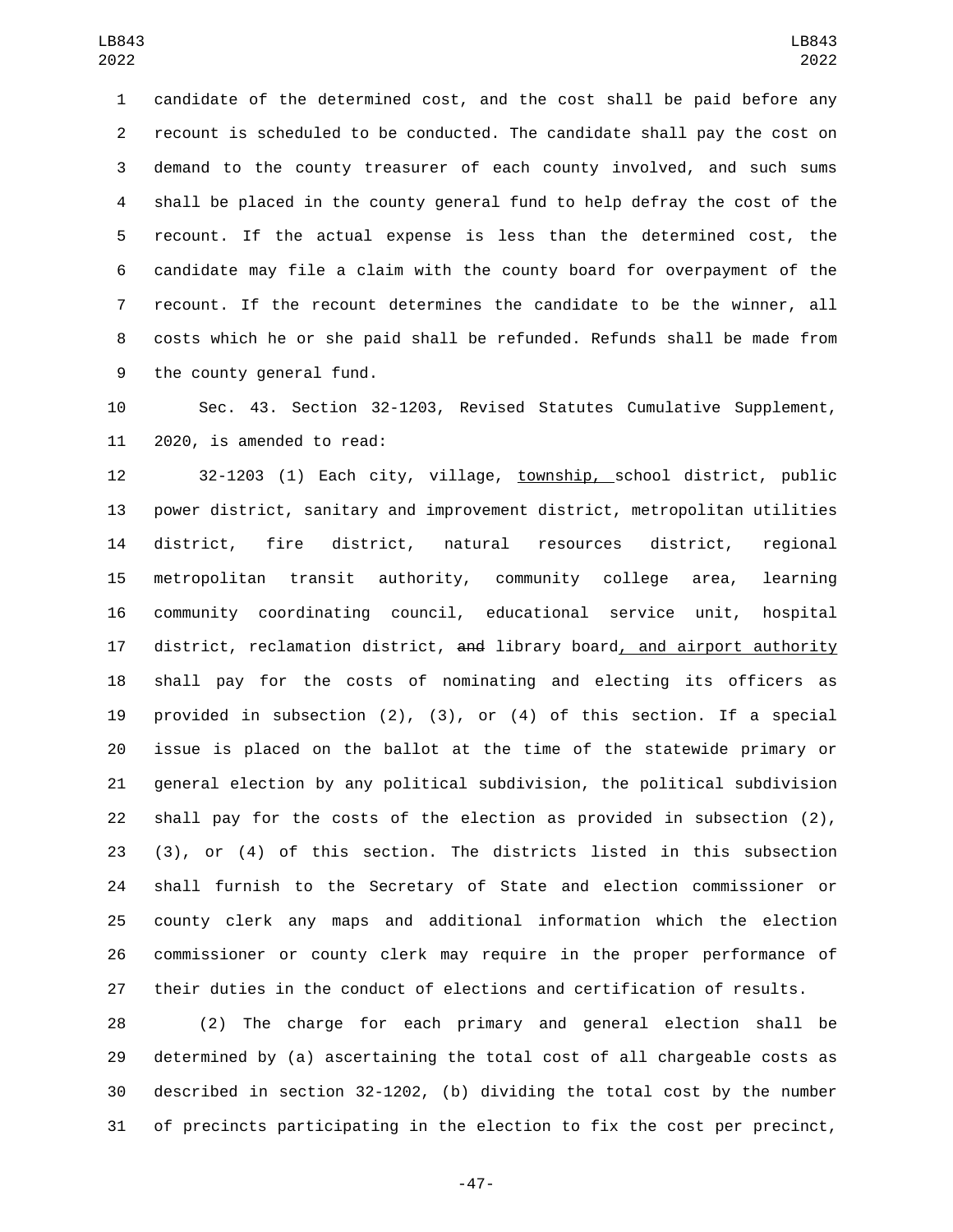(c) prorating the cost per precinct by the inked ballot inch in each precinct for each political subdivision, and (d) totaling the cost for each precinct for each political subdivision, except that the minimum charge for each primary and general election for each political 5 subdivision shall be one hundred dollars.

 (3) In lieu of the charge determined pursuant to subsection (2) of this section, the election commissioner or county clerk may charge public power districts the fee for election costs set by section 70-610.

 (4) In lieu of the charge determined pursuant to subsection (2) of this section, the election commissioner or county clerk may bill school districts directly for the costs of an election held under section 12 10-703.01.

 Sec. 44. (1) The Secretary of State, election commissioners, and county clerks shall not accept or use any gift, grant, or donation from any private entity for the purpose of preparing for, administering, or conducting an election unless the money received as a result of such 17 gift, grant, or donation is appropriated to the Secretary of State for 18 such use by the Legislature.

 (2) This section does not prohibit (a) the acceptance of an in-kind contribution of food or beverages for election workers during the administration of an election or (b) the actual use of a public or private building, without charge or for a reduced fee, for the purposes 23 of conducting an election, including use as a polling place or for 24 election training purposes.

 Sec. 45. Section 32-1306, Revised Statutes Cumulative Supplement, 26 2020, is amended to read:

 32-1306 (1) If the recall petition is found to be sufficient, the filing clerk shall notify the official whose removal is sought and the governing body of the affected political subdivision that sufficient signatures have been gathered. Notification of the official sought to be removed may be by any method specified in section 25-505.01 or, if

-48-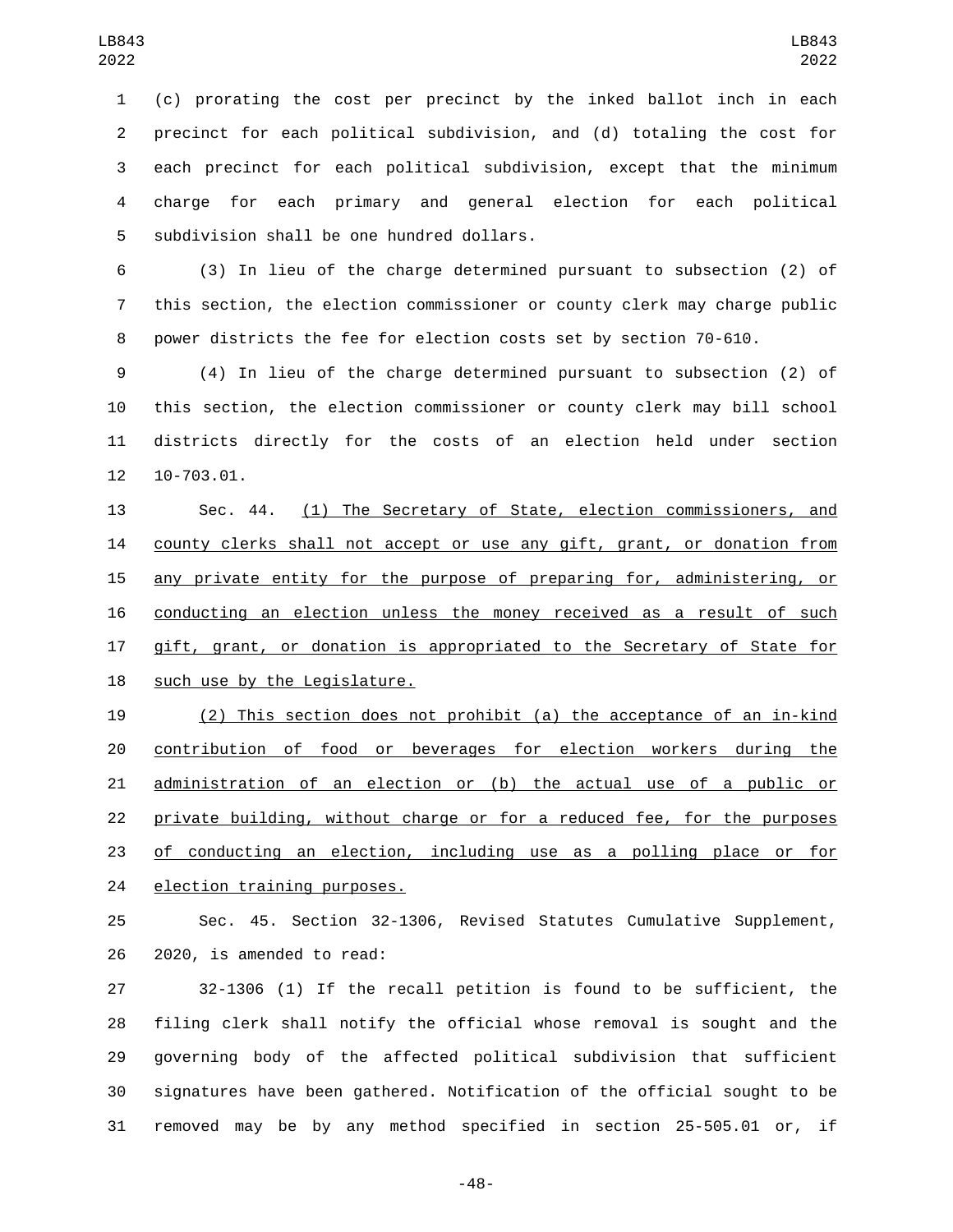notification cannot be made with reasonable diligence by any of the methods specified in section 25-505.01, by leaving such notice at the official's usual place of residence and mailing a copy by first-class 4 mail to the official's last-known address.

 (2) The governing body of the political subdivision shall, within twenty-one days after receipt of the notification from the filing clerk pursuant to subsection (1) of this section, order an election. The date of the election shall be the first available date that complies with section 32-405 and that can be certified to the election commissioner or county clerk at least fifty days prior to the election, except that if any other election is to be held in that political subdivision within ninety days after such notification, the governing body of the political subdivision shall provide for the holding of the recall election on the 14 same day.

 (3) All resignations shall be tendered as provided in section 32-562. If the official whose removal is sought resigns before the recall election is held, the governing body may cancel the recall election if the governing body notifies the election commissioner or county clerk of 19 the cancellation on or before the fourth Thursday at least twenty-four 20 days prior to the election, otherwise the recall election shall be held 21 as scheduled.

 (4) If the governing body of the political subdivision fails or refuses to order a recall election within the time required, the election may be ordered by the district court having jurisdiction over a county in 25 which the elected official serves. If a filing clerk is subject to a recall election, the Secretary of State shall conduct the recall 27 election.

 Sec. 46. If the governing board of a political subdivision fails or 29 refuses to call for a recall election by the date established in subsection (2) of section 32-1306, the county attorney in the county in which the board is located shall file an action in the district court to

-49-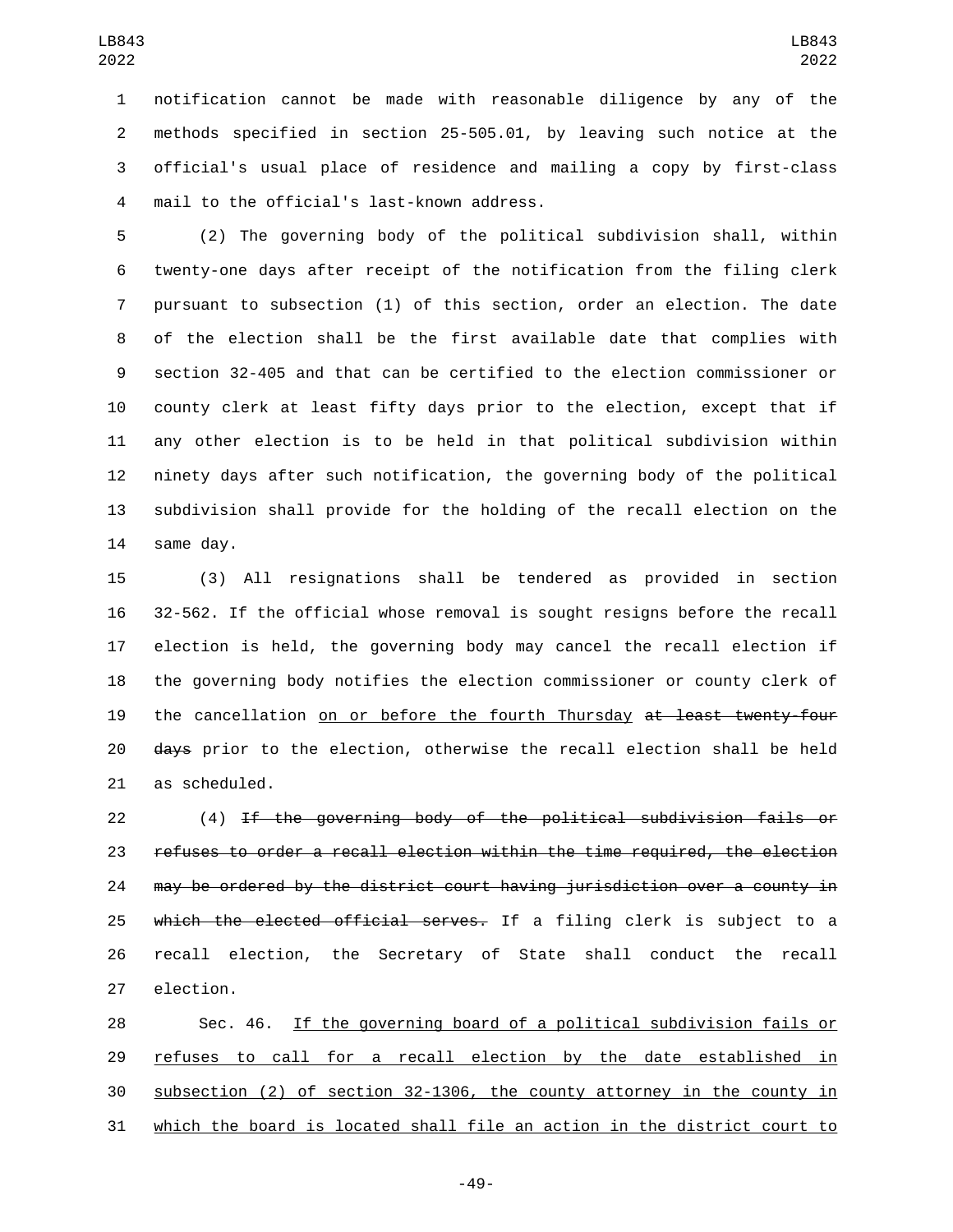1 order the recall election. For offices filled by election in more than one county, the county attorney in the county with the most registered voters residing within the political subdivision shall file the action in

4 the district court to order the recall election.

 Sec. 47. Section 32-1405, Revised Statutes Cumulative Supplement, 2020, is amended to read:6

 32-1405 (1) Prior to obtaining any signatures on an initiative or referendum petition, a statement of the object of the petition and the text of the measure shall be filed with the Secretary of State together with a sworn statement containing the names and street addresses of every person, corporation, or association sponsoring the petition.

 (2) Upon receipt of the filing, the Secretary of State shall transmit the text of the proposed measure to the Revisor of Statutes. The Revisor of Statutes shall review the proposed measure and suggest changes as to form and draftsmanship. The revisor shall complete the review within ten business days after receipt from the Secretary of State. The Secretary of State shall provide the results of the review and suggested 18 changes to the sponsor but shall otherwise keep the proposed measure, and the review, and the sworn statement confidential for five days after receipt of the review by the sponsor. The Secretary of State shall then 21 maintain the proposed measure, and the opinion, and the sworn statement as public information and as a part of the official record of the 23 initiative. The suggested changes may be accepted or rejected by the sponsor may make any changes recommended by the Revisor of Statutes and shall submit final language to the Secretary of State. If the final language is addressing a subject that is substantially different in form or substance from the initial filing or the changes recommended by the Revisor of Statutes, the Secretary of State shall reject it.

29 (3) The Secretary of State shall prepare the form  $f$ ive camera-ready 30 copies of the petition from the final language information filed by the sponsor and any changes accepted by the sponsor and shall provide a copy

-50-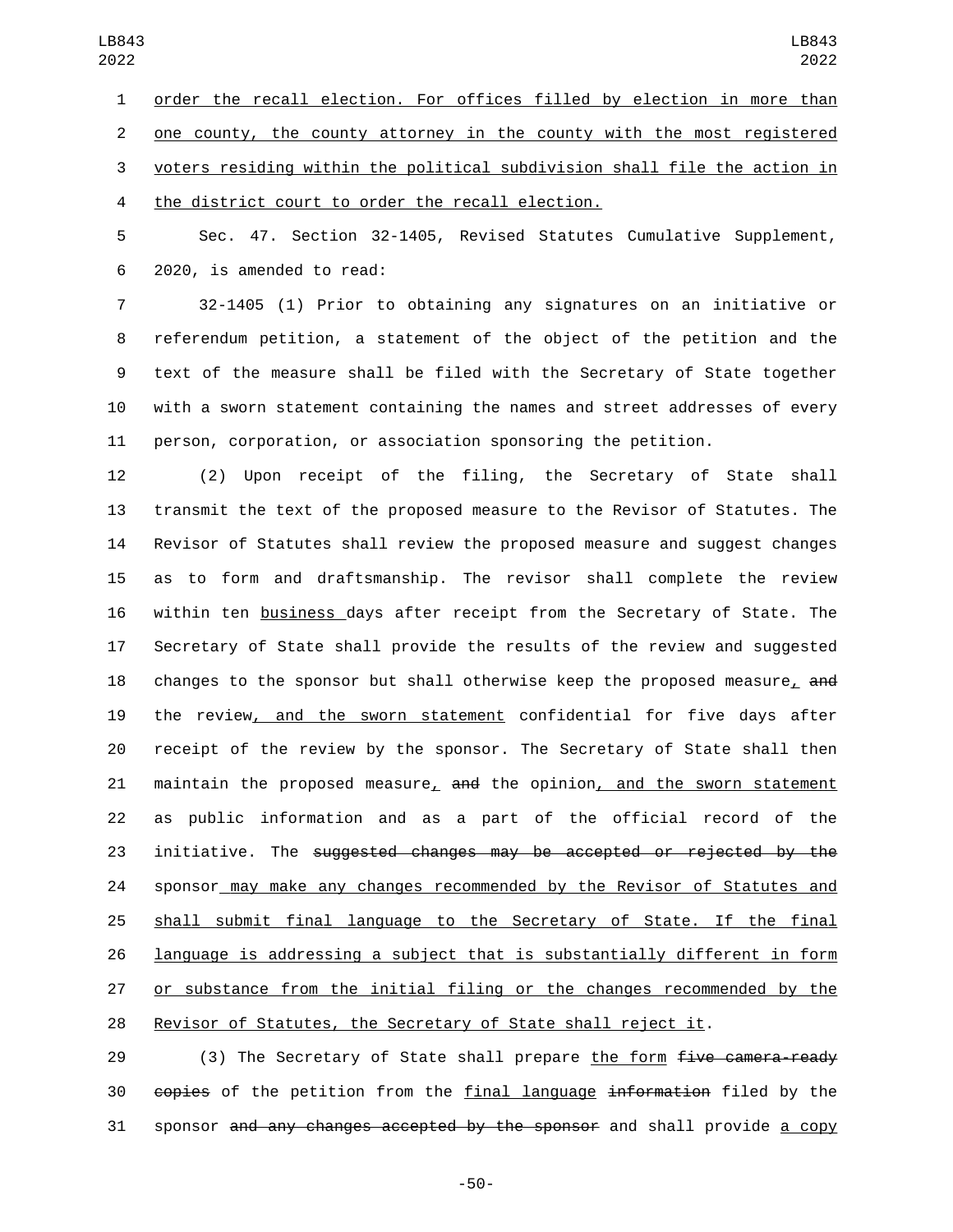1 of the form of the petition the copies to the sponsor within five business days after receipt of the final language of the proposed measure review required in subsection (2) of this section. The sponsor shall print the petitions to be circulated from the forms provided. Prior to 5 circulation, the sponsor shall file a sample final blank copy of the petition to be circulated with the Secretary of State.

 Sec. 48. Section 32-1518, Reissue Revised Statutes of Nebraska, is 8 amended to read:

 32-1518 (1) Any judge or clerk of election, any precinct or district inspector, or any other person upon whom any duty is imposed by the Election Act relating to elections who willfully does or performs anything prohibited by the act for which no other penalty is provided or neglects or omits to perform any such duty shall be guilty of a Class I 14 misdemeanor and shall forfeit his or her office.

 (2) Any member of a governing body of a political subdivision upon whom a duty is imposed under subsection (2) of section 32-1306 who fails or refuses to perform such duty is guilty of a Class I misdemeanor.

 Sec. 49. Section 32-1524, Revised Statutes Cumulative Supplement, 19 2020, is amended to read:

20 32-1524 (1) For purposes of this section:

 (a) Electioneering means the deliberate, visible display or audible or physical dissemination of information for the purpose of advocating 23 for or against:

 (i) Any candidate on the ballot for the election at which such 25 display or dissemination is occurring;

 (ii) Any elected officeholder of a state constitutional office or federal office at the time of the election at which such display or 28 dissemination is occurring;

 (iii) Any political party on the ballot for the election at which such display or dissemination is occurring; or30

(iv) Any measure on the ballot for the election at which such

-51-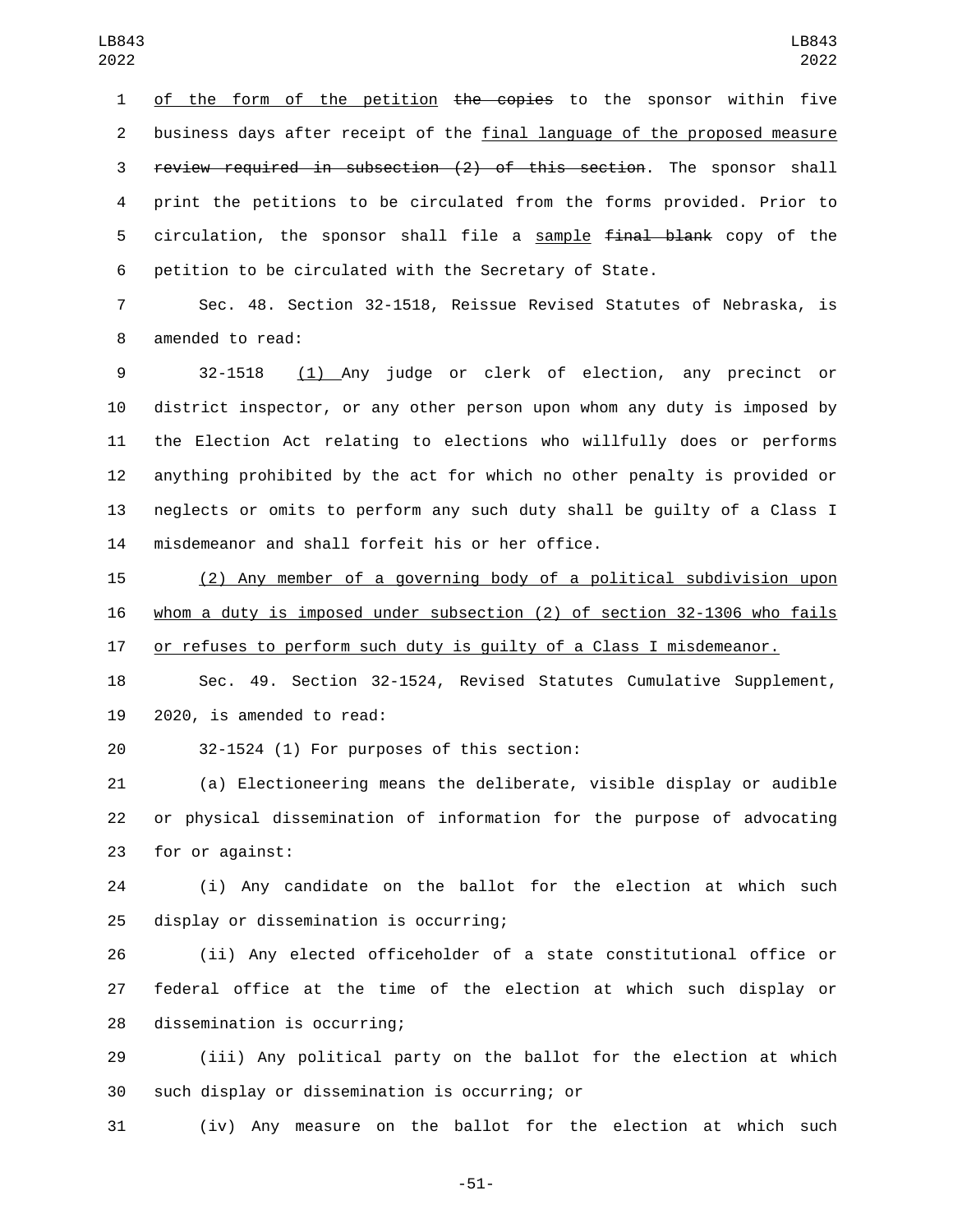display or dissemination is occurring; and1

2 (b) Information includes:

3 (i) Such a candidate's name, likeness, logo, or symbol;

4 (ii) Such a ballot measure's number, title, subject matter, logo, or 5 symbol;

6 (iii) A button, hat, pencil, pen, shirt, sign, or sticker containing information prohibited by this section;7

8 (iv) Audible information prohibited by this section; and

9 (v) Literature or any writing or drawing referring to a candidate, 10 officeholder, or ballot measure described in subdivision (a) of this 11 subsection.

12 (2) No judge or clerk of election or precinct or district inspector 13 shall do any electioneering while acting as an election official.

 (3) No person shall do any electioneering or circulate petitions within any polling place or any building designated for voters to cast ballots by the election commissioner or county clerk pursuant to the Election Act while the polling place or building is set up for voters to cast ballots or within two hundred feet of any such polling place or 19 building except as otherwise provided in subsection  $(5)$   $(4)$  of this 20 section.

21 (4) No person shall do any electioneering within two hundred feet of 22 any secure ballot drop-box.

 (5) (4) Subject to any local ordinance, a person may display yard signs on private property within two hundred feet of a polling place or building designated for voters to cast ballots if the property is not under common ownership with the property on which the polling place or 27 building is located.

28 (6)  $\left(6\right)$  (5) Any person violating this section shall be quilty of a Class 29 V misdemeanor.

30 Sec. 50. Section 42-1207, Reissue Revised Statutes of Nebraska, is 31 amended to read:

-52-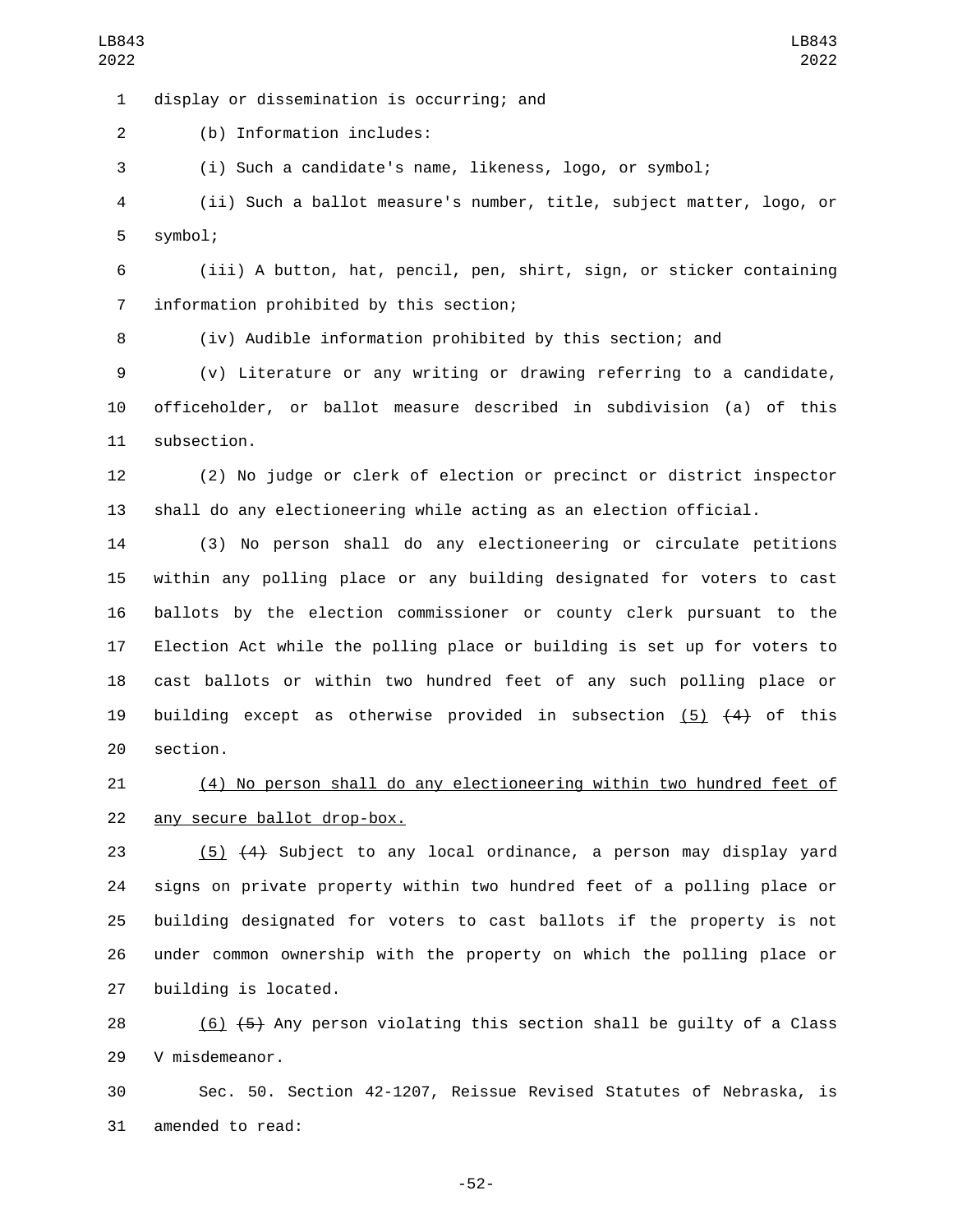42-1207 (1) A program participant who is otherwise qualified to vote may apply to vote early under sections 32-938 to 32-951. The county clerk or election commissioner shall transmit the ballot for early voting to the program participant at the address designated by the program participant in his or her application as an early voter. Neither the name nor the address of a program participant or a registered voter with a court order issued as described under section 32-331 shall be included in any list of registered voters available to the public.

 (2) The county clerk or election commissioner shall not make a program participant's address contained in voter registration records available for public inspection or copying except under the following 12 circumstances:

 (a) If requested by a law enforcement agency, to the law enforcement 14 agency; or

 (b) If directed by a court order, to a person identified in the 16 order.

 Sec. 51. Section 49-1401, Reissue Revised Statutes of Nebraska, is 18 amended to read:

 49-1401 Sections 49-1401 to 49-14,142 and sections 52 and 53 of this act shall be known and may be cited as the Nebraska Political 21 Accountability and Disclosure Act.

 Sec. 52. (1) This section applies to any election for the following elective offices: Governor, Lieutenant Governor, Secretary of State, 24 State Treasurer, Attorney General, Auditor of Public Accounts, member of the Board of Regents of the University of Nebraska, member of the State Board of Education, Public Service Commissioner, and member of the 27 Legislature.

(2) For purposes of this section:28

 (a) Campaign advertisement means a professionally produced visual or audio recording disseminated or caused to be disseminated (i) by a candidate for any elective office listed in this section or by any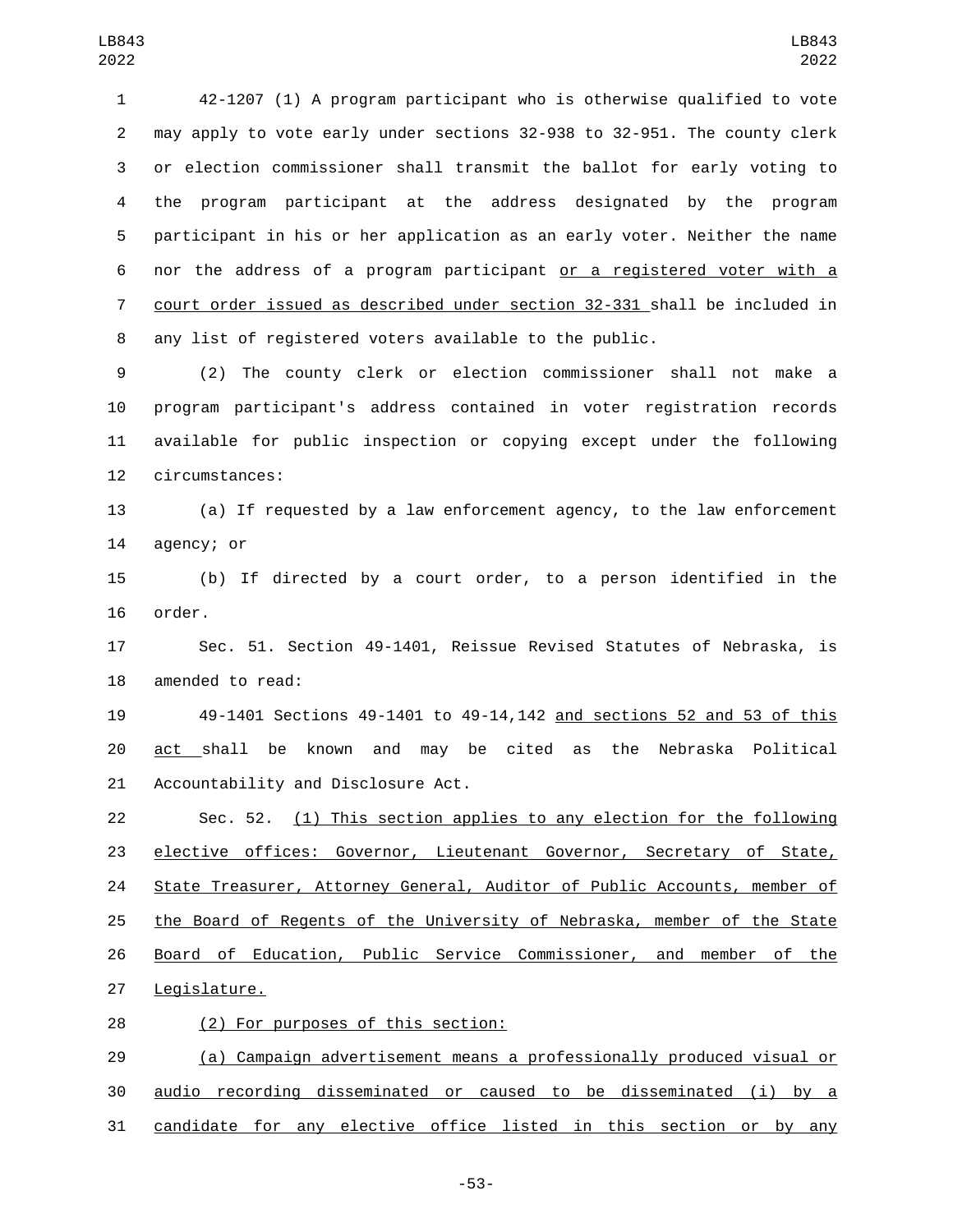committee and (ii) for the purpose of supporting or opposing the nomination or election of such a candidate; and2 (b) Professionally produced visual or audio recording does not include a broadcast, rebroadcast, livestreamed, or restreamed live forum, question and answer session, townhall meeting, or interview. (3) No campaign advertisement shall be disseminated: (a) On television or as a video by means of the Internet unless the campaign advertisement includes closed captioning or the candidate or committee responsible for the campaign advertisement posts a transcript of such campaign advertisement on the candidate's or committee's website; 11 or (b) On radio unless the candidate or committee responsible for the campaign advertisement posts a transcript of such campaign advertisement 14 on the candidate's or committee's website. Sec. 53. (1) For purposes of this section, foreign national means: (a) An individual who is not a citizen of the United States or a national of the United States and who is not lawfully admitted for 18 permanent residence; (b) A person, other than an individual, organized under the laws of or having its principal place of business in a foreign country; 21 (c) A government of a foreign country; or (d) A political party or political committee established in a 23 foreign country. (2) It shall be unlawful for a foreign national, directly or indirectly, to make a contribution to a ballot question committee or for a ballot question committee to solicit, accept, or receive such a 27 contribution. (3) A person, other than an individual, organized under the laws of the United States which is a domestic subsidiary of a foreign national may make a contribution or an expenditure to support or oppose the

qualification, passage, or defeat of a ballot question ballot if:

-54-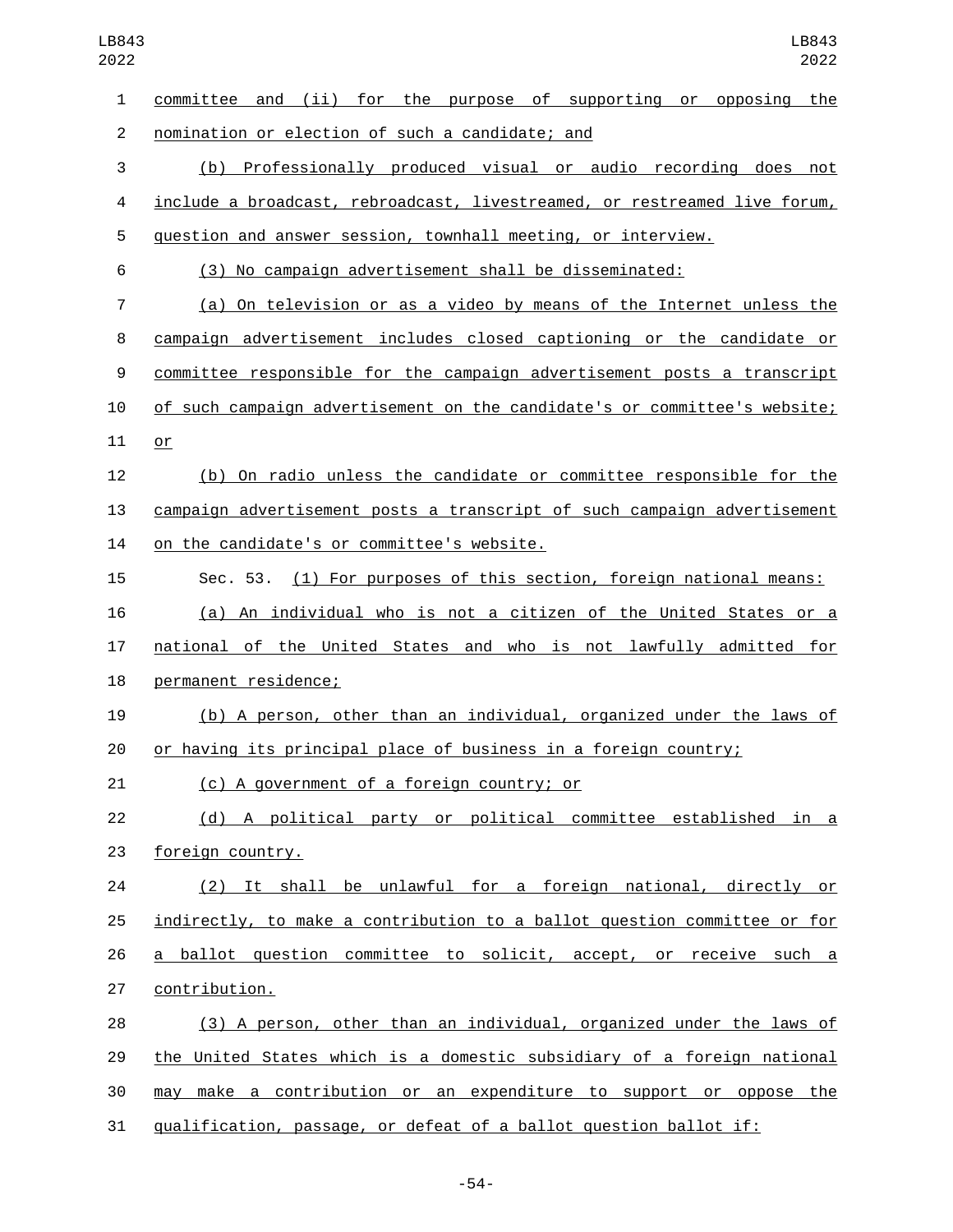(a) The person is a discrete entity organized under the laws of any state within the United States and its principal place of business is 3 within the United States;

 (b) The foreign national parent does not finance election-related contributions or expenditures either directly or through such person, including through subsidizing the person's business operations, unless the person can demonstrate by a reasonable accounting method that it has sufficient funds from its own domestic operations to make any 9 contributions or expenditures; and

 (c) All decisions concerning the administration of the person's contributions or expenditures are made by citizens or permanent residents 12 of the United States.

 Sec. 54. Section 49-1494, Reissue Revised Statutes of Nebraska, is 14 amended to read:

 49-1494 (1) An individual who files to appear on the ballot for election to an elective office specified in section 49-1493 shall file a statement of financial interests for the preceding calendar year with the 18 commission as provided in this section.

 (2) Candidates for the elective offices specified in section 49-1493 who qualify other than by filing shall file a statement for the preceding calendar year with the commission within five days after becoming a candidate or being appointed to that elective office.

 (3) If the candidate for an elective office specified in section 49-1493 files to appear on the ballot for election prior to January 1 of the year in which the election is held, the candidate shall file supplementary statements, covering the preceding calendar year, with the commission on or before March 1 of the year in which the election is held or, if the filing deadline for the elective office is after March 1 of the year in which the election is held, the candidate shall file such supplementary statements on or before the filing deadline for the 31 elective office.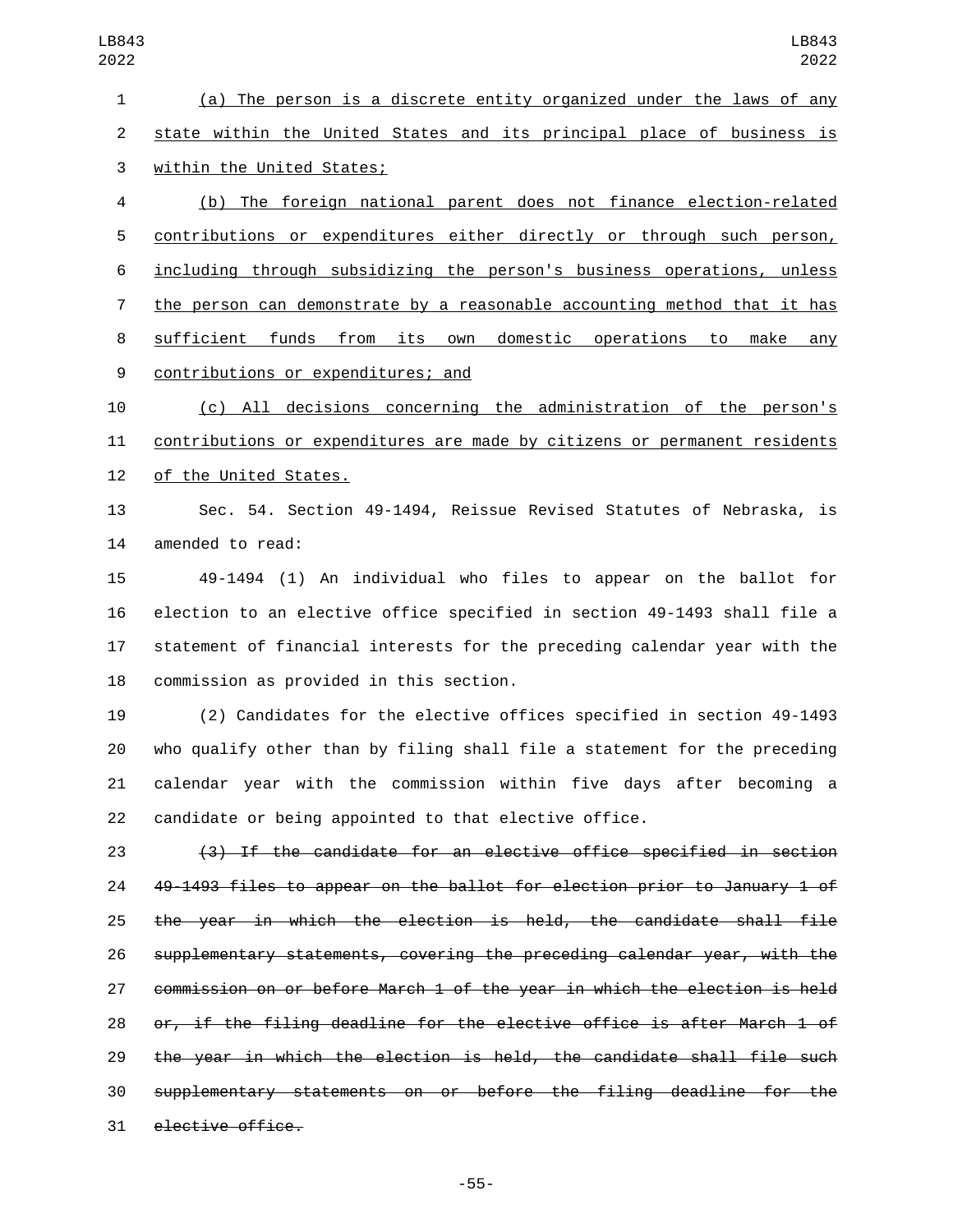(3) (4) If the candidate for an elective office specified in section 49-1493 files to appear on the ballot for election during the calendar year in which the election is held, the candidate shall file a statement of financial interests for the preceding calendar year with the commission on or before March 1 of the year in which the election is held or, if the filing deadline for the elective office is after March 1 of the year in which the election is held, the candidate shall file such statement on or before the filing deadline for the elective office.

 (4) (5) A candidate for an elective office specified in section 49-1493 who fails to file a statement of financial interests as required in subsection (1) or (2) of this section within five days after the 12 deadline in subsection (3)  $er$   $(4)$  of this section and section 49-1493 13 shall not appear on the ballot.

 (5) (6) A statement of financial interests shall be preserved for a period of not less than five years by the commission.

 Sec. 55. Section 77-3444, Reissue Revised Statutes of Nebraska, is 17 amended to read:

 77-3444 (1) A political subdivision may exceed the limits provided in section 77-3442 or a final levy allocation determination as provided in section 77-3443 by an amount not to exceed a maximum levy approved by a majority of registered voters voting on the issue in a primary, general, or special election at which the issue is placed before the registered voters. A vote to exceed the limits provided in section 77-3442 or a final levy allocation as provided in section 77-3443 must be approved prior to October 10 of the fiscal year which is to be the first to exceed the limits or final levy allocation. The governing body of the political subdivision may call for the submission of the issue to the voters (a) by passing a resolution calling for exceeding the limits or final levy allocation by a vote of at least two-thirds of the members of the governing body and delivering a copy of the resolution to the county clerk or election commissioner of every county which contains all or part

-56-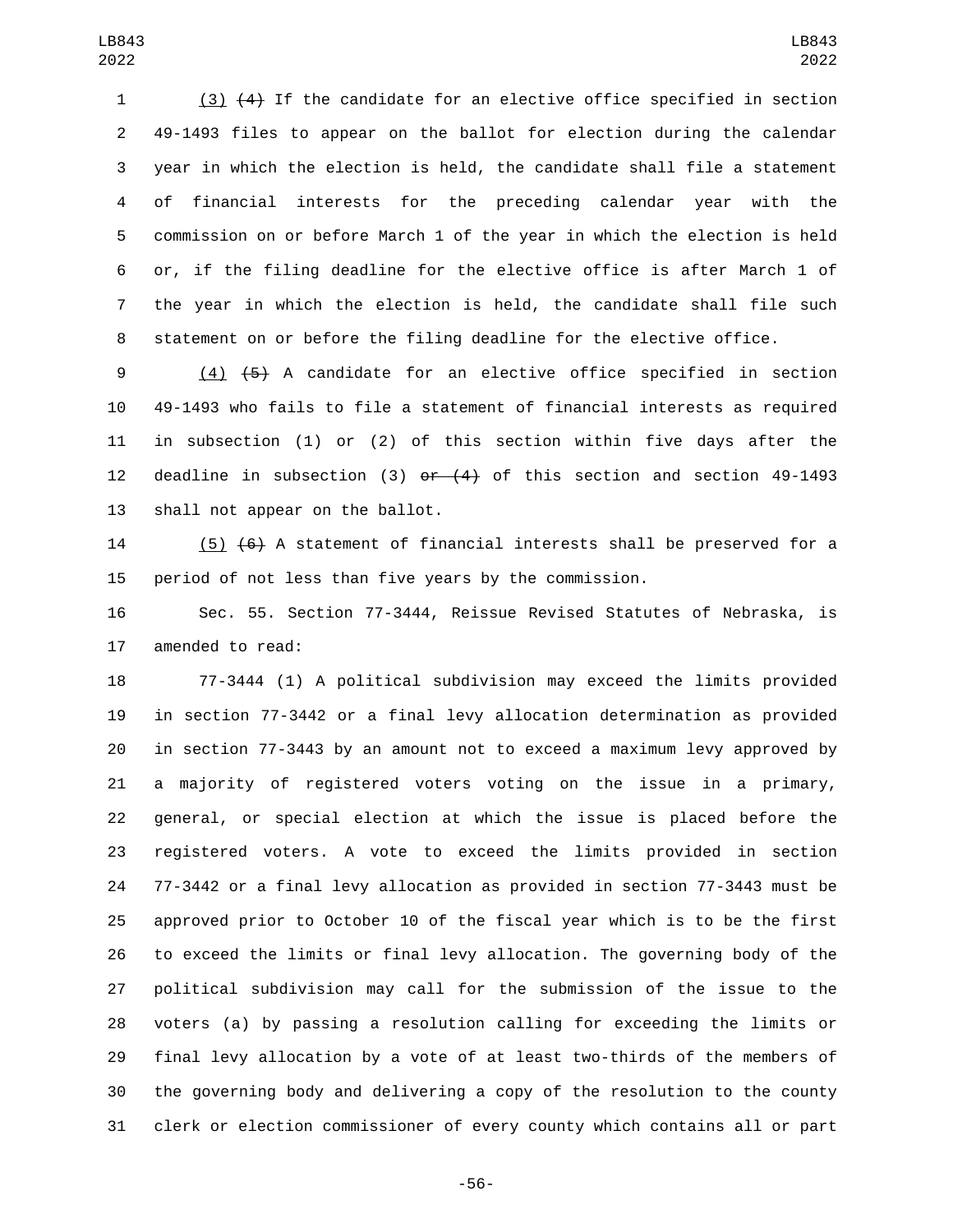of the political subdivision or (b) upon receipt of a petition by the county clerk or election commissioner of every county containing all or part of the political subdivision requesting an election signed by at least five percent of the registered voters residing in the political subdivision. The resolution or petition shall include the amount of levy which would be imposed in excess of the limits provided in section 77-3442 or the final levy allocation as provided in section 77-3443 and the duration of the excess levy authority. The excess levy authority shall not have a duration greater than five years. Any resolution or petition calling for a special election shall be filed with the county 11 clerk or election commissioner on or before the fifth Friday prior to no 12 <del>later than thirty days prior to the date of</del> the election, and the time of publication and providing a copy of the notice of election required in section 32-802 shall be no later than twenty days prior to the election. The county clerk or election commissioner shall place the issue on the ballot at an election as called for in the resolution or petition which 17 is at least thirty-one thirty days after receipt of the resolution or petition. The election shall be held pursuant to the Election Act. For petitions filed with the county clerk or election commissioner on or after May 1, 1998, the petition shall be in the form as provided in sections 32-628 to 32-631. Any excess levy authority approved under this section shall terminate pursuant to its terms, on a vote of the governing body of the political subdivision to terminate the authority to levy more than the limits, at the end of the fourth fiscal year following the first year in which the levy exceeded the limit or the final levy allocation, or as provided in subsection (4) of this section, whichever is earliest. A governing body may pass no more than one resolution calling for an election pursuant to this section during any one calendar year. Only one election may be held in any one calendar year pursuant to a petition 30 initiated under this section.

(2) The ballot question may include any terms and conditions set

-57-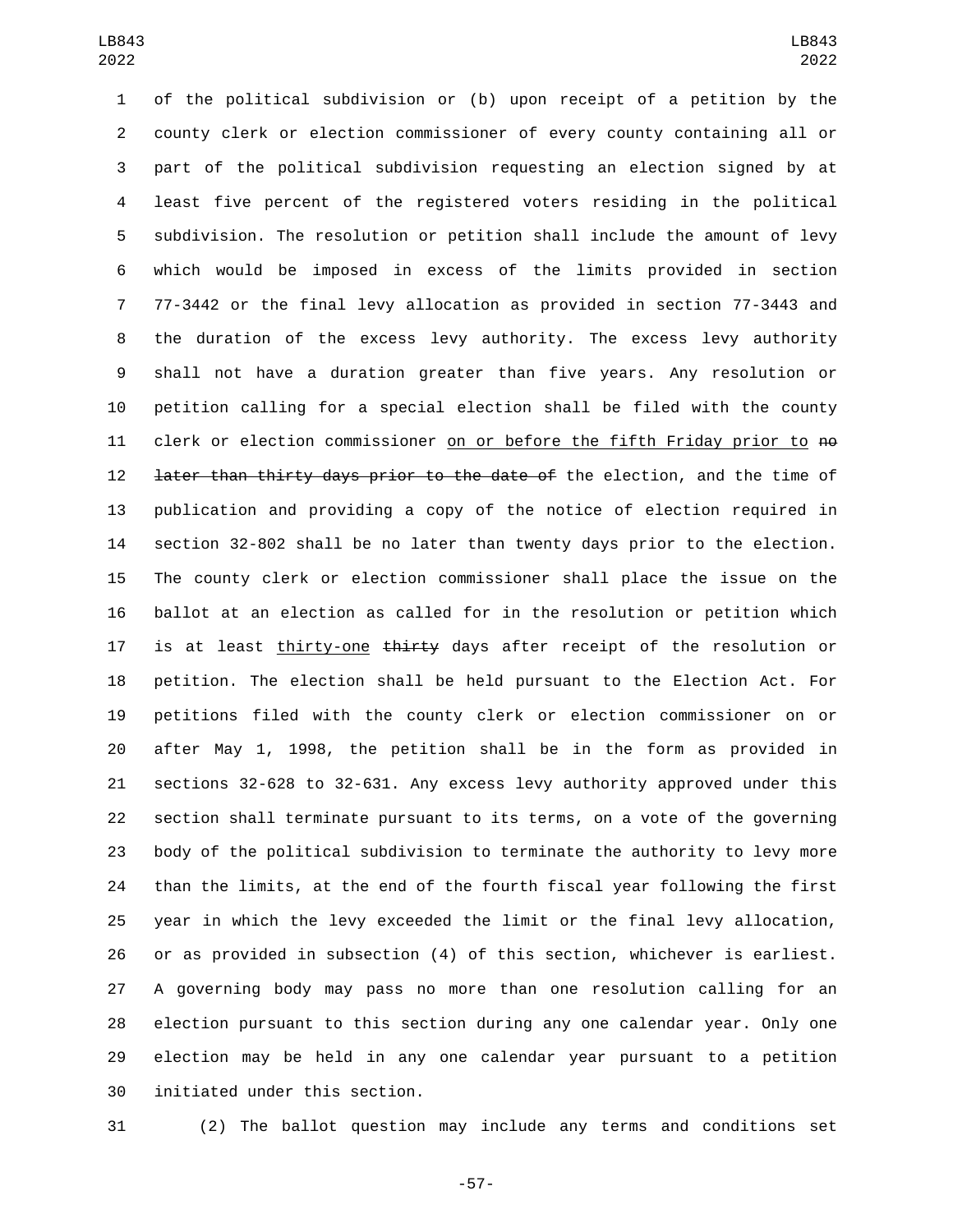forth in the resolution or petition and shall include the following: "Shall (name of political subdivision) be allowed to levy a property tax not to exceed ............ cents per one hundred dollars of taxable valuation in excess of the limits prescribed by law until fiscal year ............ for the purposes of (general operations; building construction, remodeling, or site acquisition; or both general operations and building construction, remodeling, or site acquisition)?". If a majority of the votes cast upon the ballot question are in favor of such tax, the county board shall authorize a tax in excess of the limits in section 77-3442 or the final levy allocation in section 77-3443 but such tax shall not exceed the amount stated in the ballot question. If a majority of those voting on the ballot question are opposed to such tax, the governing body of the political subdivision shall not impose such 14 tax.

 (3) In lieu of the election procedures in subsection (1) of this section, any political subdivision subject to section 77-3443 and villages may approve a levy in excess of the limits in section 77-3442 or the final levy allocation provided in section 77-3443 for a period of one year at a meeting of the residents of the political subdivision or village, called after notice is published in a newspaper of general circulation in the political subdivision or village at least twenty days prior to the meeting. At least ten percent of the registered voters residing in the political subdivision or village shall constitute a quorum for purposes of taking action to exceed the limits or final levy allocation. A record shall be made of the registered voters residing in the political subdivision or village who are present at the meeting. The method of voting at the meeting shall protect the secrecy of the ballot. If a majority of the registered voters present at the meeting vote in favor of exceeding the limits or final levy allocation, a copy of the record of that action shall be forwarded to the county board prior to October 10 and the county board shall authorize a levy as approved by the

-58-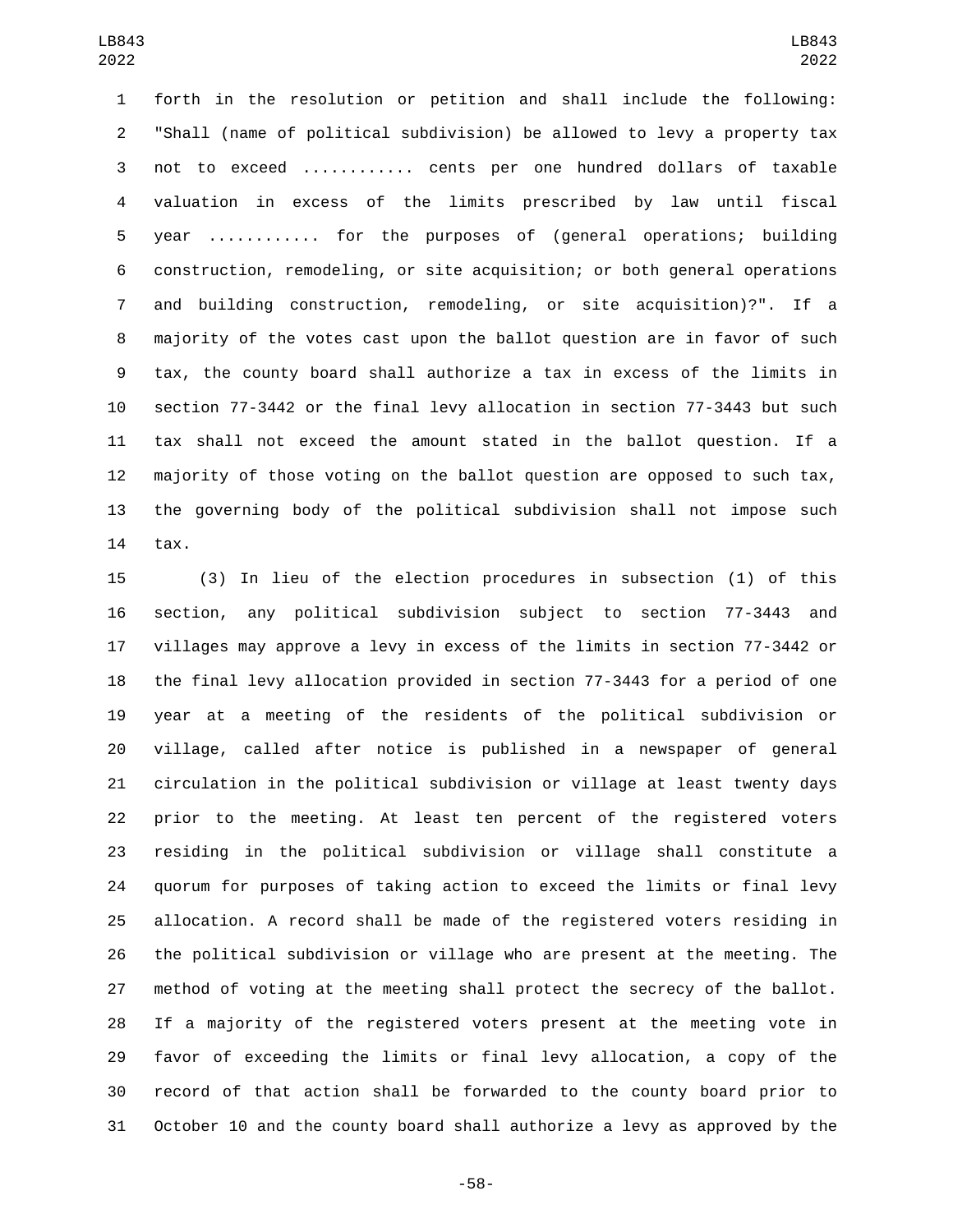residents for the year. If a majority of the registered voters present at the meeting vote against exceeding the limits or final allocation, the limit or allocation shall not be exceeded and the political subdivision shall have no power to call for an election under subsection (1) of this 5 section.

 (4) A political subdivision may rescind or modify a previously approved excess levy authority prior to its expiration by a majority of registered voters voting on the issue in a primary, general, or special election at which the issue is placed before the registered voters. A vote to rescind or modify must be approved prior to October 10 of the fiscal year for which it is to be effective. The governing body of the political subdivision may call for the submission of the issue to the voters (a) by passing a resolution calling for the rescission or modification by a vote of at least two-thirds of the members of the governing body and delivering a copy of the resolution to the county clerk or election commissioner of every county which contains all or part of the political subdivision or (b) upon receipt of a petition by the county clerk or election commissioner of every county containing all or part of the political subdivision requesting an election signed by at least five percent of the registered voters residing in the political subdivision. The resolution or petition shall include the amount and the duration of the previously approved excess levy authority and a statement that either such excess levy authority will be rescinded or such excess levy authority will be modified. If the excess levy authority will be modified, the amount and duration of such modification shall be stated. The modification shall not have a duration greater than five years. The county clerk or election commissioner shall place the issue on the ballot at an election as called for in the resolution or petition which is at 29 least thirty-one thirty days after receipt of the resolution or petition, and the time of publication and providing a copy of the notice of election required in section 32-802 shall be no later than twenty days

-59-